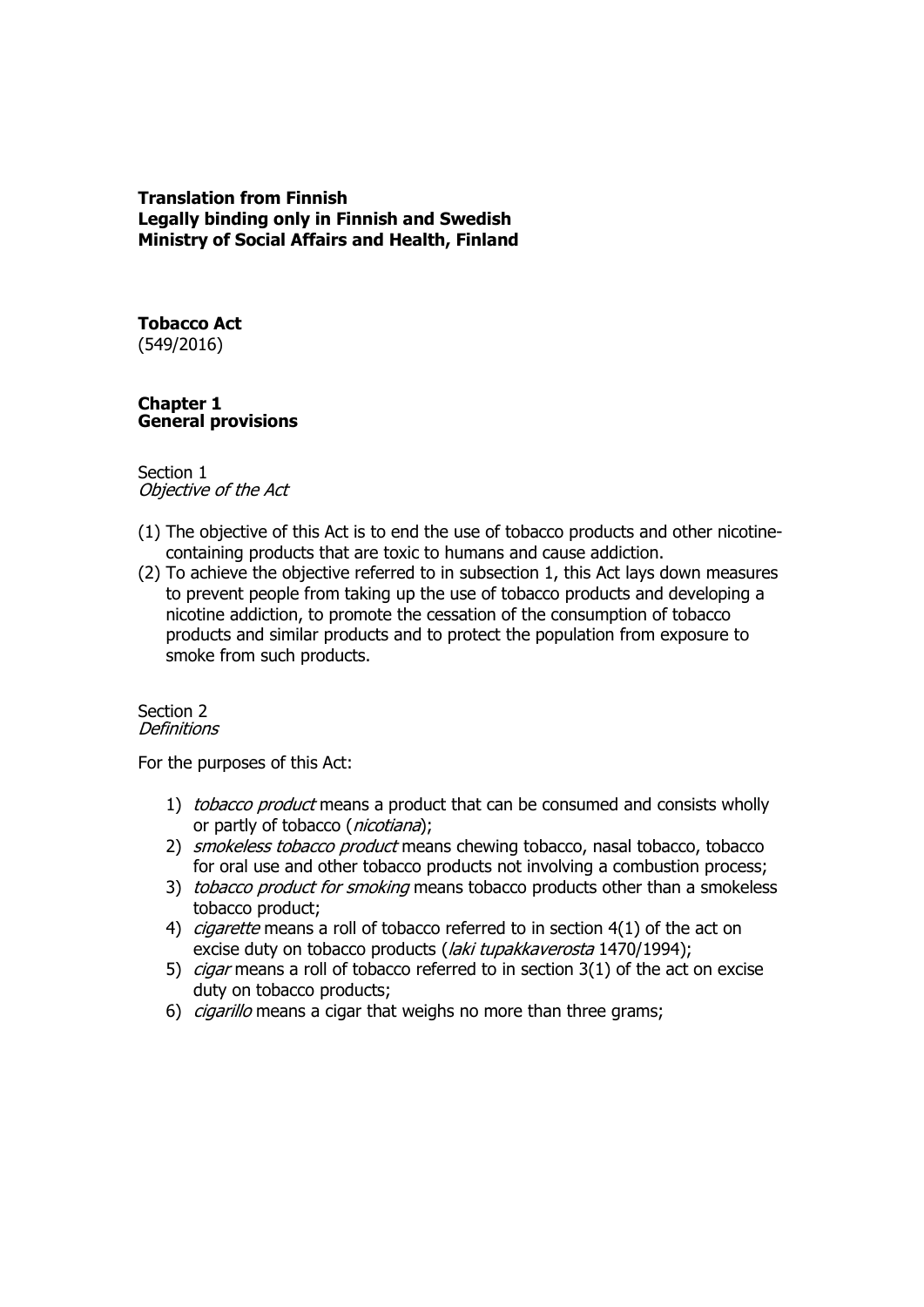- 7) *roll-your-own tobacco* means tobacco which can be used for making cigarettes by consumers or retail outlets;
- 8) *pipe tobacco* means tobacco that can be consumed via a combustion process and is exclusively intended for use in a pipe;
- 9) waterpipe tobacco means a tobacco product that can be exclusively consumed via a waterpipe;
- 10) *chewing tobacco* means a smokeless tobacco product exclusively intended for the purpose of chewing;
- 11) nasal tobacco means a smokeless tobacco product that can be consumed via the nose;
- 12) tobacco for oral use means all tobacco products for oral use, except those intended to be inhaled or chewed, made wholly or partly of tobacco, in powder or in particulate form or in any combination of those forms;
- 13) novel tobacco product means a tobacco product which does not fall into the product categories referred to in paragraphs 4–12 and which has been made available to consumers located in the European Union ( $E$ *U*) after 19 May 2014;
- 14) tobacco substitute means a product which corresponds to tobacco in its intended use but does not contain tobacco;
- 15) *herbal product for smoking* means a tobacco substitute that is made of plants and intended for consumption via a combustion process;
- 16) *smoking accessory* means equipment or supplies mainly intended for smoking or the preparation thereof;
- 17) tobacco imitation means a product with a form that closely resembles a tobacco product or smoking accessory but which does not contain tobacco or a substitute thereof;
- 18) electronic cigarette means a product that can be used for inhaling nicotinecontaining vapour via a mouth piece, or any component of that product;
- 19) *nicotine-containing liquid* means a liquid that contains nicotine, is intended for vaporisation by means of an electronic cigarette, does not contain nicotine in excess of 20 milligrams per millilitre and is not intended for a purpose referred to in section 3(1) of the Medicines Act (395/1987);
- 20) nicotine-free liquid intended for vaporisation means a liquid other than nicotine-containing liquid that is intended for vaporisation by means of an electronic cigarette or a similar method;
- 21) refill container means a receptacle that contains a nicotine-containing liquid, which can be used to refill an electronic cigarette;
- 22) nicotine cartridge means a replaceable part of an electronic cigarette that contains a nicotine-containing liquid;
- 23) *ingredient* means tobacco, an additive, as well as any substance or element present in a finished tobacco product or related products;
- 24) *additive* means a substance, other than tobacco, that is added to a tobacco product, a unit packet or to any outside packaging; as regards nicotine-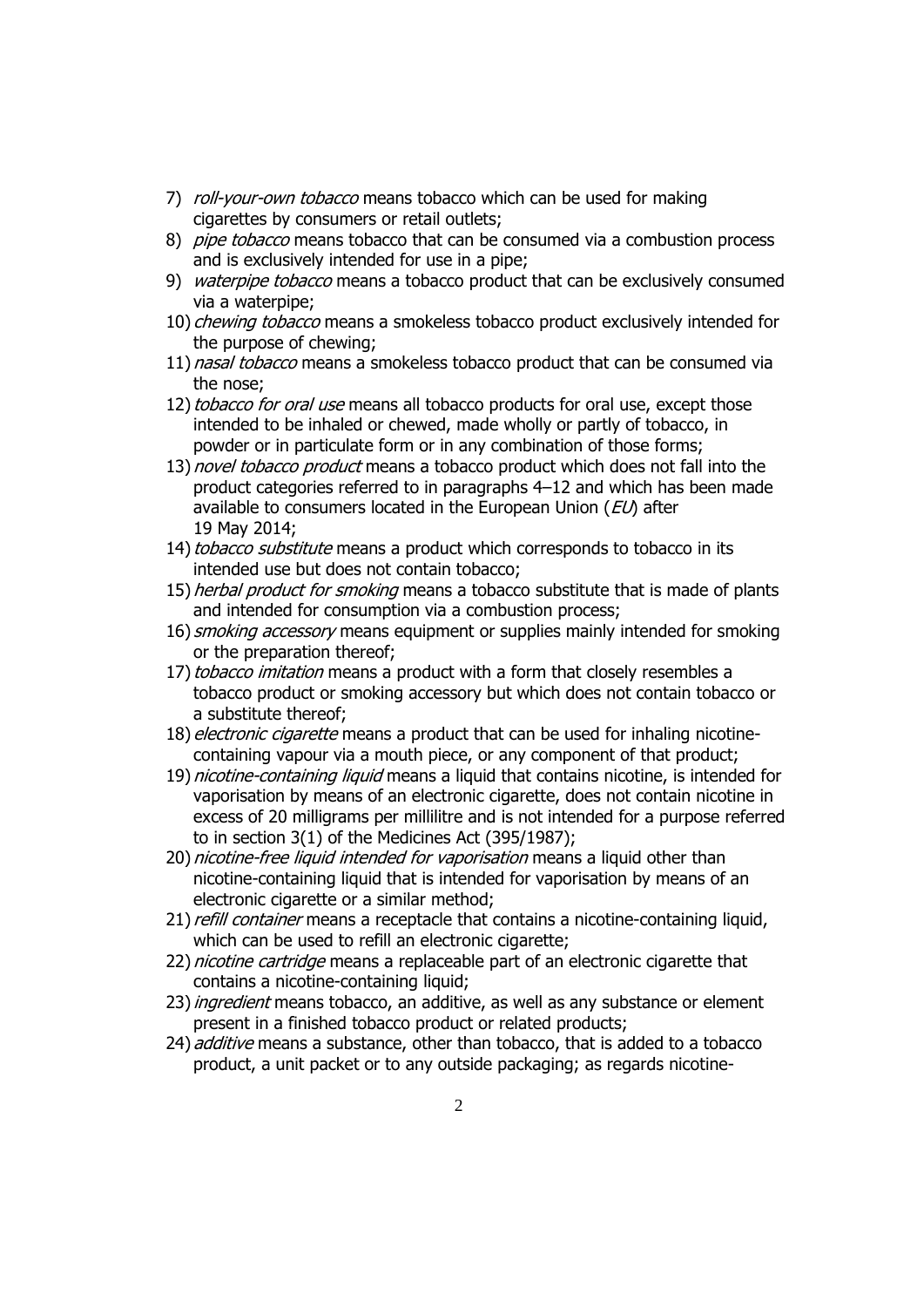containing liquids, additive means a substance, other than nicotine, that is added to a nicotine-containing liquid, a unit packet or to any outside packaging;

- 25) *characterising flavour or aroma* means a smell or taste other than one of tobacco, resulting from an additive or a combination of additives, which is clearly noticeable in a tobacco product, nicotine-containing liquid or nicotinefree liquid intended for vaporisation before or during its consumption;
- 26) *emissions* means substances that are released when a tobacco or related product is consumed as intended;
- 27) tar means the raw anhydrous nicotine-free condensate of smoke;
- 28) *nicotine* means nicotinic alkaloids:
- 29) toxicity means the degree to which a substance can cause harmful effects in the human organism, including effects occurring over time, usually through repeated or continuous consumption or exposure;
- 30) CMR properties means the carcinogenic, mutagenic or reprotoxic properties of a tobacco product or any other product referred to in this Act;
- 31) unit packet means the smallest individual packaging of a tobacco product or any other product referred to in this Act that is placed on the market;
- 32) *outside packaging* means any packaging in which tobacco products or other products referred to in this Act are placed on the market and which includes a unit packet or an aggregation of unit packets; however, the transparent wrappers of unit packets are not regarded as outside packaging;
- 33) point of sale means a customer service point at a sales outlet where tobacco products or nicotine-containing liquids are supplied or sold;
- 34) *cross-border distance sales* means distance sales to consumers where, at the time the consumer orders the product from a retail outlet, the consumer is located in an EU Member State other than the Member State or the third country where that retail outlet is established; a retail outlet is deemed to be established in a Member State, if a natural person has his or her place of business in that Member State, or in other cases, if the retail outlet has its statutory seat, central administration, place of business, a branch, any other establishment or an agent in that Member State;
- 35) *marketing* means advertising, indirect advertising and other promotion efforts as well as tobacco sponsorship;
- 36) *indirect advertising* means the promotion of a product through the advertising of other commodities by exploiting the established symbol of a product or an altered but identifiable version thereof or by otherwise creating an impression of a particular product;
- 37) tobacco sponsorship means any form of public or private support to an event, activity or individual with the aim or direct or indirect effect of promoting the sales of a tobacco product, tobacco substitute, smoking accessory, tobacco imitation, electronic cigarette or nicotine-containing liquid;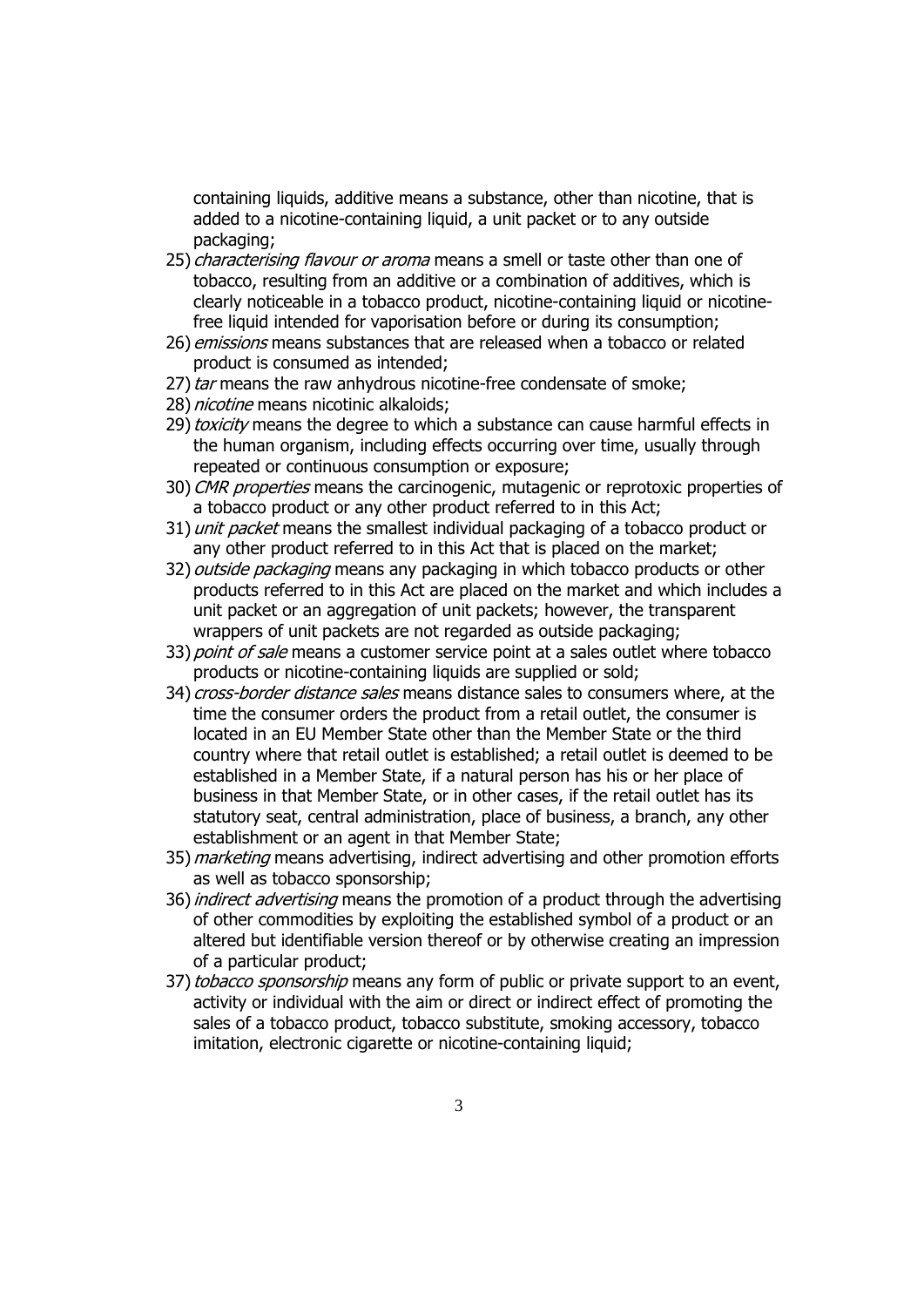- 38) *smoking* means the use of tobacco products intended for consumption via a combustion process or other form of heating;
- 39) *indoor area* means a closed indoor space with ceiling, floor and walls or an area of which it is possible to construct a closed space by installing an additional plane structure and which is intended for living or staying or as a waiting or working area;
- 40) *smoking area* means a separate space in an indoor area that has been approved by building inspection authorities for smoking purposes;
- 41) *public event* means a public meeting or public event referred to in the Assembly Act (530/1999);
- 42) *housing corporation* means a limited liability company within the scope of application of the Limited Liability Housing Companies Act (1599/2009), a housing cooperative, a rental building as referred to in section 2 of the Act on Joint Management of Rental Buildings (649/1990) and other rental building stock owned by corporations.

#### Section 3

#### Restrictions on the scope of application

This Act does not apply to medicinal products that have been granted a marketing authorisation referred to in section 21 of the Medicines Act or that are subject to section 2(4) of the Medicines Act, or to products covered by the Narcotics Act (373/2008) or the Medical Devices Act (629/2010).

### **Chapter 2 Authorities**

#### Section 4 Tasks of the Ministry of Social Affairs and Health

The Ministry of Social Affairs and Health is responsible for the general direction and guidance of compliance with this Act and the provisions issued under it.

#### Section 5 Tasks of the National Institute for Health and Welfare

The National Institute for Health and Welfare shall monitor and research the impacts of the measures laid down in this Act and of changes in the retail prices of tobacco products on the prevalence of smoking as well as conduct and support research, monitoring and development activities related to reducing the health risks and adverse health effects of smoking. The National Institute for Health and Welfare shall be responsible for national activities to promote the cessation of smoking and shall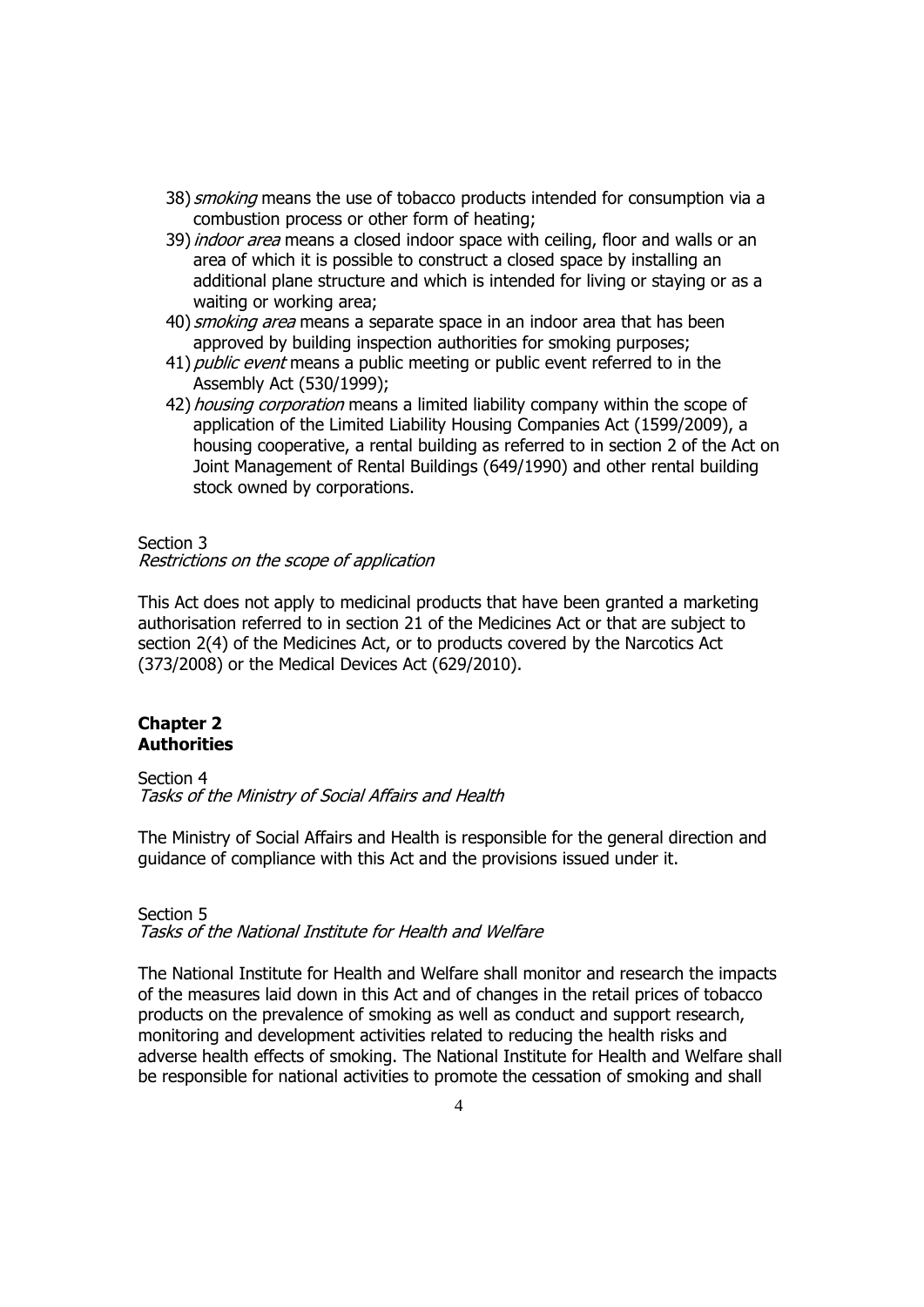monitor the market developments concerning electronic cigarettes and refill containers.

#### Section 6 Tasks of Valvira

The National Supervisory Authority for Welfare and Health (Valvira) shall guide regional state administrative agencies and municipalities in carrying out the tasks assigned to them under this Act. Valvira shall supervise:

- 1) compliance with provisions on the ingredients, emissions, fire safety, quality and technical features of tobacco products, electronic cigarettes, refill containers, nicotine-containing liquids, nicotine-free liquids intended for vaporisation and herbal products for smoking;
- 2) compliance with provisions on the unit packets of the products referred to in paragraph 1;
- 3) the marketing of products referred to in this Act throughout the country;
- 4) compliance with provisions on the verification laboratories referred to in section 85.

#### Section 7 Tasks of the regional state administrative agency

The regional state administrative agency shall within its territory guide municipalities in implementing this Act and the provisions issued under it. The regional state administrative agency shall also be responsible for regional smoking cessation efforts.

## Section 8 Tasks of municipalities

- (1) Within their territories, municipalities shall be responsible for local smoking cessation efforts. Within their territories, municipalities shall supervise:
	- 1) compliance with provisions on the sale or other supply of tobacco products, tobacco substitutes, smoking accessories, electronic cigarettes and nicotinecontaining liquids and the related self-monitoring;
	- 2) compliance with provisions on the marketing and display bans laid down in this Act;
	- 3) compliance with provisions on smoking prohibitions and restrictions.
- (2) A municipality has no right to transfer its power to approve the supervision plan referred to in section 84 to a municipal officeholder subordinate to it.
- (3) The activities organised by a municipality pursuant to this Act are subject to the Act on Planning and Government Grants for Social Welfare and Health Care (733/1992), unless otherwise provided by law.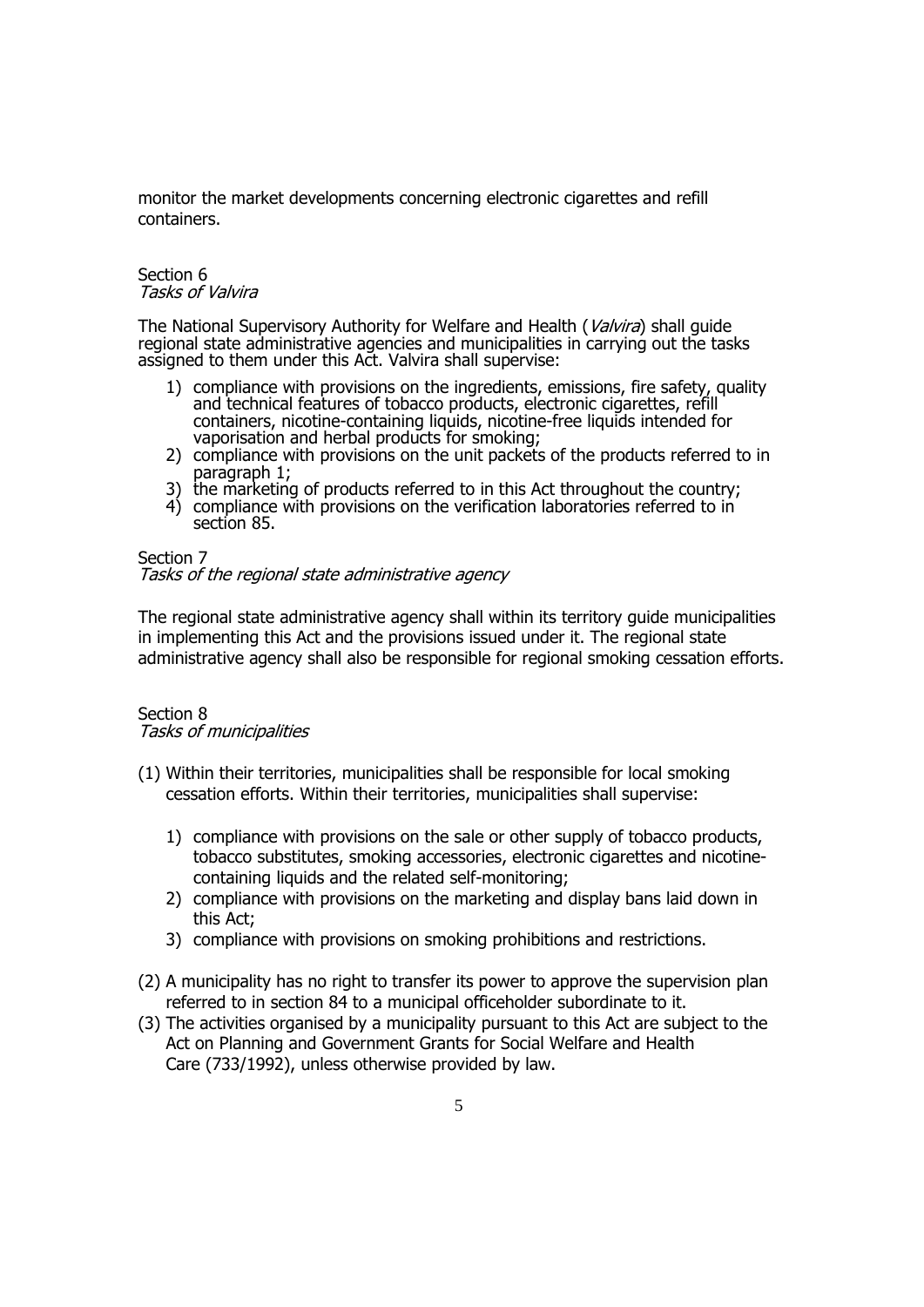#### Section 9 Tasks of other authorities

- (1) Finnish Customs shall supervise compliance with the import prohibitions and restrictions laid down in this Act.
- (2) The accreditation unit of the Finnish Safety and Chemicals Agency (Finnish Accreditation Service, FINAS) shall assist Valvira in supervising the competence of the verification laboratories referred to in section 85 and the validity of verification methods.
- (3) The Finnish Medicines Agency Fimea shall assist Valvira in the supervision of nicotine-containing liquids.
- (4) The Police shall supervise compliance with the smoking prohibitions and restrictions laid down in this Act at public events.
- (5) Provisions on the monitoring of compliance with smoking prohibitions and restrictions at the workplace are laid down in the Act on Occupational Safety and Health Enforcement and Cooperation on Safety and Health at Workplaces (44/2006).

## **Chapter 3 Requirements and notifications concerning tobacco products**

#### Section 10

General obligations of manufacturers and importers of tobacco products

- (1) Manufacturers and importers of tobacco products are responsible for ensuring that a tobacco product intended for commercial sale or other supply complies with the applicable provisions.
- (2) The obligation to provide Valvira and the European Commission (*the Commission*) as well as the competent authorities of other EU Member States with the information required in this Chapter lies primarily with the manufacturer, if the manufacturer is established in the European Union. The obligation to provide the information lies primarily with the importer, if the manufacturer is established outside the EU and the importer is established inside the European Union. The obligation to provide the information lies jointly with the manufacturer and the importer if they both are established outside the EU.

## Section 11

#### Prohibited additives and properties

(1) It is prohibited to sell or otherwise supply to consumers the following:

1) cigarettes or roll-your-own tobacco with a characterising flavour or aroma;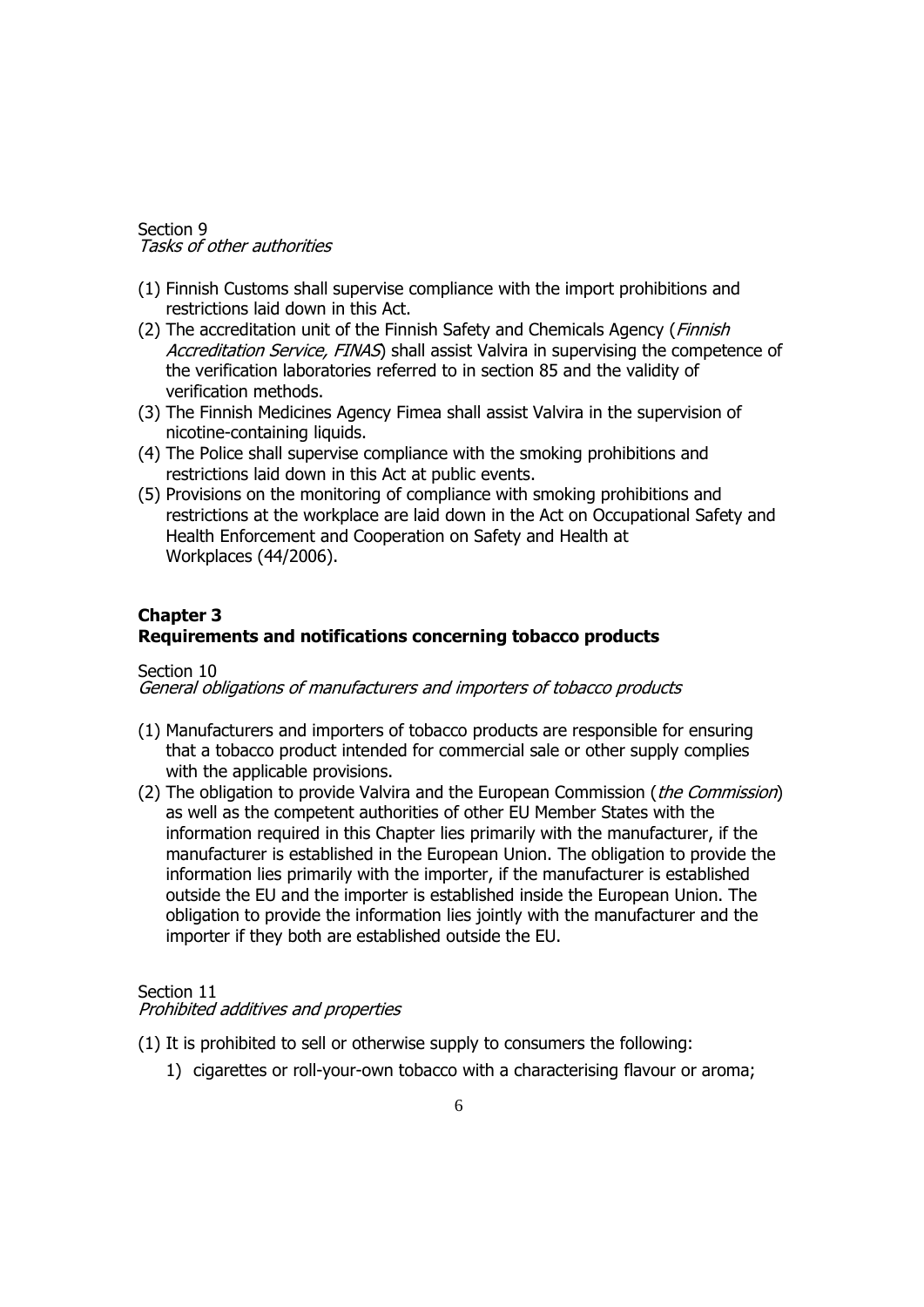- 2) tobacco products containing additives that are liable to create the impression that the product has a health benefit or presents reduced health risks compared to other tobacco products;
- 3) tobacco products containing stimulant compounds or other additives that are liable to create an impression of energy and vitality;
- 4) tobacco products containing additives that have colouring properties for emissions;
- 5) tobacco products containing additives that have CMR properties in unburnt form;
- 6) tobacco products for smoking containing additives that facilitate nicotine uptake or the inhalation of smoke;
- 7) cigarettes or roll-your-own tobacco containing such flavourings in any of their components that allow the modification of the smell, taste or smoke intensity of the product concerned;
- 8) cigarettes with filters, papers or capsules that contain tobacco or nicotine;
- 9) tobacco products containing additives in quantities that increase the toxic or addictive effect, or the CMR properties of a tobacco product at the stage of consumption to a significant or measurable degree.
- (2) To implement EU legislation, maximum content levels may be laid down by decree of the Ministry of Social Affairs and Health for additives in tobacco products or combinations of additives that:
	- 1) result in a characterising flavour or aroma in a cigarette or roll-your-own tobacco;
	- 2) amplify the toxic or addictive effect of a tobacco product as referred to in subsection 1(9).

### Section 12

Maximum levels of emissions and methods for measuring emissions

- (1) When smoked, a cigarette that is commercially sold or otherwise supplied or commercially manufactured may emit:
	- 1) a maximum of 10 milligrams of tar;
	- 2) a maximum of 1 milligram of nicotine;
	- 3) a maximum of 10 milligrams of carbon monoxide.
- (2) The tar, nicotine and carbon monoxide emissions from cigarettes shall be measured and the accuracy of the measurements shall be verified before the product in question is released for retail sale. Further provisions on measurement and verification methods may be issued by decree of the Ministry of Social Affairs and Health.
- (3) To implement EU legislation, provisions may be issued on the following by decree of the Ministry of Social Affairs and Health:
	- 1) maximum emission levels for emissions from cigarettes other than tar, nicotine and carbon monoxide emissions;
	- 2) maximum emission levels for emissions from tobacco products other than cigarettes.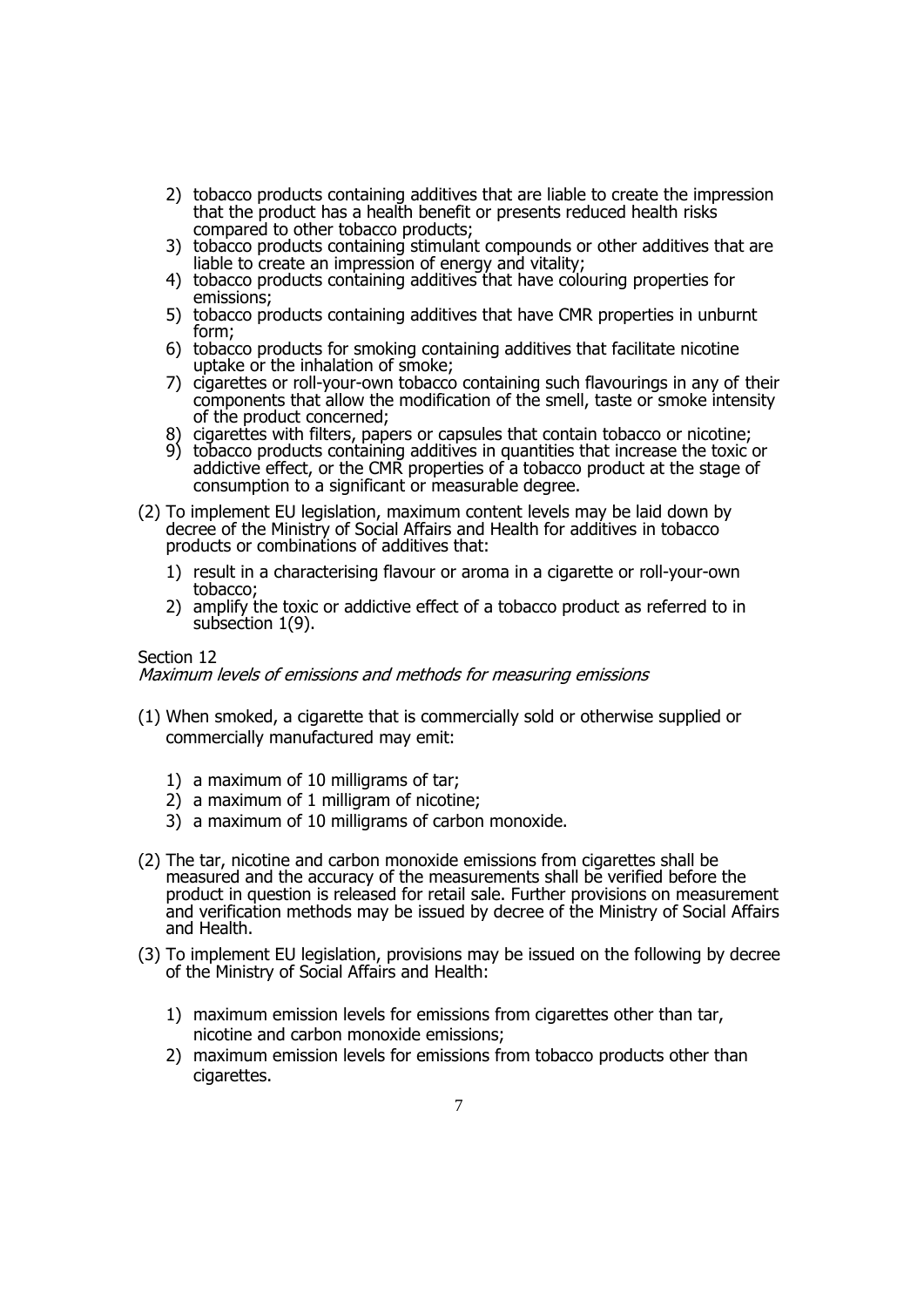#### Section 13 Fire safety requirements for cigarettes

The burning behaviour of cigarettes shall meet adequate fire safety requirements regarding self-extinguishing performance. It shall be tested and verified before the product is released for retail sale. Further provisions on methods for testing and verifying burning behaviour may be issued by decree of the Ministry of Social Affairs and Health.

## Section 14

#### Notifications regarding ingredients, emissions and fire safety

- (1) Prior to selling or otherwise supplying a tobacco product to consumers, manufacturers or importers shall submit to Valvira:
	- 1) a list of the tar, nicotine and carbon monoxide emissions of the cigarettes that are for sale as well as information about the laboratory that has carried out the measurements and verification;
	- 2) lists with information on cigarette emission levels other than the emissions referred to in paragraph 1 and the methods used for measuring them as well as the emission levels of tobacco products other than cigarettes;
	- 3) information on emission levels other than those referred to in paragraphs 1 and 2, where available;
	- 4) a list, by brand name and type, of all ingredients and quantities thereof used in the manufacture of each tobacco product;
	- 5) for cigarettes and roll-your-own tobacco, a technical document setting out a general description of the additives used in the product and their properties;
	- 6) for cigarettes, test reports and statements by an approved verification laboratory or research institute showing brand-specific compliance with fire safety requirements as well as information about the verification laboratory or research institute.
- (2) The information referred to in subsection 1(2) above shall be provided only if maximum levels for the emissions referred to in the provision have been established under section 12(3).
- (3) Further provisions on the structure of the lists and other documents referred to in subsection 1(1–5) and on the reports on ingredients as well as toxicological and other information to be attached to the lists may be issued by decree of the Ministry of Social Affairs and Health.

Section 15 Notifications of modifications

Manufacturers or importers of a tobacco product shall inform Valvira, if the composition of the product is modified in a way that affects the information provided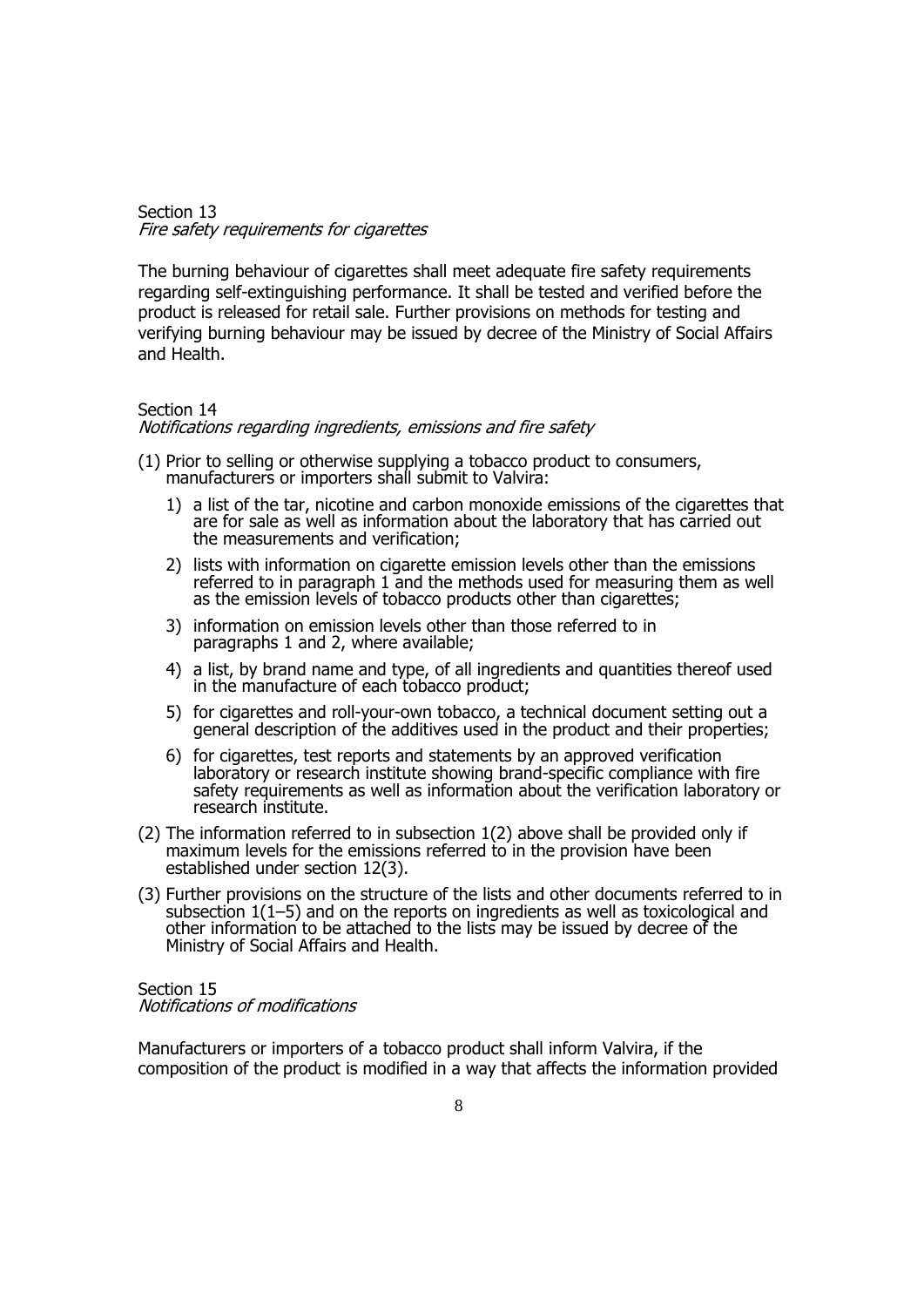under section 14. Manufacturers or importers shall submit the modified information to Valvira prior to selling or otherwise supplying the product to consumers.

## Section 16

Market research and sales volumes

- (1) With respect to the ingredients and emissions of a tobacco product, manufacturers or importers of a tobacco product shall provide Valvira with the following:
	- 1) available market research and studies on the preferences of various consumer groups;
	- 2) executive summaries of any market surveys the manufacturer or importer carries out when launching new tobacco products.
- (2) Manufacturers or importers shall also annually submit to Valvira the sales volumes of tobacco products by brand name and product type. The sales volumes of cigarettes, cigars and cigarillos shall be reported in sticks and the sales volumes of other tobacco products in kilograms.

#### Section 17 Studies on primary additives

- (1) If a cigarette or roll-your-own tobacco contains an additive that is included in the priority list of additives referred to in Article 6(1) of Directive 2014/40/EU of the European Parliament and of the Council on the approximation of the laws, regulations and administrative provisions of the Member States concerning the manufacture, presentation and sale of tobacco and related products and repealing Directive 2001/37/EC (*Tobacco Products Directive*), the manufacturers or importers of the product shall carry out studies, which shall examine for each additive whether it:
	- 1) contributes to the toxicity or addictiveness of the product concerned, and whether this has the effect of increasing the toxicity or addictiveness of the product concerned to a significant or measurable degree;
	- 2) results in a characterising flavour or aroma;
	- 3) facilitates inhalation or nicotine uptake;
	- 4) leads to the formation of substances that have CMR properties and the quantities thereof, and whether it has the effect of increasing the CMR properties in the product concerned to a significant or measurable degree.
- (2) The studies referred to in subsection 1 shall take into account the intended use of the product concerned and examine in particular the emissions resulting from the combustion process involving the additive concerned. The studies shall also examine the interaction of that additive with other ingredients contained in the product concerned.
- (3) Manufacturers or importers using the same additive in their tobacco products may carry out a joint study if they use that additive in their products in a comparable way.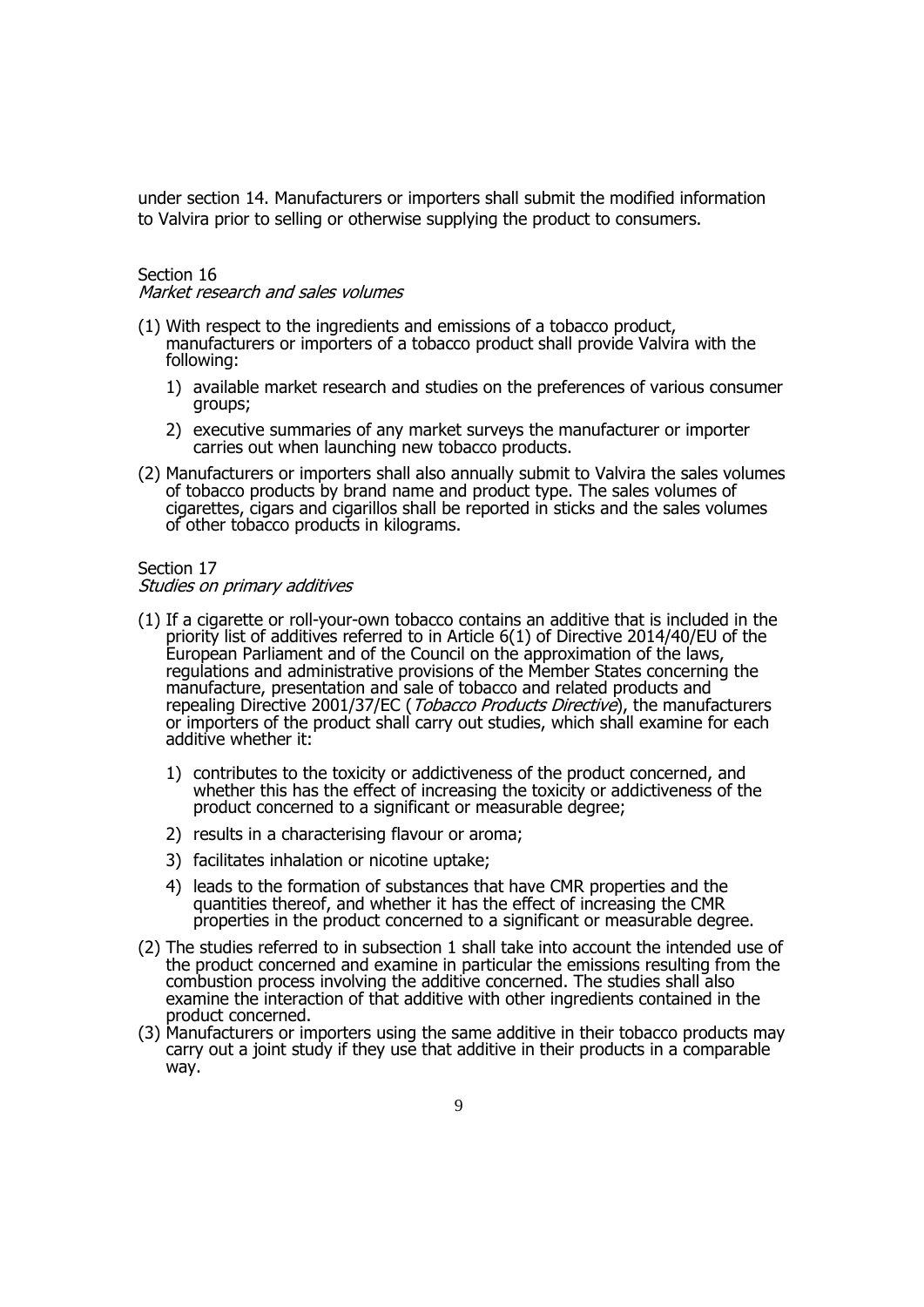#### Section 18 Enhanced reporting obligation

- (1) Manufacturers or importers of cigarettes or roll-your-own tobacco shall establish a report on the results of the studies referred to in section 17. That report shall include an executive summary and a comprehensive overview compiling the available scientific literature on each additive examined and summarising internal data on the effects of the additive.
- (2) Manufacturers or importers shall submit the reports referred to in subsection 1 to the Commission and a copy thereof to Valvira and the competent authorities of those EU Member States where a tobacco product containing the additive examined is placed on the market at the latest 18 months after the additive concerned has been included in the list referred to in section 17(1).
- (3) The Commission and Valvira may also request supplementary information from manufacturers or importers regarding the additive examined. This supplementary information shall form part of the report. The Commission and Valvira may also require these reports to be peer reviewed by an independent scientific body.

#### Section 19

#### Derogation for small and medium-sized enterprises

The provisions on the obligations of manufacturers and importers as laid down in sections 17 and 18 shall not apply to small and medium-sized enterprises as referred to in Article 6(5) of the Tobacco Products Directive if a report on that additive is prepared by another manufacturer or importer.

#### Section 20

#### Notification of a novel tobacco product

- (1) Manufacturers or importers of tobacco products shall submit a notification to Valvira of any novel tobacco product they intend to sell or otherwise supply to consumers. The notification shall be submitted at the latest six months before the product is placed on the market. The notification shall be accompanied by a detailed description of the product concerned as well as instructions for its use and information on its ingredients and emissions in accordance with section 14.
- (2) Manufacturers or importers shall also, within the same period, provide Valvira with:
	- 1) available scientific studies on the toxicity, addictiveness and attractiveness of the product, in particular as regards its ingredients and emissions;
	- 2) available studies, executive summaries thereof and market research concerning the product on the preferences of various consumer groups;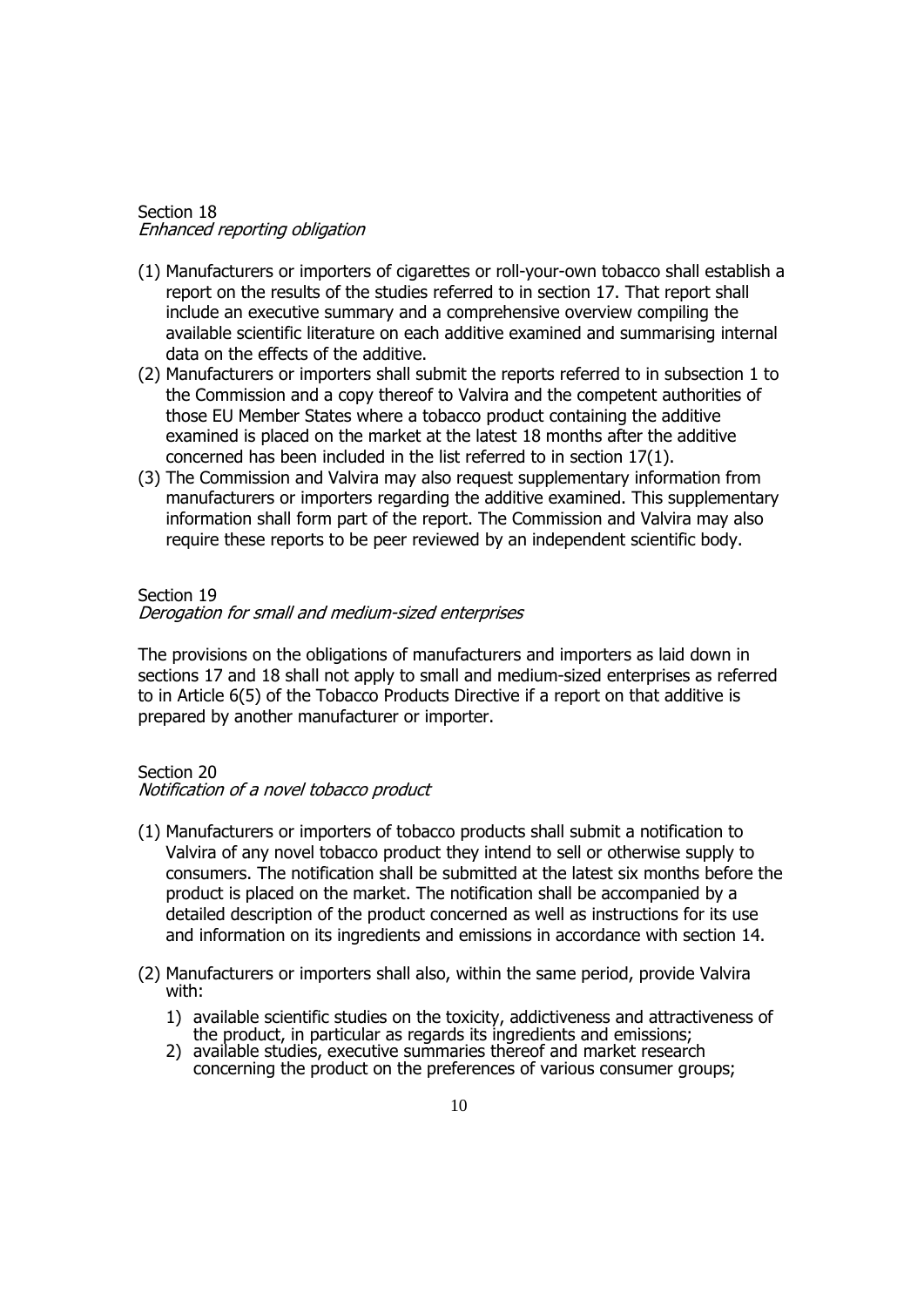- 3) a risk/benefit analysis of the product, its expected effects on the cessation and initiation of tobacco consumption and the predicted consumer perception of the product as well as other available and relevant information about the product.
- (3) Manufacturers or importers shall transmit to Valvira any new or updated information on the studies and other information referred to in subsection 2. Valvira may require manufacturers or importers to carry out additional tests or submit additional information on the product.

## Section 21

Method, format and time of submitting information on tobacco products

- (1) The notifications and other information referred to in this Chapter shall be provided to Valvira in electronic form. The same shall apply to information provided to the Commission and the competent authorities of other EU Member States pursuant to section 18.
- (2) When providing the information referred to in this Chapter, manufacturers and importers shall specify which information they consider to constitute a trade or professional secret.
- (3) Further provisions on the method and format of providing the information referred to in sections 14–16 and 18 and on the time of providing the information referred to in sections 16 and 18 may be issued by decree of the Ministry of Social Affairs and Health.

# **Chapter 4 Requirements and notifications concerning certain other products**

#### Section 22

General obligations of manufacturers and importers of certain other products

- (1) Manufacturers and importers shall ensure that electronic cigarettes, refill containers, nicotine-containing liquids, nicotine-free liquids intended for vaporisation or herbal products for smoking that are intended for commercial sale or other supply comply with the applicable provisions.
- (2) The obligation to provide Valvira and the Commission as well as the competent authorities of other EU Member States with the information required in this Chapter lies primarily with the manufacturer, if the manufacturer is established in the European Union. The obligation to provide the information lies primarily with the importer, if the manufacturer is established outside the EU and the importer is established inside the European Union. The obligation to provide the information lies jointly with the manufacturer and the importer if they both are established outside the EU.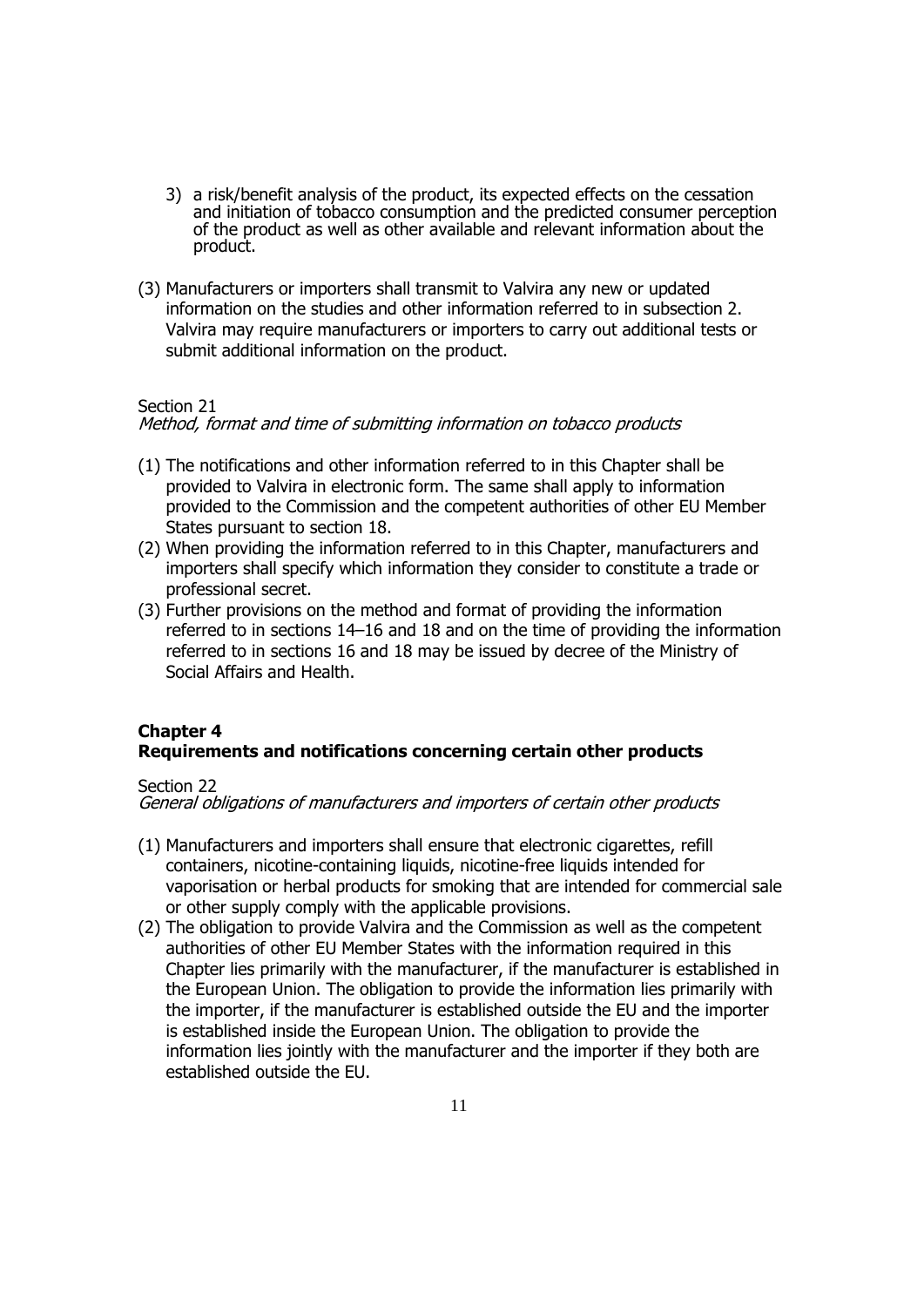#### Section 23 Requirements for electronic cigarettes and refill containers

- (1) Electronic cigarettes may be sold or otherwise supplied to consumers only if they deliver the nicotine doses at consistent levels under normal conditions of use. Electronic cigarettes and refill containers shall be child- and tamper-proof, be protected against breakage and leakage and have a mechanism that ensures refilling without leakage.
- (2) Further provisions on technical standards for the refill mechanism referred to in subsection 1 and on standards for assessing compliance with the other requirements laid down in subsection 1 may be issued by decree of the Ministry of Social Affairs and Health.

## Section 24

#### Requirements for nicotine-containing liquids

- (1) Nicotine-containing liquids intended for use in electronic cigarettes may only be sold or otherwise supplied to consumers:
	- 1) in refill containers, disposable electronic cigarettes or single use nicotine cartridges;
	- 2) if the liquid does not have characteristics or contain additives that are prohibited in tobacco products under section 11(1)(1–6);
	- 3) if only ingredients of high purity are used in the manufacture of the liquid;
	- 4) if, except for nicotine, only ingredients are used in the liquid that do not pose a risk to human health in heated or unheated form.
- (2) Nicotine-containing liquids may not contain ingredients for which no prior notification has been submitted in accordance with section 26. This does not apply to traces that are technically unavoidable during manufacture.
- (3) The volume of a refill container shall not exceed 10 millilitres, and the volume of the tank of a disposable electronic cigarette or a single use cartridge shall not exceed 2 millilitres.
- (4) Further provisions on assessing compliance with the requirements laid down in subsections 1 and 2 may be issued by decree of the Ministry of Social Affairs and Health.

#### Section 25 Requirements for nicotine-free liquids intended for vaporisation

The provisions laid down in section 24(1)(2–4) shall also apply to nicotine-free liquids intended for vaporisation.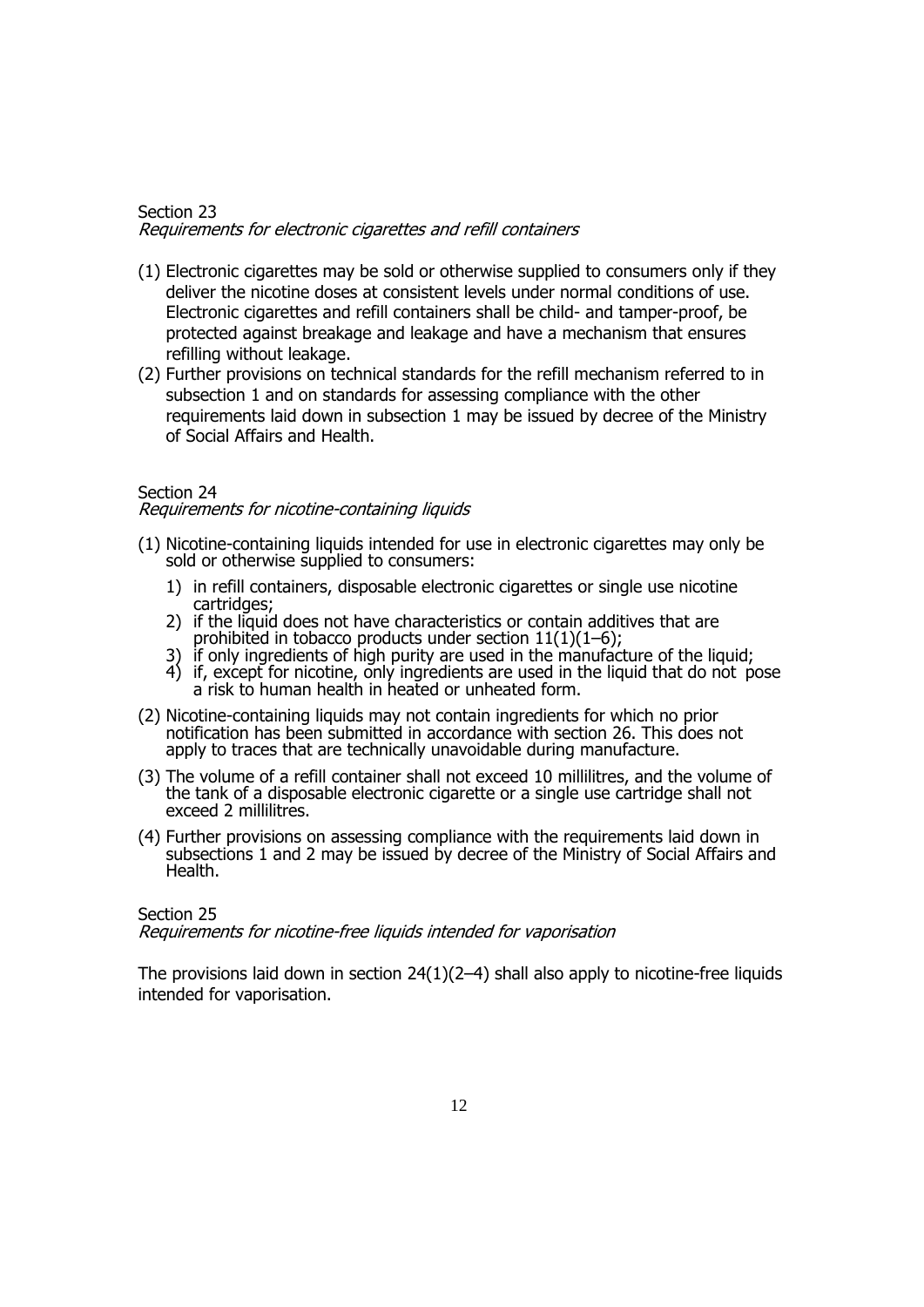#### Section 26 Prior notification of electronic cigarettes and refill containers

- (1) Manufacturers or importers of electronic cigarettes or refill containers shall submit a notification to Valvira of any such products they intend to sell or otherwise supply to consumers. The notification shall be submitted at the latest six months before the product is placed on the market. Similarly, a notification shall be submitted for each substantial modification of the product prior to selling or otherwise supplying the product to consumers.
- (2) The notification shall contain:
	- 1) the name and contact details of the manufacturer, a responsible legal or natural person within the EU and the importer into the  $E$ U;
	- 2) a list of all ingredients contained in, and emissions resulting from the use of, the product, by brand name and type, including quantities thereof;
	- 3) toxicological data regarding the product's ingredients and emissions, including when heated, taking into account in particular their effects on the health of consumers when inhaled and any addictive effect;
	- 4) information on the nicotine doses and uptake when consumed under normal or reasonably foreseeable conditions;
	- 5) a description of the components of the product;
	- 6) a description of the production process and a declaration that the production process ensures conformity with the requirements of this Act;
	- 7) a declaration that the manufacturer or importer bears full responsibility for the quality and safety of the product, when placed on the market and used under normal or reasonably foreseeable conditions.

## Section 27

Market research on and sales volumes of electronic cigarettes and refill containers

Manufacturers or importers of electronic cigarettes or refill containers shall annually submit to Valvira:

- 1) comprehensive data on sales volumes, by brand name and type of the product;
- 2) information on the preferences of various consumer groups;
- 3) information on the modes of sale of the products;
- 4) executive summaries of any market surveys carried out in respect of matters referred to in paragraphs 1–3 above, including an English translation thereof.

#### Section 28

Monitoring of adverse effects and corrective action

(1) Manufacturers, importers and distributors of electronic cigarettes or refill containers shall establish and maintain a system for collecting information about the suspected adverse effects on human health of electronic cigarettes and refill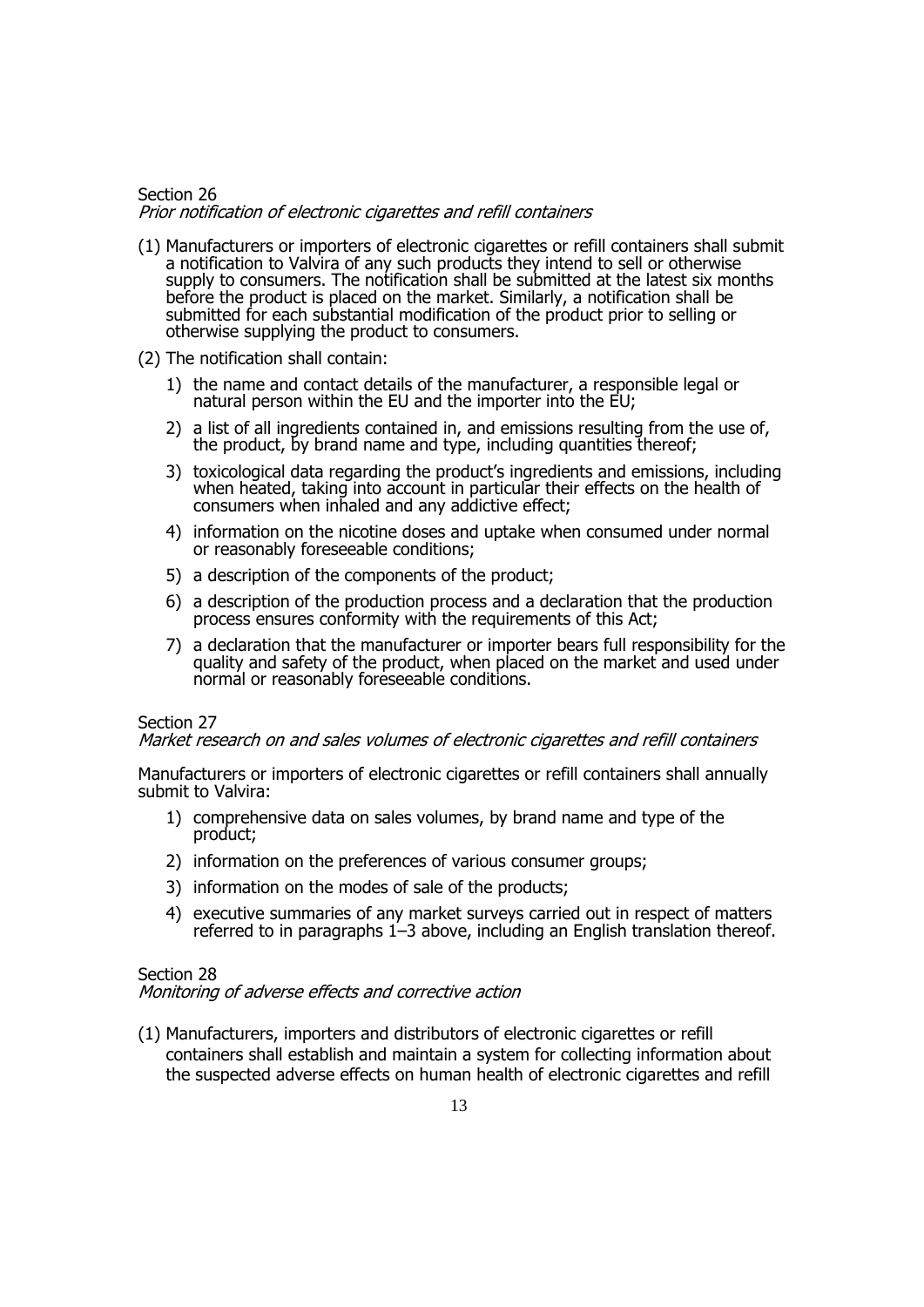containers. Manufacturers, importers and distributors shall provide Valvira with the information from the system.

(2) Should any of the operators referred to in subsection 1 consider or have reason to believe that electronic cigarettes or refill containers, which are in their possession and are intended to be placed on the market or are placed on the market, are not safe and are not of good quality or are otherwise not in conformity with this Act and the provisions issued under it, that operator shall immediately take the corrective action necessary to bring the product concerned into conformity with the applicable provisions, to withdraw or to recall it. In such cases, the operator shall also immediately inform Valvira and the market surveillance authorities of the EU Member States in which the product is made available or is intended to be made available. When informing the authorities, it shall also give details, in particular, of the risk to human health and safety and of any corrective action taken, and of the results of such corrective action.

#### Section 29

## Notifications of the ingredients of herbal products for smoking

- (1) Manufacturers and importers of herbal products for smoking shall submit to Valvira a list of all ingredients, and quantities thereof, that are used in the manufacture of such products by brand name and type prior to selling or otherwise supplying the products to consumers.
- (2) Manufacturers or importers shall inform Valvira, if the composition of the product is modified in a way that affects the information provided pursuant to subsection 1. Manufacturers or importers shall submit the modified information to Valvira prior to selling or otherwise supplying the product to consumers.

#### Section 30

#### Method, format and time of submitting information on certain other products

- (1) The notifications and other information referred to in this Chapter shall be provided to Valvira in electronic form.
- (2) When providing the information referred to in this Chapter, manufacturers and importers shall specify which information they consider to constitute a trade or professional secret.
- (3) Further provisions on the method and format of providing the information referred to in sections 26 and 27 and on the time of providing the information referred to in sections 27 and 28(1) may be issued by decree of the Ministry of Social Affairs and Health.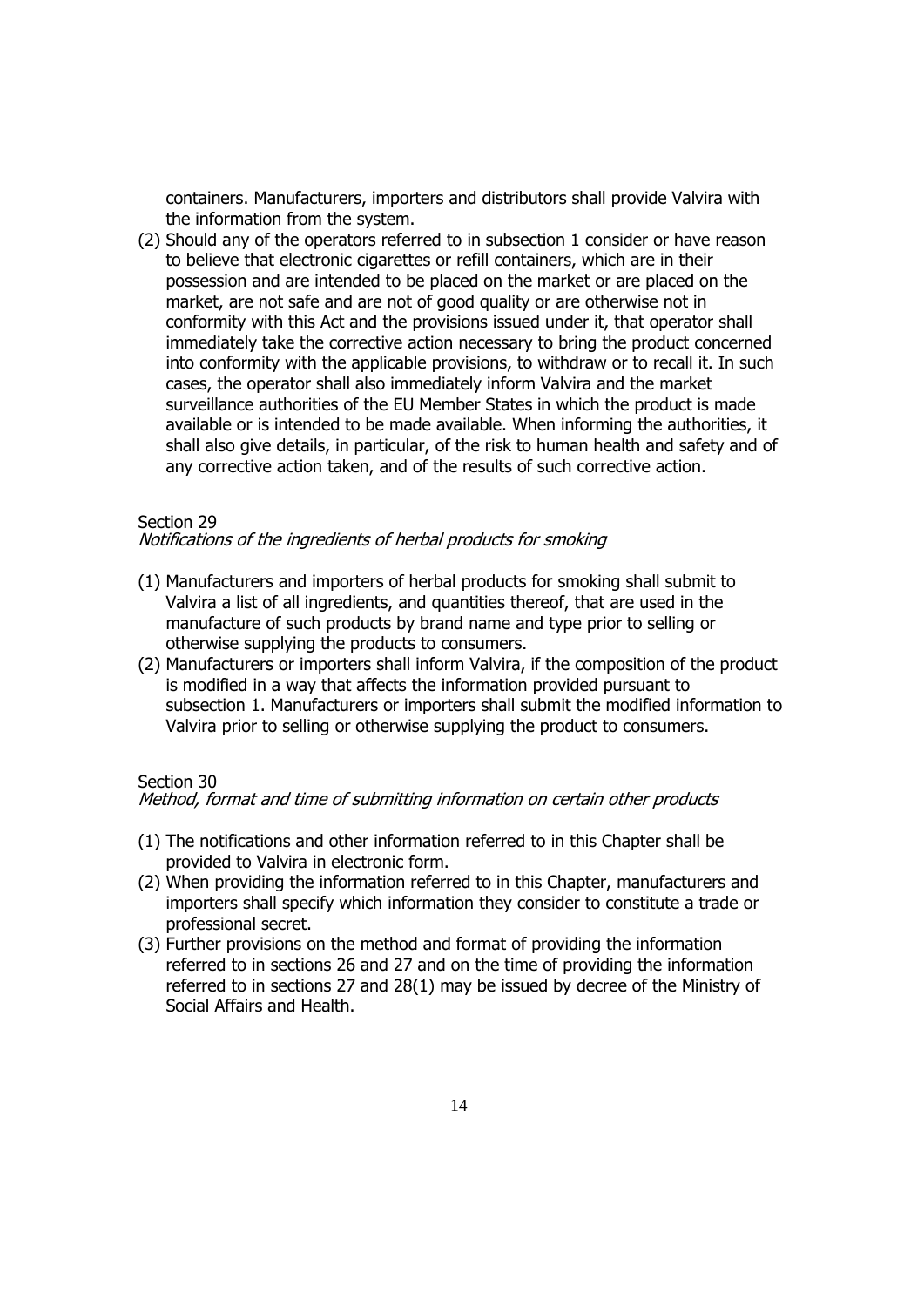## **Chapter 5 Unit packets**

Section 31 General provision on unit packets

Tobacco products, electronic cigarettes, refill containers and herbal products for smoking as well as nicotine-containing liquids and nicotine-free liquids intended for vaporisation may be sold and otherwise supplied to consumers only in unit packets that comply with this Act and the provisions issued under it as well as with relevant EU legislation. However, cigars may be supplied individually if they are labelled in accordance with section 32(1)(1).

## Section 32

Mandatory labelling of unit packets of tobacco products

(1) The unit packets of tobacco products must carry:

- 1) text warnings in Finnish and in Swedish as well as picture warnings of the adverse health effects of tobacco products, an information message about the harmfulness of tobacco smoke and smoking cessation information;
- 2) a unique identifier to ensure the traceability of the unit packet and a tamperproof security feature, composed of visible and invisible elements.
- (2) Further provisions on the following may be given by decree of the Ministry of Social Affairs and Health:
	- 1) the text, illustrations, font and font size, colour, framing, surface area, position, rotation, affixation, protection against breakage and other properties of the labelling referred to in subsection  $\tilde{I}(1)$ ;
	- 2) the position and marking of the unique identifier referred to in subsection 1(2), the information that can be determined via the unique identifier as well as which information shall form part of the unique identifier and which shall be electronically accessible by means of a link to the unique identifier;
	- 3) the position of the security feature referred to in subsection 1(2) and its marking on the packet as well as the technical standards for the security feature and their possible rotation.

#### Section 33

## Labelling elements prohibited in tobacco products and their unit packets

The labelling of tobacco products and their unit packets shall not:

1) promote the product or encourage its consumption by creating an erroneous impression about its characteristics, health effects, risks or emissions;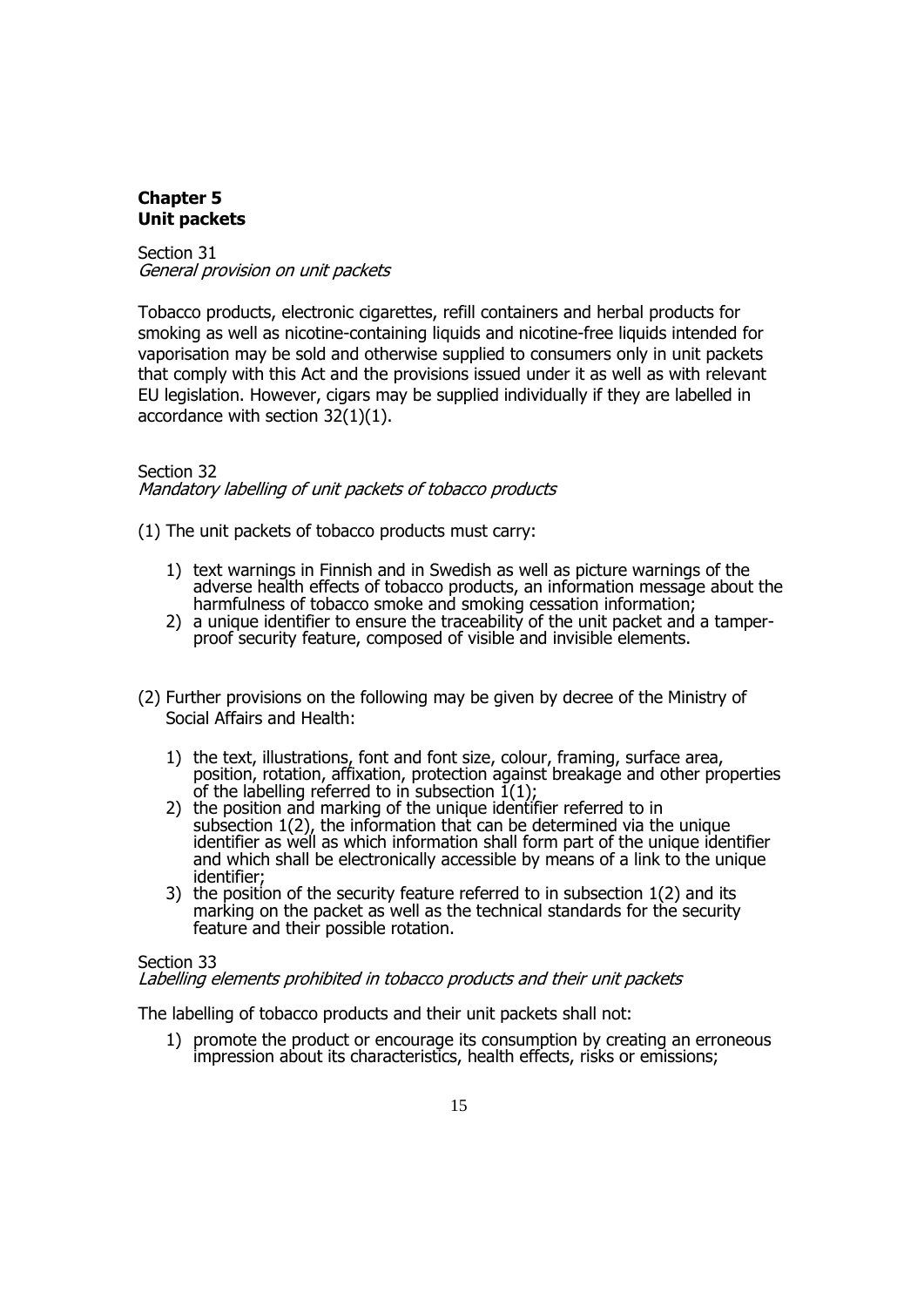- 2) include any information about the nicotine, tar or carbon monoxide content of the product;
- 3) suggest that the product is less harmful than others or aims to reduce the effect of some harmful components of smoke;
- 4) suggest that the product has vitalising, energetic, healing, rejuvenating, natural or organic properties or that its use has other health or lifestyle benefits;
- 5) refer to taste, smell, any flavourings or other additives or the absence thereof;
- 6) resemble a food or a cosmetic product;
- 7) suggest that the product has environmental advantages;
- 8) suggest that the product is fire safe or otherwise create an impression that the product is not dangerous or that it has a reduced fire risk compared to other similar products.

## Section 34

Minimum size of unit packets of tobacco products

- (1) The minimum size of a unit packet of a tobacco product shall be 20 cigarettes, 30 g of roll-your-own or pipe tobacco, or 10 cigarillos.
- (2) Except for cigars, tobacco products may not be sold or otherwise supplied to consumers in unit packets that contain smaller packets or that can be divided into smaller packets.
- (3) To implement EU legislation, provisions on the minimum dimensions of the unit packets of tobacco products may be issued by decree of the Ministry of Social Affairs and Health.

## Section 35

#### Shape, material and opening mechanism of the unit packets of certain tobacco products

- (1) Unit packets of cigarettes shall have a cuboid shape. Unit packets of roll-yourown tobacco shall have a cuboid or cylindrical shape, or the form of a pouch.
- (2) A unit packet of cigarettes shall consist of carton or soft material. It shall not have an opening that can be re-closed or re-sealed after it is first opened, other than the flip-top lid and shoulder box with a hinged lid. If a unit packet has a fliptop lid or a hinged lid, the lid shall be hinged only at the back of the unit packet.

## Section 36

## Labelling of unit packets of electronic cigarettes and refill containers

- (1) Unit packets of electronic cigarettes and refill containers shall include:
	- 1) a list of ingredients contained in the product in descending order of the weight;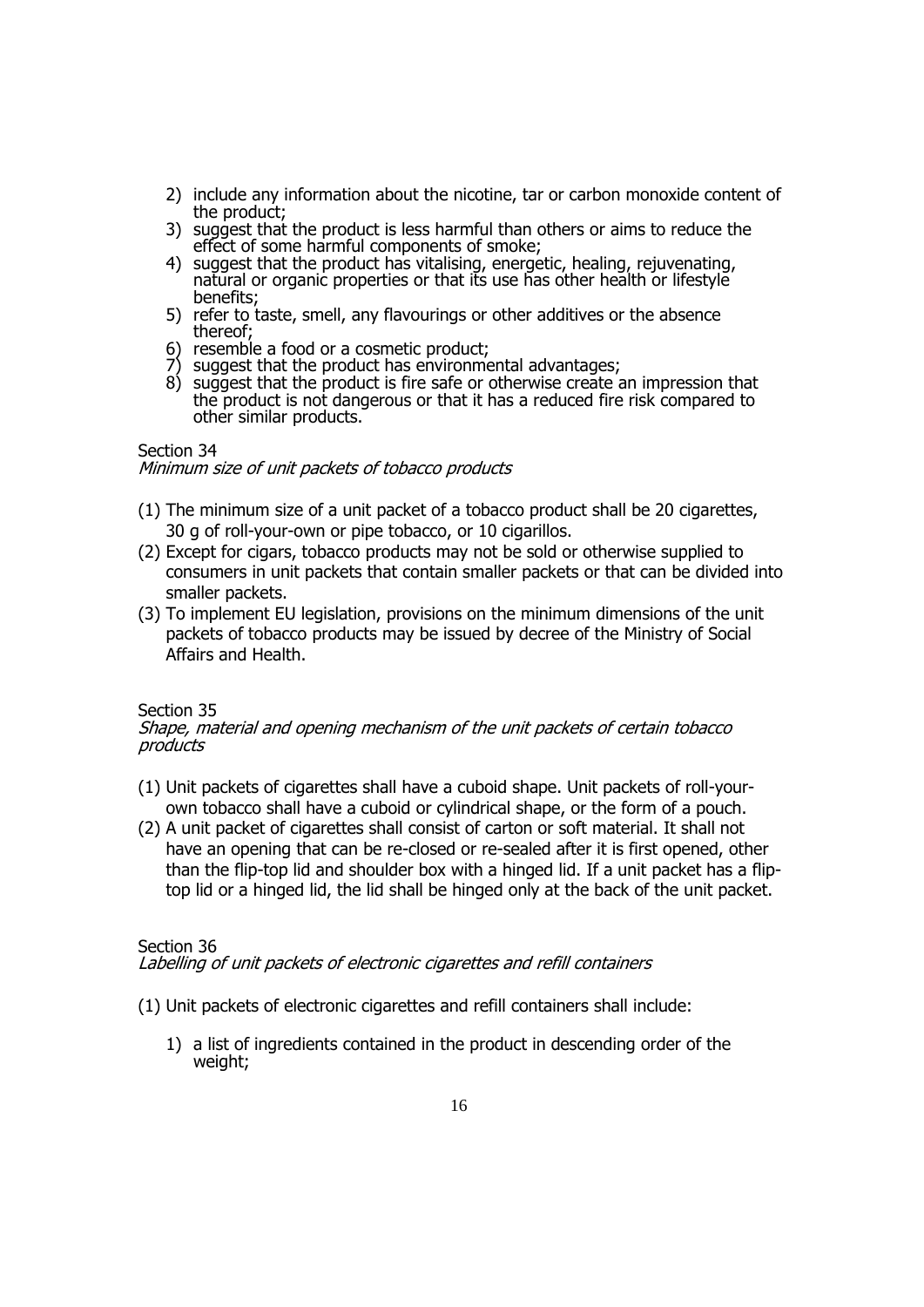- 2) an indication of the nicotine content of the product and the delivery per dose;
- 3) the manufacturer's batch number;
- 4) a recommendation to keep the product out of reach of children;
- 5) health warnings in Finnish and in Swedish;
- 6) a leaflet with information on the product and its use and the necessary contact details.
- (2) Subsections 1(1), (2) and (5) shall not apply to electronic cigarettes that are not pre-filled with a nicotine-containing liquid.
- (3) Electronic cigarettes, refill containers or unit packets thereof shall not include any of the prohibited labelling elements referred to in section 33. This shall not apply to information on the nicotine content, delivery per dose and flavourings.
- (4) Further provisions on the text, font and font size, colour, surface area, position and other properties of the health warning referred to in subsection 1(5) as well as on the information to be included in the leaflet referred to in subsection 1(6) may be issued by decree of the Ministry of Social Affairs and Health.

# Section 37

# Labelling of electronic cigarettes and refill containers

Provisions on the labelling of electronic cigarettes that are pre-filled with nicotinecontaining liquid and of refill containers are laid down in Regulation (EC) No 1272/2008 of the European Parliament and of the Council on classification, labelling and packaging of substances and mixtures, amending and repealing Directives 67/548/EEC and 1999/45/EC, and amending Regulation (EC) No 1907/2006.

## Section 38

Labelling of unit packets of nicotine-free liquid intended for vaporisation

Sections 36(1)(1) and 36(3) above also apply to nicotine-free liquids intended for vaporisation and the unit packets thereof.

# Section 39

Labelling of unit packets of herbal products for smoking

(1) Unit packets of herbal products for smoking shall include warnings in Finnish and in Swedish on the adverse health effects of the product. Further provisions on the text, font and font size, colour, surface area, position and other properties of the health warnings may be issued by decree of the Ministry of Social Affairs and Health.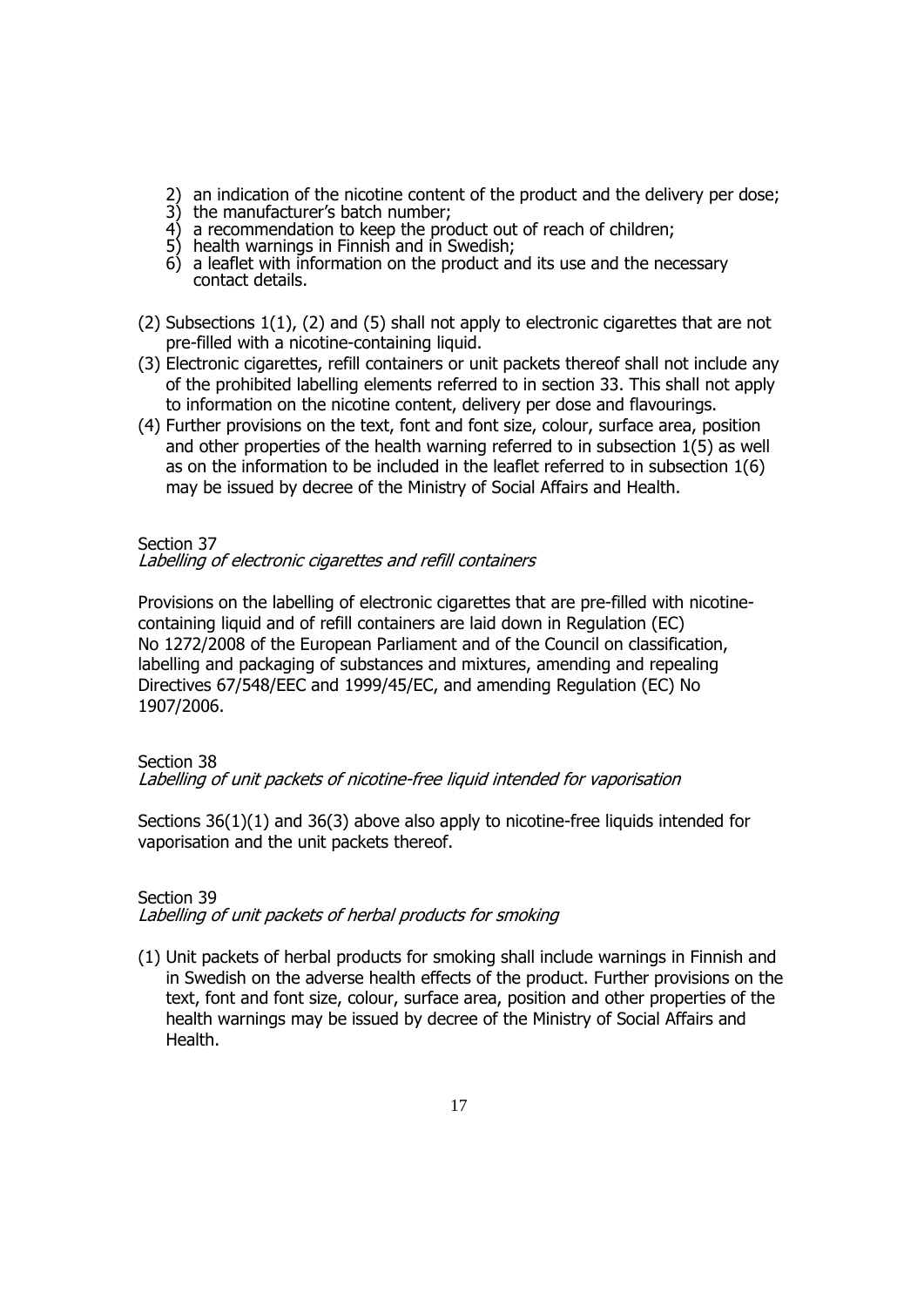(2) Herbal products for smoking or unit packets thereof shall not include any of the prohibited labelling elements referred to in section 33(1–4) or (6), and the product or its unit packet shall not state that the product is free of additives or flavourings.

### Section 40

Derogation concerning warning labels in international traffic

The provisions of sections  $32(1)(1)$ ,  $36(1)(5)$  and  $39(1)$  concerning the use of Finnish and Swedish in warning labels shall not apply to tobacco products, electronic cigarettes, refill containers and herbal products for smoking that are sold on board a vessel or aircraft in commercial international traffic or in a tax-free shop at an airport.

## **Chapter 6 Traceability of tobacco products**

Section 41 Recording

- (1) All economic operators involved in the trade of tobacco products, except the retailer, shall record the entry of all unit packets into their possession, as well as all intermediate movements and the final exit of the unit packets from their possession. Recorded data shall not be modified or deleted.
- (2) All economic operators engaged in the supply chain of tobacco products shall maintain complete and accurate records of all relevant transactions.
- (3) Manufacturers of tobacco products shall provide the economic operators referred to in subsection 1 with the equipment that is necessary for the recording of the tobacco products purchased, sold, stored, transported or otherwise handled. That equipment shall be able to read and transmit the recorded data electronically to a data storage facility set out in section 42.

#### Section 42 Data storage facility

- (1) Manufacturers and importers of tobacco products shall conclude with an independent third party a data storage contract in which the third party undertakes to host a data storage facility for all data that are relevant for traceability. The data storage facility shall be physically located on the territory of the EU. The suitability of the third party and the data storage contract shall be approved by the Commission.
- (2) The activities of the third party referred to in subsection 1 above shall be monitored by an external auditor, who is proposed and paid by the tobacco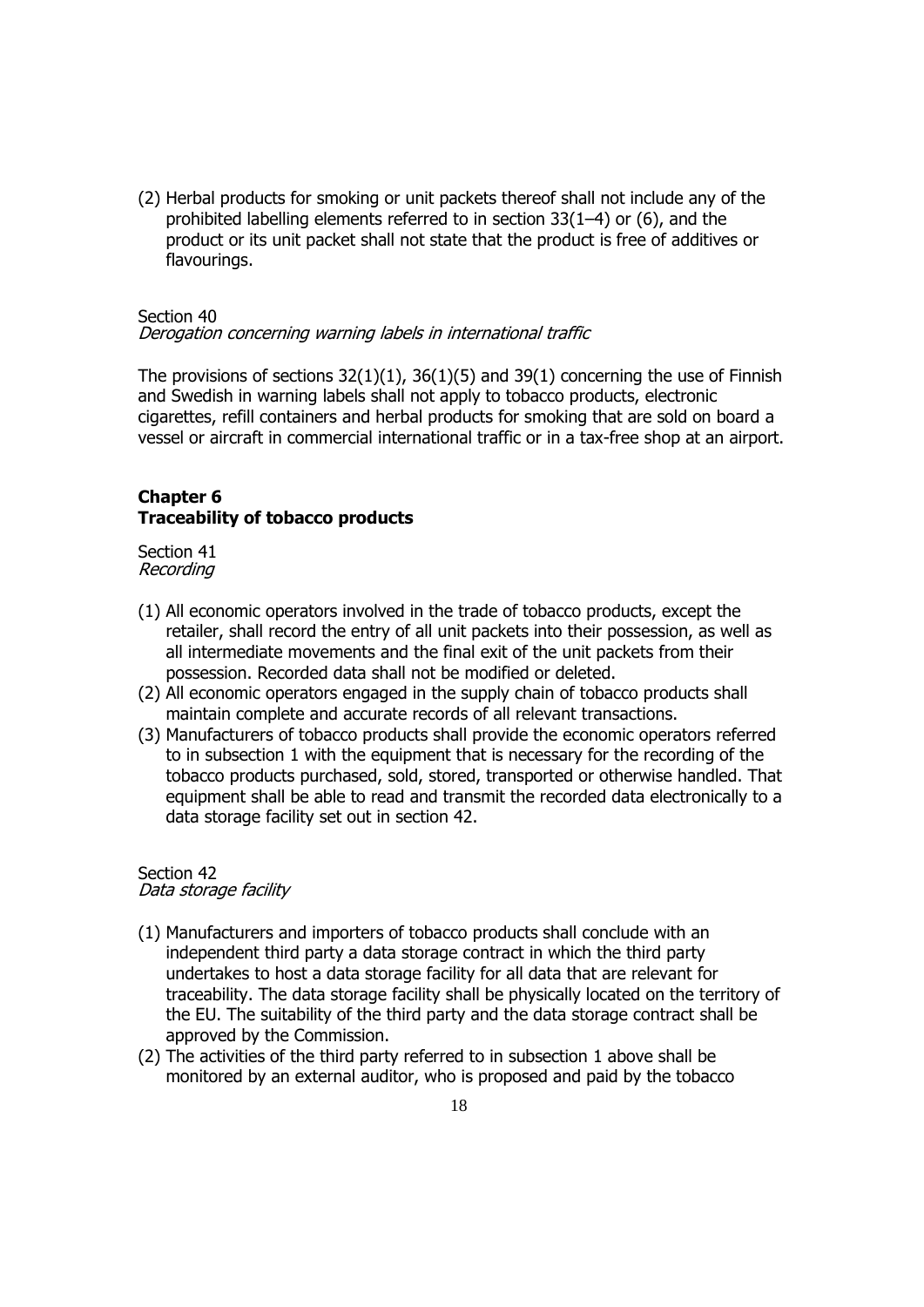product manufacturer and approved by the Commission. The external auditor shall submit an annual report to the Commission and Finnish Customs, assessing in particular any irregularities in relation to access.

- (3) The external auditor referred to in subsection 2 as well as the Commission, Finnish Customs and the competent authorities of other EU Member States shall have full access to the data storage facilities. In duly justified cases the Commission or Finnish Customs may grant manufacturers or importers access to the stored data.
- (4) Separate provisions shall govern the protection of trade and professional secrets and the protection of personal data.

## Section 43

#### Further provisions on traceability

Further provisions on the following may be given by decree of the Ministry of Social Affairs and Health:

- 1) technical standards for the establishment and operation of the tracing system, including the marking with a unique identifier as referred to in section 32(1)(2), the recording, transmitting, processing and storing of data and access to stored data;
- 2) technical standards for ensuring that the systems used for the unique identifier referred to in section  $32(1)(2)$  and the related functions are fully compatible with each other across the EU;
- 3) the key contents of the data storage contracts referred to in section 42, such as duration, renewability, regular monitoring, evaluation, expertise required and the definition of confidentiality.

## **Chapter 7 Sales and other supply**

Section 44 Retail licence

- (1) Tobacco products and nicotine-containing liquids may only be sold or otherwise supplied under a retail licence that is specific to the sales outlet and licence holder and granted by the municipality where the sales outlet is located. However, the licence for retail sale on a means of transport moving across several municipalities is granted by the licence applicant's municipality of residence.
- (2) A retail licence may be granted for a fixed period if the operation is meant to continue for a fixed period. A fixed-term licence may be granted for a maximum of one year at a time.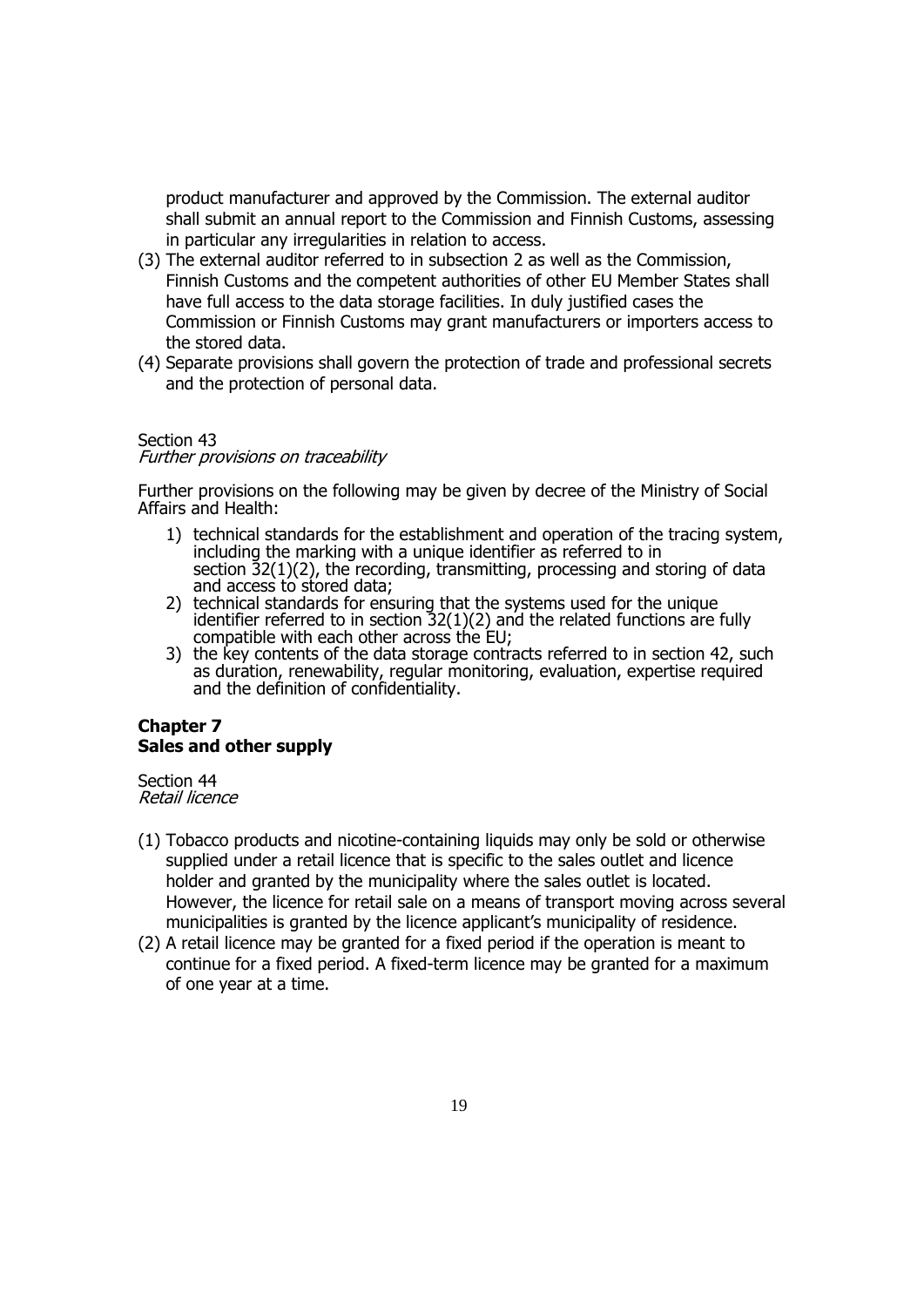## Section 45 Preconditions for and impediments to granting a retail licence

- (1) A retail licence referred to in section 44 is granted by the municipality on application. The preconditions for granting the licence are that the applicant is an adult and presents an acceptable self-monitoring plan as referred to in section 54 and that there are no impediments to granting the licence arising from subsections 2 and 3. However, a retail licence cannot be granted if the activities specified in the application would clearly be in violation of this Act or if the sales outlet cannot be monitored by the municipality.
- (2) A retail licence may not be granted to an applicant whose retail licence, which was granted pursuant to this Act or the Tobacco Act (693/1976), hereinafter referred to as the *old Tobacco Act*, has been permanently cancelled during the previous two years.
- (3) A retail licence may not be granted to an outlet that is located:
	- 1) in the indoor areas of a day-care centre or a family day care home or in the outdoor areas of a day-care centre;
	- 2) in indoor or outdoor areas intended for children under the age of 18 at institutions providing care under the Child Welfare Act (417/2007) or the Mental Health Act (1116/1990);
	- 3) in the indoor areas or student accommodation of educational institutions providing basic, vocational or upper secondary education or in the outdoor areas used by such institutions.

#### Section 46 Form and content of the retail licence application

- (1) The application for a retail licence shall be submitted in writing. The application shall include:
	- 1) the applicant's name or business name and contact details in Finland, personal or business identity code, and the address of the outlet that will sell the products;
	- 2) information specifying the products that the licence application concerns;
	- 3) a self-monitoring plan;
	- 4) information specifying the number and location of points of sale at the sales outlet;
	- 5) information specifying the placement of tobacco products, tobacco substitutes, smoking accessories, electronic cigarettes and nicotine-containing liquids at the point of sale.
- (2) Further provisions on the content of the licence application may be given by decree of the Ministry of Social Affairs and Health.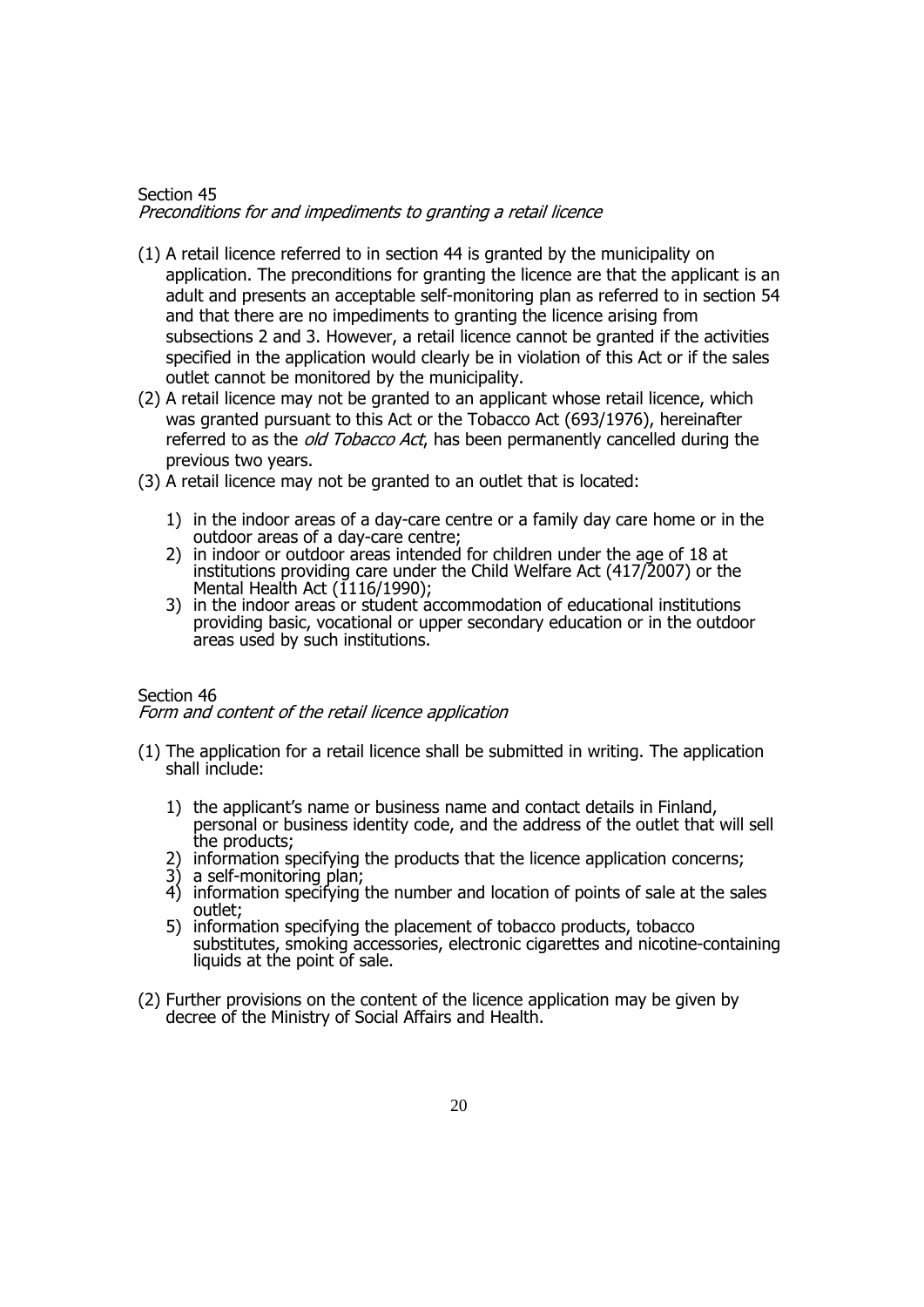Section 47 Display of the retail licence

The retail licence shall be kept on display to customers at the point of sale. Further provisions on the size, layout and display of the licence may be issued by decree of the Ministry of Social Affairs and Health.

#### Section 48

#### Notification of the retail sale of nicotine-containing liquids

- (1) An operator holding a tobacco product retail licence that has been granted under the old Tobacco Act may also sell nicotine-containing liquids at the same sales outlet after submitting a written notification on the matter to the municipality that has granted the licence and providing the municipality with an updated version of the information specified in section 46(1).
- (2) After receiving the notification referred to in subsection 1, the municipality shall send to the applicant an acknowledgement of receipt without delay.

#### Section 49

Notifications concerning the retail licence

The holder of a retail licence shall inform the municipality of any changes in the information it has provided in the application referred to in section 46 or in the notification referred to in section 48 and of terminating sales. The municipality shall inform Valvira of granting and cancelling licences, changes concerning licences, sales violations and the termination of sales.

#### Section 50 Wholesale notification

- (1) Anyone who has submitted a written notification to the municipality where the sales outlet is located may engage in the wholesale of tobacco products and nicotine-containing liquids. The notification shall include the information referred to in section 46(1). A similar notification shall be made before making any significant changes to the activities or when terminating the activities.
- (2) After receiving the notification referred to in subsection 1, the municipality shall send to the applicant an acknowledgement of receipt without delay.
- (3) The municipality shall inform Valvira of the notifications referred to in subsection 1.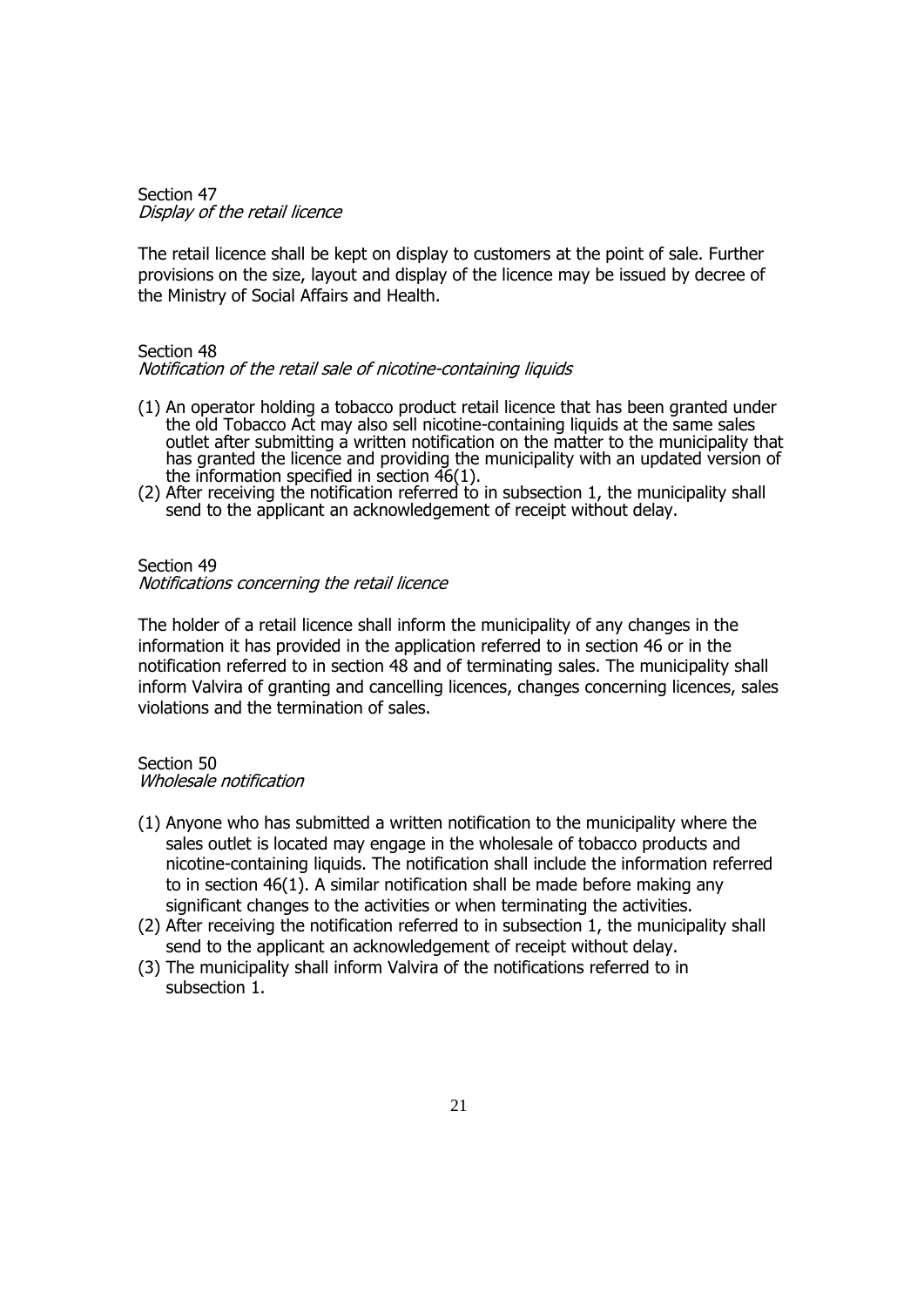Section 51 Prohibition on the sale of smokeless tobacco products

Smokeless tobacco products may not be sold or otherwise supplied or passed on.

#### Section 52

Prohibition on the sale of certain nicotine-containing liquids

Nicotine-containing liquids that are intended for vaporisation via an electronic cigarette and contain nicotine in excess of 20 milligrams per millilitre or are intended for a purpose referred to in section 3(1) of the Medicines Act may not be sold or otherwise supplied.

#### Section 53 Prohibition on the sale to minors

- (1) Tobacco products and nicotine-containing liquids may not be sold or otherwise supplied or passed on to persons under the age of 18.
- (2) Tobacco substitutes, smoking accessories and electronic cigarettes may not be commercially sold or otherwise supplied to persons under the age of 18.
- (3) A clearly noticeable sign regarding the age limits for sales shall be displayed at the points of sale of products referred to in subsections 1 and 2. Further provisions on the content of the sign may be issued by decree of the Ministry of Social Affairs and Health.

#### Section 54 Self-monitoring plan

An economic operator selling tobacco products, tobacco substitutes, smoking accessories, electronic cigarettes or nicotine-containing liquids shall, at their own expense, draw up and implement a self-monitoring plan for complying with the prohibitions laid down in sections 53(1) and (2). Further provisions on the preparation, content and implementation of a self-monitoring plan may be issued by decree of the Ministry of Social Affairs and Health.

#### Section 55

Continuous supervision of purchase situations

A salesperson shall be present at the point of sale so that he or she can continuously supervise the purchase of tobacco products, tobacco substitutes, smoking accessories, electronic cigarettes and nicotine-containing liquids.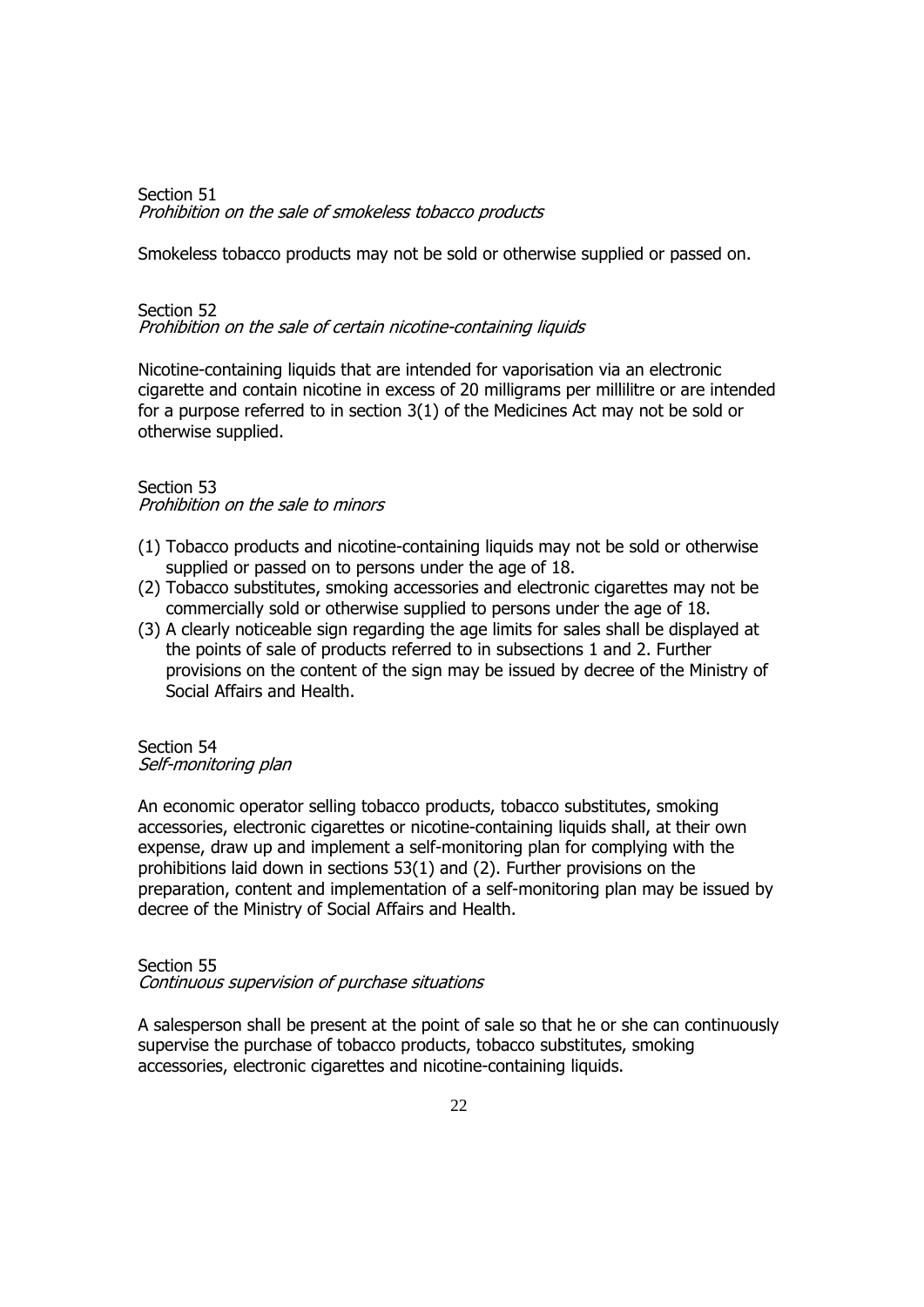Section 56 Minimum age of salespersons

A person engaged in the commercial sale of tobacco products, tobacco substitutes, smoking accessories, electronic cigarettes or nicotine-containing liquids shall be at least 18 years of age. However, a person younger than that may sell the abovementioned products, if they are sold under the supervision of a person who has attained the age of 18.

Section 57 Ban on automatic vending machines

Tobacco products, tobacco substitutes, smoking accessories, electronic cigarettes or nicotine-containing liquids shall not be sold or otherwise supplied from automatic vending machines.

Section 58 Ban on distance sales

The cross-border distance sales of tobacco products, electronic cigarettes and nicotine-containing liquids are prohibited. Furthermore, an economic operator established in Finland shall not sell or otherwise supply the mentioned products to consumers using a means of distance communication as referred to in Chapter 6, section 7(2) of the Consumer Protection Act (38/1978).

Section 59 Ban on sale at customs auction

Tobacco products, herbal products for smoking, electronic cigarettes and nicotinecontaining liquids shall not be sold at customs auction.

# Section 60

Restrictions on wholesaling

- (1) Tobacco products may only be sold at wholesale for retail purposes to wholesalers that have submitted the notification referred to in section 50 and to those who hold:
	- 1) a retail licence as referred to in section 44 and have submitted a notification of selling tobacco products under section 46(1)(2) or section 49;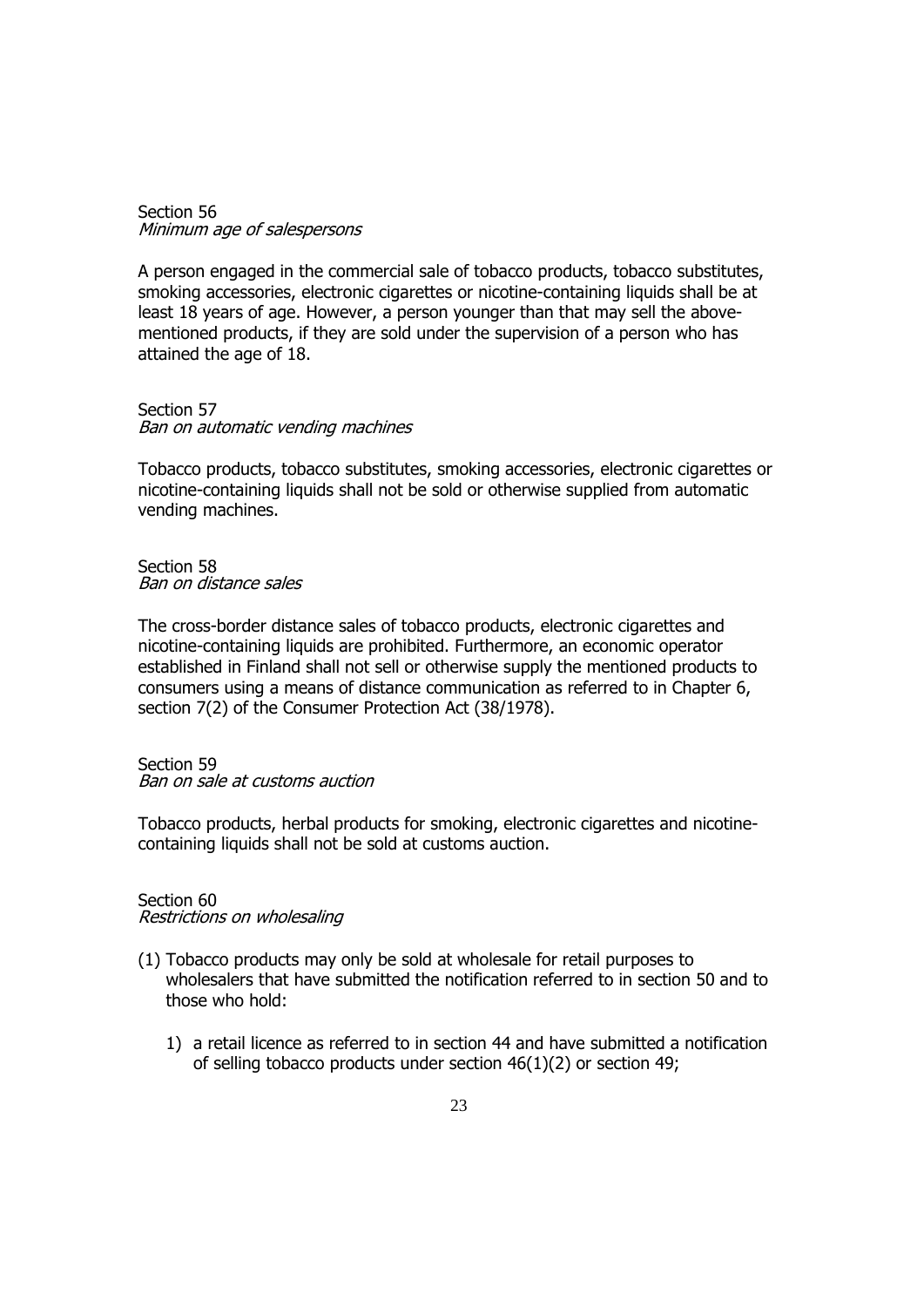- 2) a retail licence granted under the old Tobacco Act.
- (2) Nicotine-containing liquids may only be sold at wholesale to wholesalers that have submitted the notification referred to in section 50 for retail purposes and to those who hold:
	- 1) a retail licence as referred to in section 44 and have submitted a notification of selling nicotine-containing liquids under section 46(1)(2) or section 49;
	- 2) a retail licence granted under the old Tobacco Act and have submitted a notification referred to in section 48.
- (3) Tobacco products or nicotine-containing liquids may not be sold at wholesale in places referred to in section 45(3).

## **Chapter 8 Import**

Section 61 Definition of border in import

The provisions on import laid down in this Act also apply to import as referred to in section 18(2) of the Act on Derogations Concerning the Province of Åland from the Provisions of the Value Added Tax and Excise Duty Legislation (1266/1996).

Section 62 Ban on import by minors

Persons under the age of 18 shall not import tobacco products or nicotine-containing liquids.

#### Section 63 Ban on the import of smokeless tobacco products

- (1) The import of smokeless tobacco products is prohibited. The import ban also applies to the acquisition and reception of smokeless tobacco products by mail or other comparable means from countries outside Finland.
- (2) Notwithstanding the provisions of subsection 1, private persons may import for their personal use a maximum of 1,000 grams of smokeless tobacco products within a calendar day.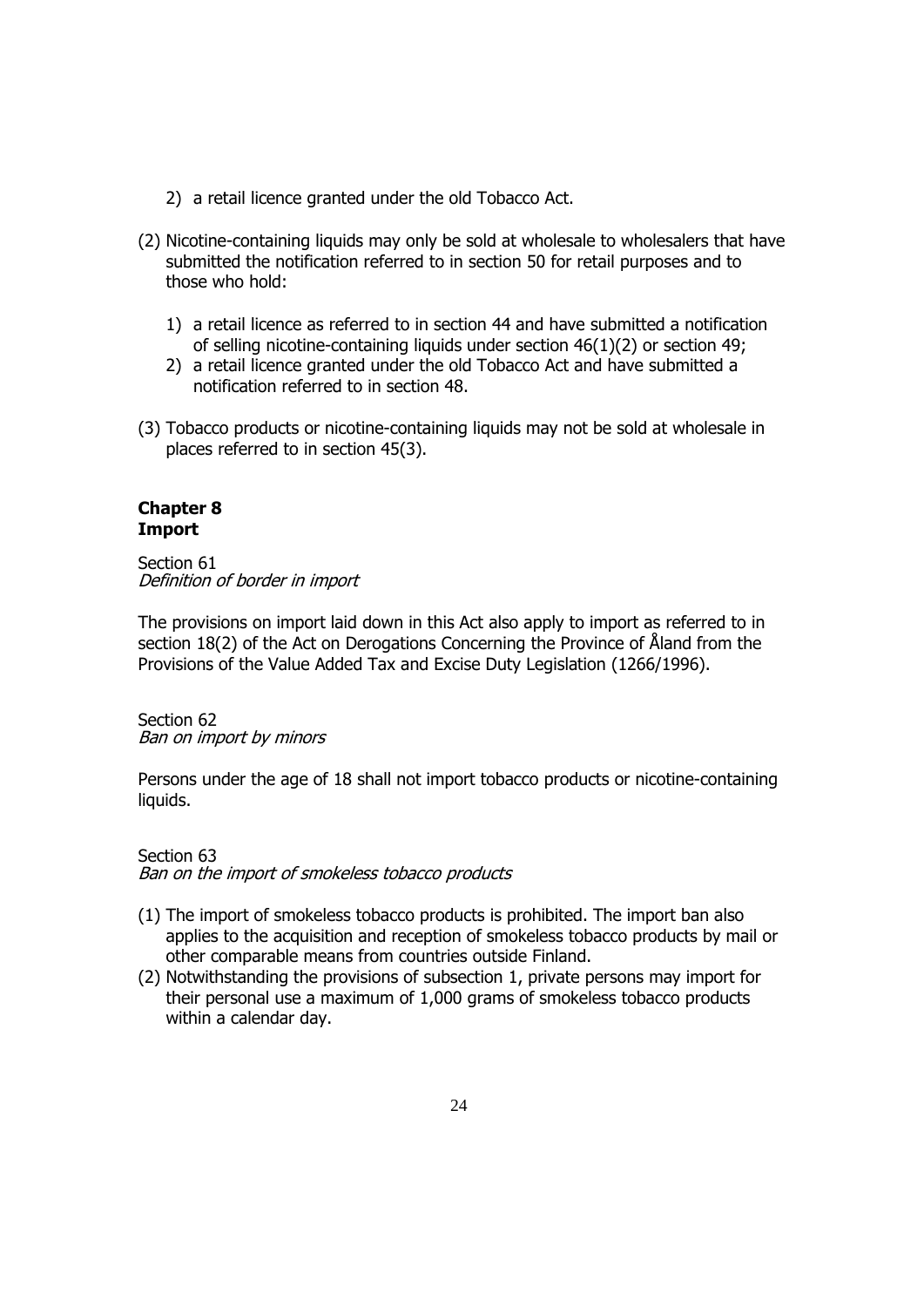(3) The import ban referred to in subsection 1 above shall not apply to products held in closed sales or storage facilities on board vessels or aircraft operating in international traffic.

### Section 64

#### Ban on the import of certain nicotine-containing liquids

- (1) Private persons may not import nicotine-containing liquids that are intended for vaporisation via an electronic cigarette and that contain nicotine in excess of 20 milligrams per millilitre or are intended for a purpose referred to in section 3(1) of the Medicines Act. The import ban also applies to the acquisition and reception of such liquids by mail or other comparable means from countries outside Finland.
- (2) Notwithstanding the provisions of subsection 1, private persons may import for their personal use a maximum of 10 millilitres of such liquids.

#### Section 65

Ban on the import of products acquired using means of distance communication

Private persons shall not acquire or receive from an economic operator tobacco products, electronic cigarettes or nicotine-containing liquids by mail, freight or other comparable means from countries outside Finland.

#### Section 66

Time limits for imports by travellers

- (1) A person resident in Finland who arrives in Finland from outside the European Economic Area by means other than air transport and whose journey has lasted no more than 24 hours may not import tobacco products or nicotine-containing liquids.
- (2) A person resident outside the European Economic Area who arrives in Finland from outside the European Economic Area by means other than air transport and whose stay in Finland is not a transit journey and lasts no more than three days may not import tobacco products or nicotine-containing liquids.
- (3) Notwithstanding the provisions of subsection 1, a person may import tobacco products and nicotine-containing liquids if it is apparent that they were acquired before the person left Finland. Notwithstanding the provisions of subsection 2, a person may import said products if it is apparent that they are intended for his or her personal use during the stay in Finland.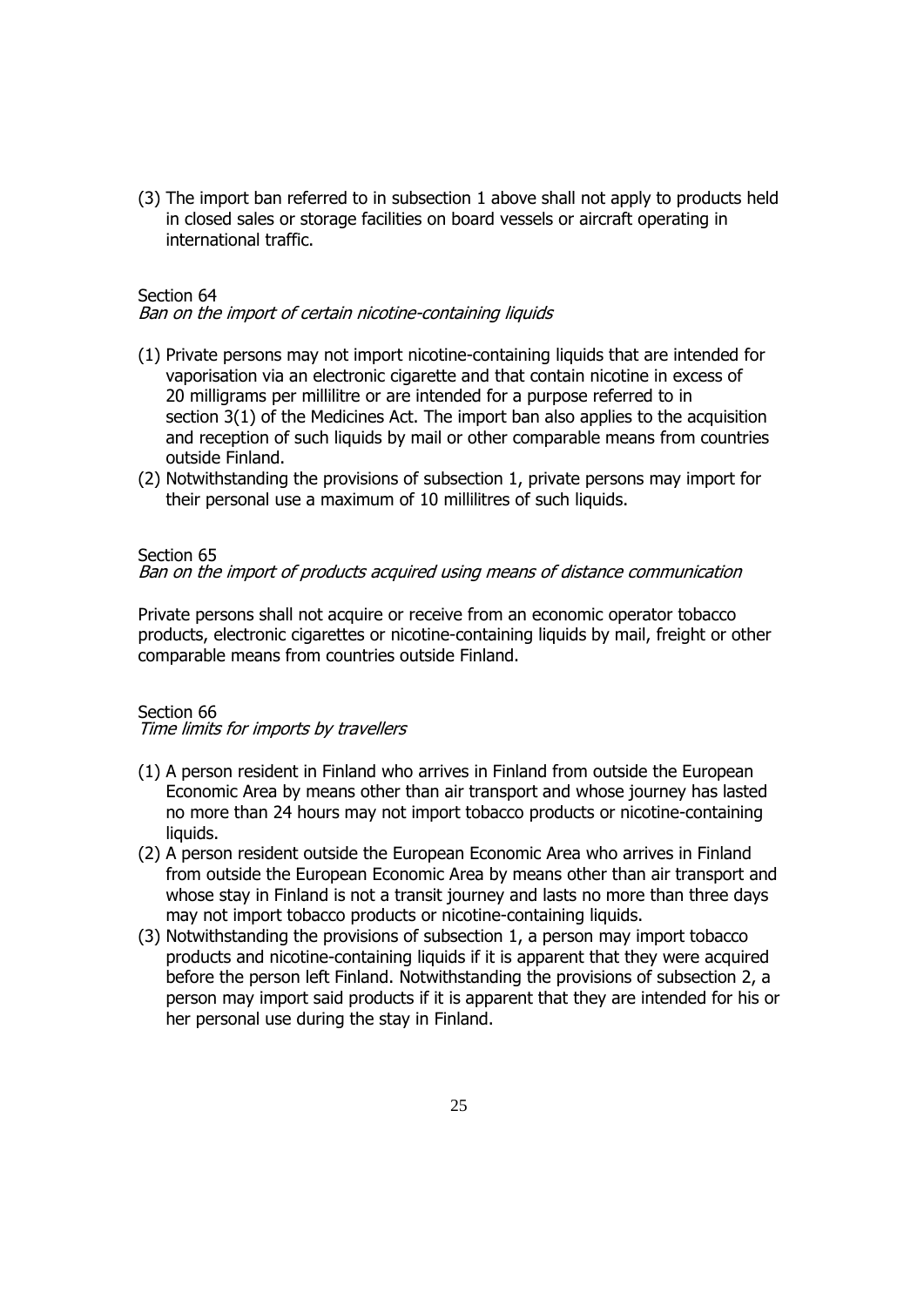Section 67 Quantitative restrictions on import by travellers

(1) Private persons may import:

- 1) tobacco products whose unit packet labelling differ from that laid down in section 32(1)(1) a maximum amount of 200 cigarettes, 50 cigars, 100 cigarillos and 250 grams of roll-your-own or pipe tobacco;
- 2) nicotine-containing liquids in electronic cigarettes or refill containers whose unit packet labelling differ from that laid down in section 36(1)(5) a maximum amount of 10 millilitres;
- 3) herbal products for smoking whose unit packet labelling differ from that laid down in section 39(1) a maximum amount of 200 pre-rolled units and 250 grams of loose product.
- (2) Private persons may import the products referred to in subsection 1 only for their own use.

## **Chapter 9 Bans on marketing and display**

Section 68 Marketing ban

The marketing of tobacco products, tobacco substitutes, smoking accessories, tobacco imitations, electronic cigarettes or nicotine-containing liquids is prohibited.

Section 69

Derogations from the marketing ban

- (1) The provisions of section 68 shall not apply to:
	- 1) marketing in publications which are printed and published outside the EU and are not principally intended for the EU market and whose main purpose is not the marketing of a tobacco product, tobacco substitute, smoking accessory, tobacco imitation, electronic cigarette or nicotine-containing liquid;
	- 2) the marketing of individual smoking accessories, other than new accessories, that are considered collector's items, if the brand names of the products are not visible in the marketing;
	- 3) product information provided by product manufacturers or importers to parties engaged in the sale of the product.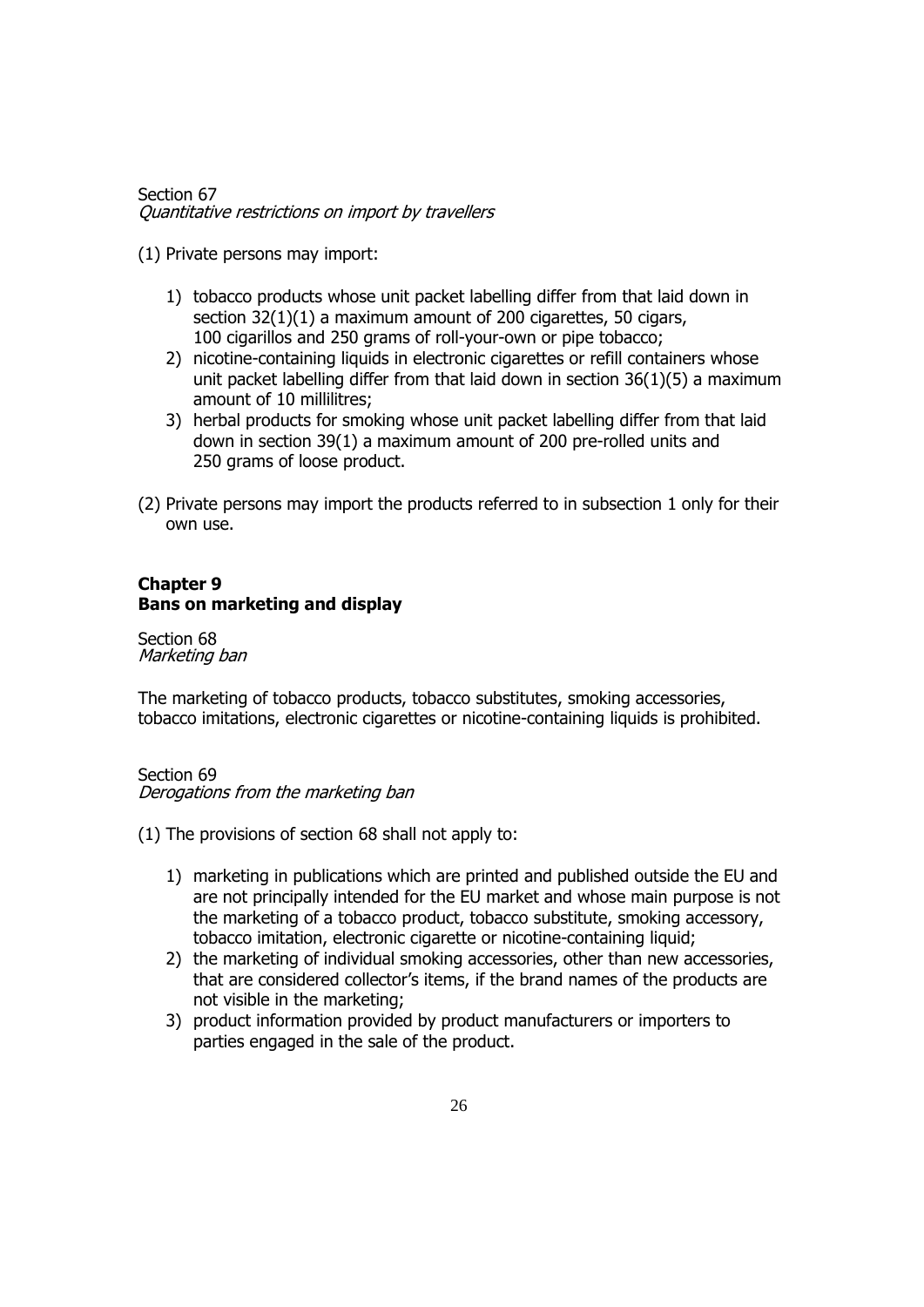(2) The product information referred to in subsection 1(3) above includes information on the product's price, composition, properties, manufacturing, health risks and adverse health effects, country of origin and unit packet. A picture of the product or its unit packet may be provided as product information only when accompanied by other product information. No other pictures may be included in product information. The contents of product information shall provide a party engaged in selling the product with comprehensive and accurate information about the product and its properties.

#### Section 70 Ban on price rebates

An economic operator shall not offer or pay a rebate on the price of tobacco products, tobacco substitutes, smoking accessories, tobacco imitations, electronic cigarettes or nicotine-containing liquids which is based on the purchase of the mentioned products or other consumer goods and services.

Section 71 Display ban

- (1) It is prohibited to display tobacco products, tobacco substitutes, electronic cigarettes, nicotine-containing liquids and the trademarks thereof in the retail sale of tobacco products, tobacco substitutes, electronic cigarettes and nicotinecontaining liquids.
- (2) The display ban laid down in subsection 1 above does not apply to sales outlets which have a separate entrance and which sell almost exclusively the products referred to in this Act, provided that the products and their trademarks are not visible from outside the sales outlet.
- (3) The provisions of subsection 1 do not apply to sales on board a vessel engaged in international maritime transport.

#### Section 72 Catalogue and list

Notwithstanding the provisions of sections 68 and 71, a retailer may show purchasers at their request a printed catalogue presenting the products or unit packets thereof on sale at the sales outlet. At the purchaser's request, a retailer may also give to a purchaser a printed list of said products and their prices. Further provisions on the format, content and layout of the catalogue and list may be issued by decree of the Ministry of Social Affairs and Health.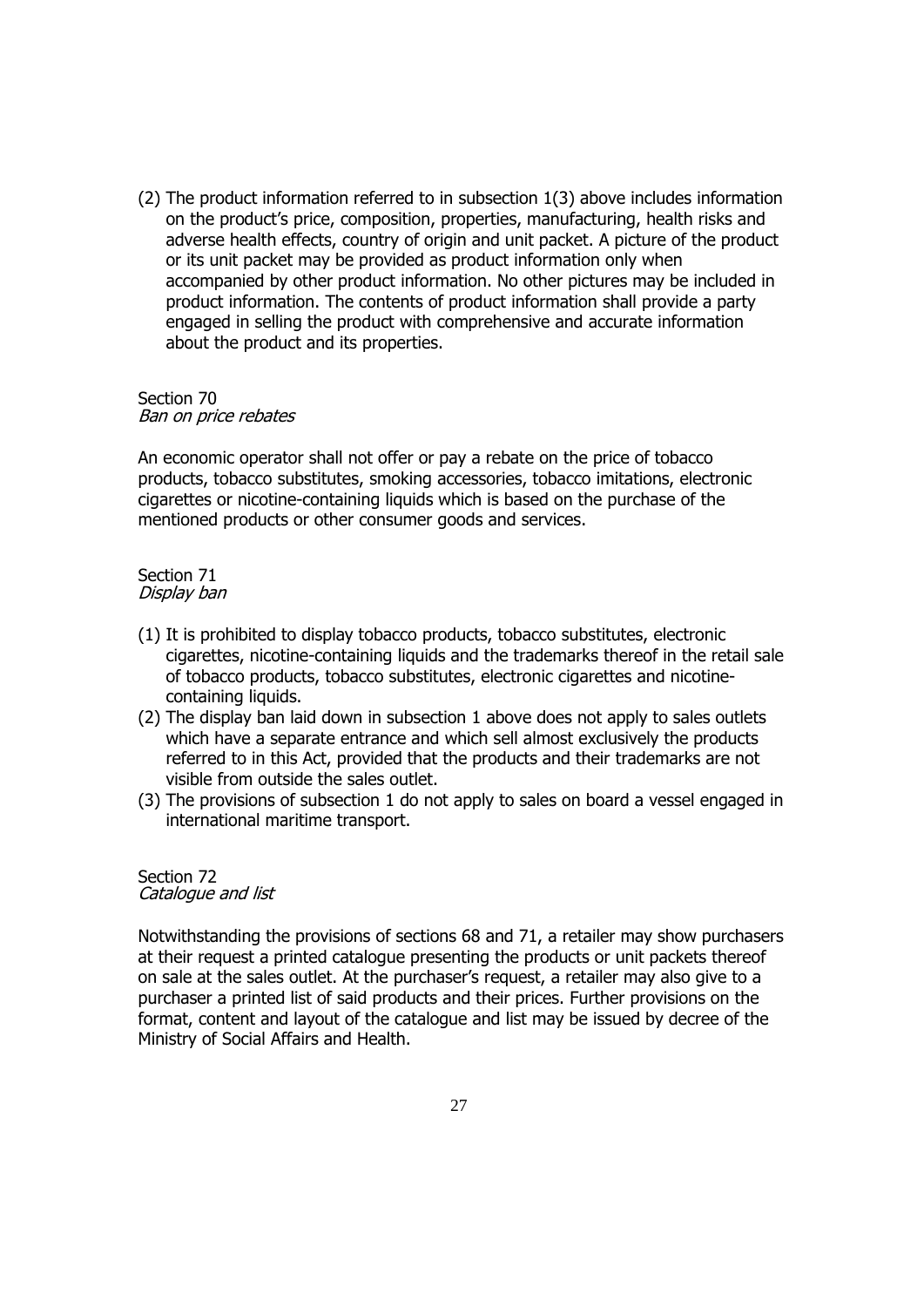#### **Chapter 10 Smoking bans and restrictions**

## Section 73 Application of smoking bans

The provisions laid down in this Chapter regarding smoking and tobacco smoke also apply to the consumption of herbal products for smoking and the use of electronic cigarettes as well as the resulting smoke, vapour and particles.

### Section 74 General smoking bans

(1) Smoking is prohibited:

- 1) in the indoor areas of buildings, vehicles or similar places that are accessible to the public or employees or accessible to customers for the purpose of providing commercial or public services;
- 2) in shelters, auditoriums and other spectator areas at public events organised outdoors or other facilities that are directly intended for following the event and where participants stay in one place;
- 3) in the outdoor areas of day-care centres or institutions providing pre-primary, basic, vocational or upper secondary education.
- (2) Smoking is also prohibited in private vehicles with anyone under the age of 15 present in the vehicle. The prohibition does not apply to living areas inside vehicles.
- (3) Smokeless tobacco products may not be consumed in the indoor or outdoor areas of day-care centres or institutions providing pre-primary, basic, vocational or upper secondary education.

## Section 75 Derogations from general smoking bans

 $(1)$  Notwithstanding the provisions of section  $74(1)(1)$  above, smoking is allowed in:

1) the home or private vehicle of a customer, employee, economic operator or self-employed person and any other indoor areas that are in the exclusive use of persons belonging to the same family and others living in the same household; however, this does not apply to the indoor areas of family day care homes when family day care is provided in the premises;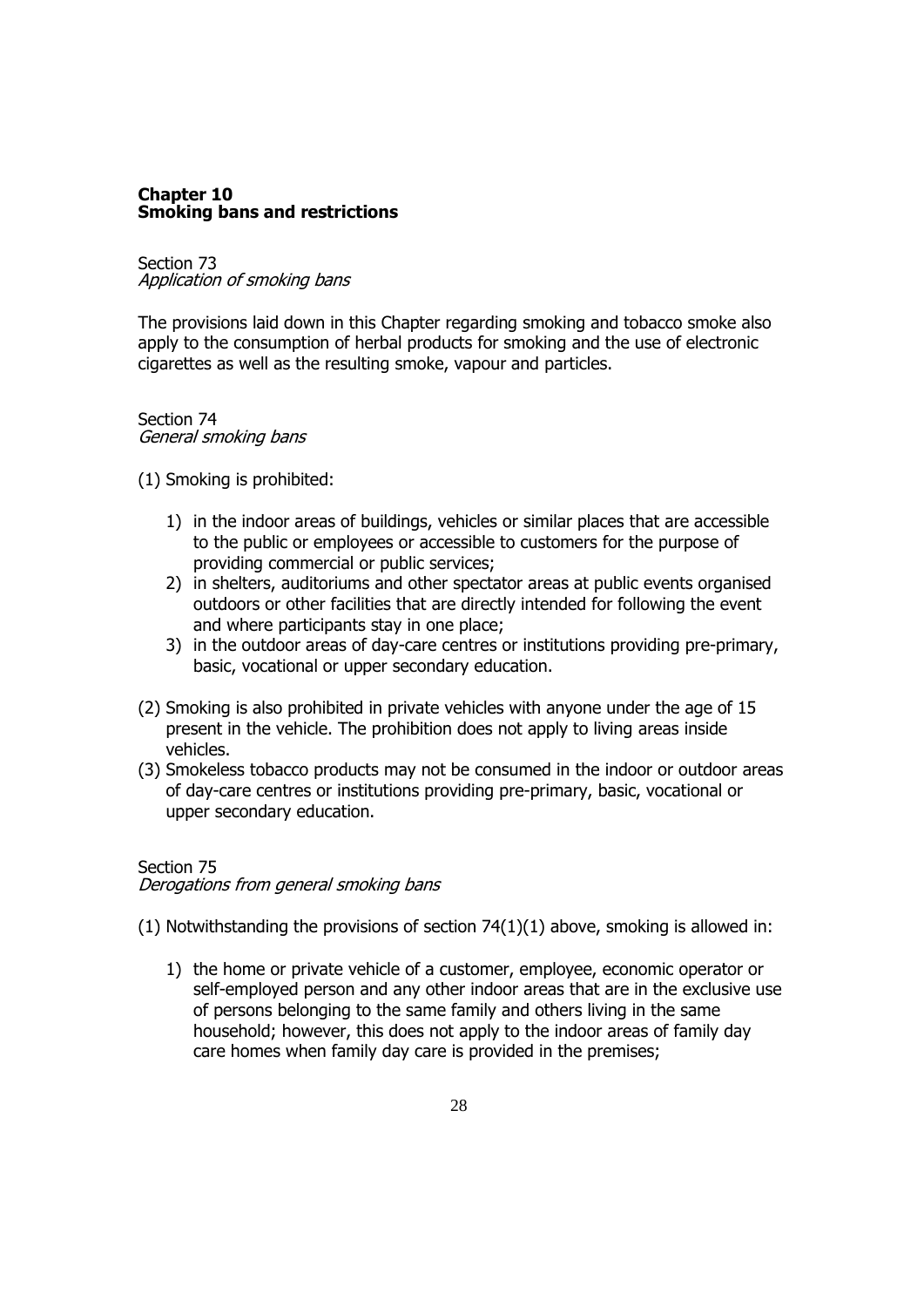- 2) a maximum of one out of ten rooms for customer accommodation in a hotel or other tourist accommodation establishment or, depending on the number of rooms, in a maximum of three rooms;
- 3) the indoor areas of a restaurant on board a vessel used in international maritime transport when the serving area is not larger than 50 square metres or in larger establishments no more than 50 per cent of the area.
- (2) The proprietors of indoor premises who allow smoking in the indoor areas referred to in subsection 1(2) or (3) or in outdoor areas under their control shall ensure that employees in the indoor areas are not exposed to tobacco smoke and that tobacco smoke cannot enter areas where smoking is prohibited.

#### Section 76 Smoking area

- (1) In the indoor areas referred to in section  $74(1)(1)$  above, smoking may be allowed in a separate smoking area that has been approved for smoking purposes under the Land Use and Building Act (132/1999). In such cases, it shall be ensured that tobacco smoke cannot enter areas where smoking is prohibited. Smoking areas shall not be located in connection with indoor areas that are mainly used by persons under the age of 18.
- (2) Apart from work that is necessary for maintaining order, fire and rescue services and work that is necessary for ensuring safety, working is prohibited in smoking areas. The smoking area may be cleaned only after it has been carefully aired.
- (3) Further provisions on technical requirements concerning the structural and functional properties of smoking areas may be issued by government decree.

## Section 77

## Smoking area in a restaurant

- (1) If a smoking area referred to in section 76 is established in a restaurant, it must be reasonably large in proportion to the size and seating capacity of the business premises. It is prohibited to serve or consume food and drink in the smoking area.
- (2) An economic operator shall draw up a self-monitoring plan describing how the functionality of the smoking area is to be ensured and how the conditions and order in the smoking area can be supervised from outside the area.
- (3) Further provisions on the minimum and maximum surface area of the smoking area and on the proportion of the surface area to the size or seating capacity of the restaurant's serving area may be issued by government decree.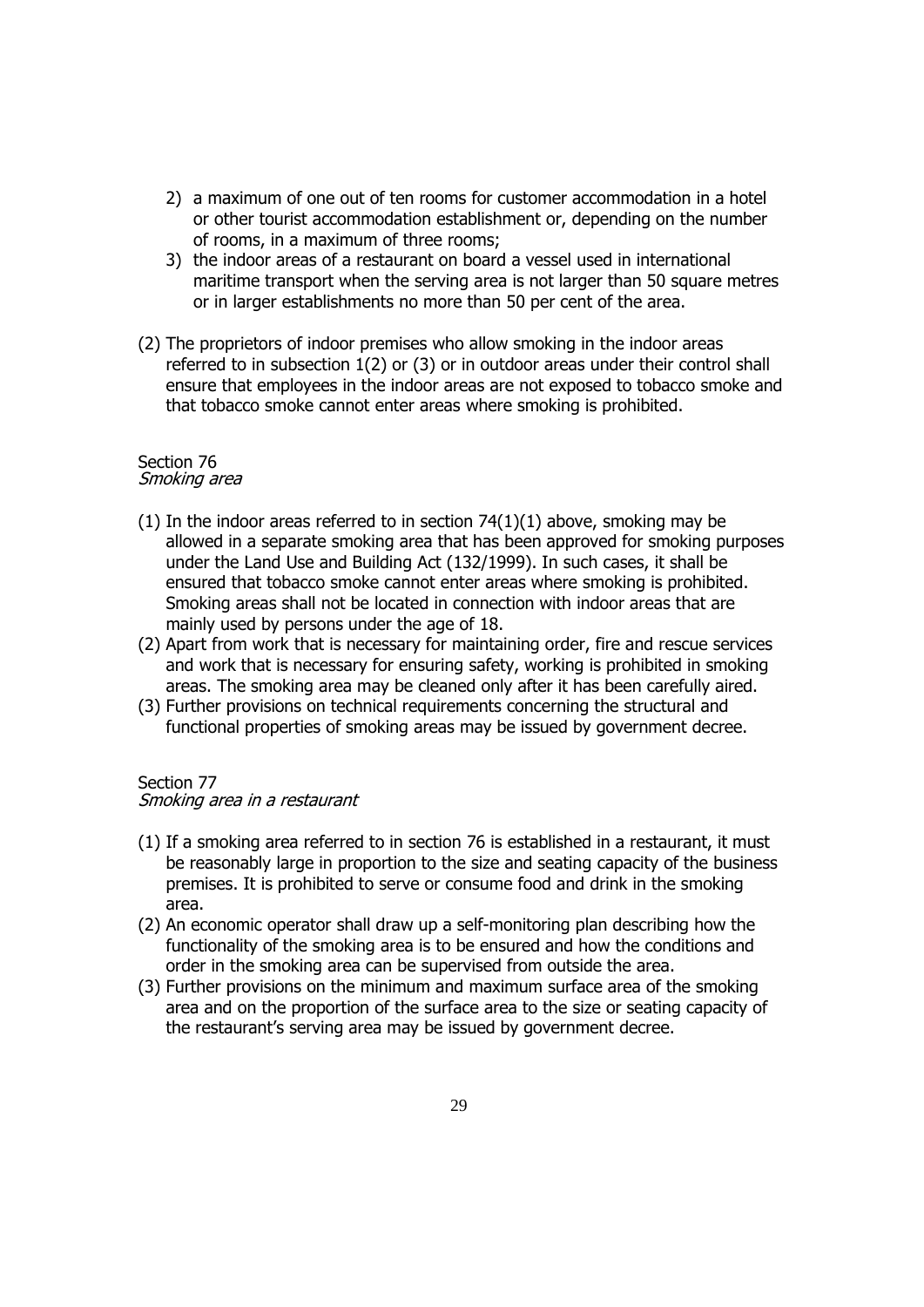#### Section 78 Smoking bans in housing corporations

- (1) Smoking is prohibited in the shared and public indoor areas of housing corporations.
- (2) A housing corporation may prohibit smoking in shared outdoor areas under its control near the entrances and air inlets of the building, in children's play areas and on shared balconies.

#### Section 79

### Imposition of smoking bans in housing corporations

- (1) A housing corporation may submit an application requesting the municipality to impose a ban that forbids smoking on the balconies of individual apartments in a building belonging to the housing corporation, in the outdoor areas to which the apartments have access, and inside apartments. The occupants of the apartments referred to in the application shall be heard before submitting the application.
- (2) The municipality shall impose a smoking ban on the areas referred to in the application if, due to structural or other conditions, tobacco smoke may other than occasionally spread from the area in question to another balcony, to an outdoor area belonging to another apartment or inside another apartment. Smoking may be prohibited inside an apartment only if the spreading of smoke cannot be reasonably prevented by repairing or altering the structures and the occupant of the apartment has been, prior to the ban, given an opportunity to take measures to prevent the smoke from spreading. The prohibition of smoking inside an apartment does not apply to the use of electronic cigarettes.
- (3) The municipality shall withdraw the smoking ban upon the housing corporation's request if there no longer are grounds for the ban due to changed circumstances. The ban may also be withdrawn upon the occupant's application if the housing corporation does not apply for withdrawal of the ban despite significant changes in the circumstances. Further provisions on how to submit an application for a smoking ban or its withdrawal and on how to record the hearing organised by the housing corporation in the application may be issued by government decree.

#### Section 80 'No smoking' signs

The proprietors of indoor or outdoor areas and organisers of public events shall put up signs indicating areas where smoking is prohibited under section 74(1) and where smoking is allowed under sections 76 and 77. The content of the sings shall be unambiguous, and the size and location of the signs shall be such that they are easily visible to those who enter or spend time in the premises.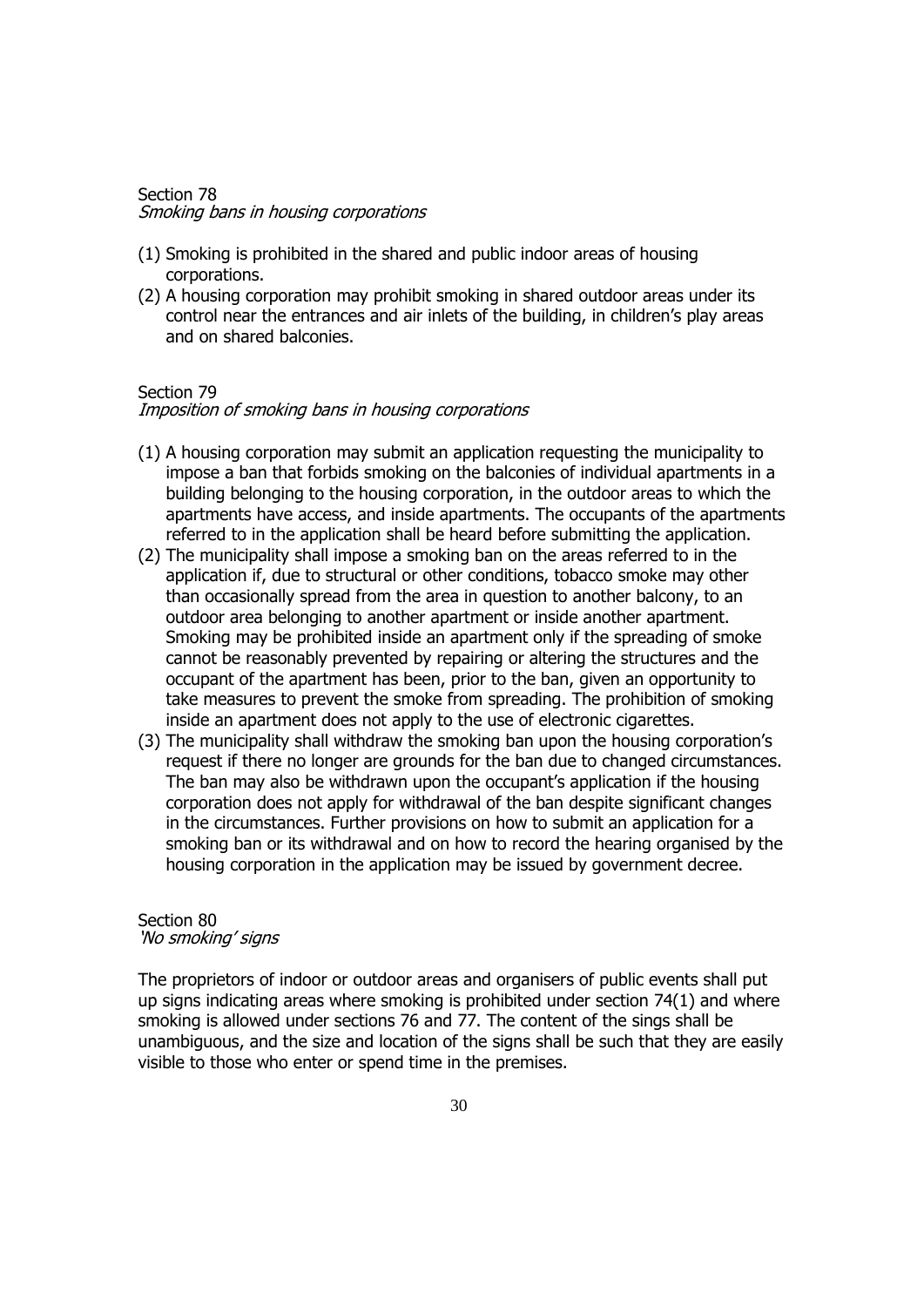Section 81 Enforcement of smoking bans

Any person who violates a smoking ban referred to in section 74 and does not stop smoking despite being asked to do so may be removed from the premises by the proprietor or his or her representative, unless such removal can be considered unreasonable.

# Section 82

Notifications by authorities

- (1) Labour protection authorities, municipalities and, where necessary, the police shall notify the licensing authority specified in the Alcohol Act (1143/1994) of any violations of the provisions concerning smoking areas, and the building control authority of any violations of the provisions concerning the construction and maintenance of smoking areas as well as repairs and alterations to smoking areas.
- (2) The licensing authority under the Alcohol Act shall notify the labour protection authority and the municipality of any violations of provisions concerning smoking areas and smoking outdoors that it has observed. The labour protection authority and the municipal supervisory authority shall notify each other of any violations of the provision referred to above.

## **Chapter 11 Direction and supervision**

Section 83 Supervision programme

- (1) To guide and coordinate the implementation of this Act, Valvira shall draw up a national supervision programme for the Tobacco Act (supervision programme). The supervision programme shall contain at least the following information:
	- 1) a general definition of the content of inspections;
	- 2) criteria for assessing the risks associated with different types of objects of supervision and for determining their inspection frequency;
	- 3) information on assessing the need for sampling and guidelines on the matter;
	- 4) methods to be used in assessing the implementation of the supervision plans referred to in section 84;
	- 5) methods to be used in assessing the implementation of the supervision programme.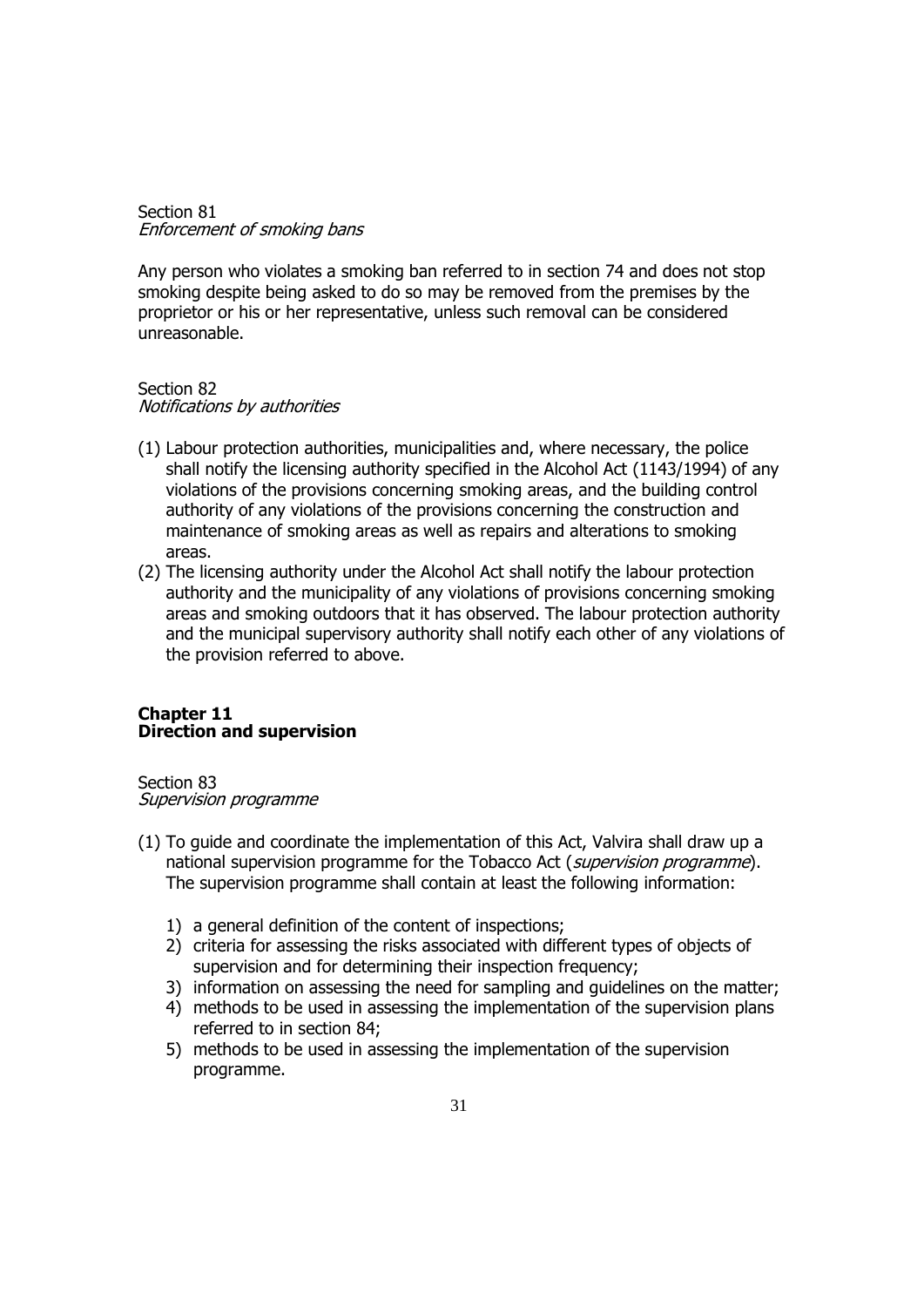- (2) The supervision programme shall be revised as necessary. The supervision programme is part of the national supervision programme for environmental health care.
- (3) Further provisions on the preparation and content of the supervision programme may be issued by government decree.

# Section 84

## Supervision plan

- (1) Each municipality shall draw up and adopt a supervision plan for the Tobacco Act (*supervision plan*) for regular supervision of compliance with this Act. The supervision shall be of a high quality and based on risks as well as prevent adverse effects on health.
- (2) The supervision plan shall take into account the supervision programme in accordance with local needs. The supervision plan shall be revised as necessary.
- (3) Regional state administrative agencies shall evaluate the supervision plans and their implementation within their respective territories.

## Section 85

## Approval of a verification laboratory

- (1) The emission measurements referred to in section 12 shall be verified and the burning behaviour of cigarettes referred to in section 13 demonstrated by a laboratory which is approved and monitored by Valvira. The laboratory shall not be owned or controlled by the manufacturer or importer of a tobacco product. Valvira shall maintain and update a list of approved laboratories and communicate it to the Commission.
- (2) Laboratories shall submit their applications for approval to Valvira. Valvira approves a laboratory if the laboratory presents, attached to its application, a certificate indicating that the Finnish Accreditation Service (FINAS) has ascertained that the laboratory meets the international requirements concerning the proficiency of verification laboratories and that its field of competence includes the methods referred to in sections 12 and 13. The laboratory shall inform Valvira of any changes concerning the grounds for its approval.
- (3) A laboratory is considered approved without a separate decision, if it provides Valvira with a certificate indicating that it has been approved by an authority of another EU Member State and states the grounds on which the laboratory and its verification methods have been approved.
- (4) Further provisions on the laboratories referred to in this section, their approval, the accreditation procedure required for the approval, the implementation of supervision and the notifications to be submitted to Valvira and the Commission may be issued by decree of the Ministry of Social Affairs and Health.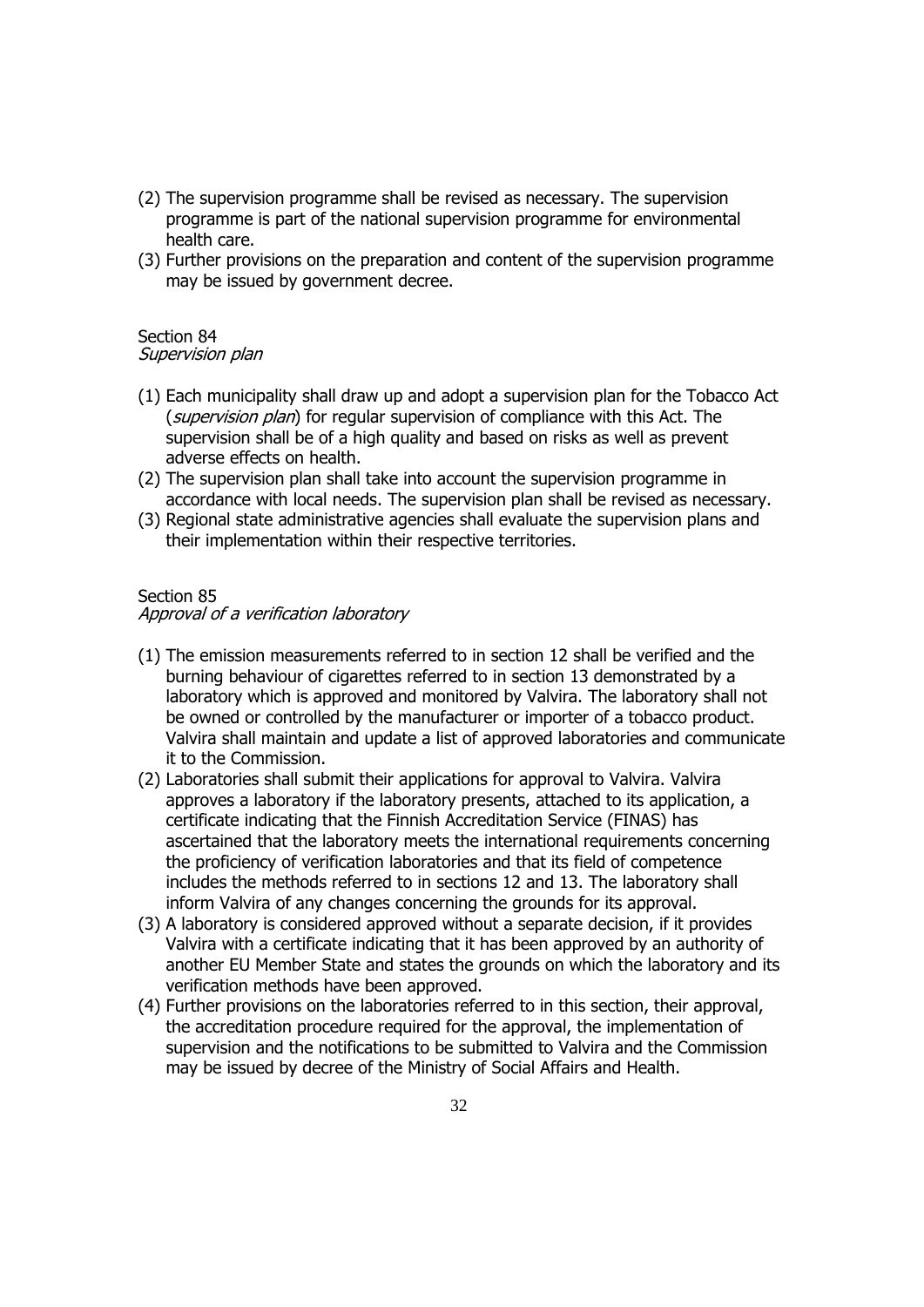#### Section 86 Inspection and sampling rights

- (1) To supervise compliance with this Act and the provisions issued under it, Valvira and municipalities have the right to:
	- 1) inspect the facilities and operations of establishments for manufacturing, packaging, storing and selling the products referred to in this Act and of the verification laboratories as well as any documents necessary for supervision;
	- 2) take and receive for examination free samples of products referred to in this Act from the manufacturer, importer and seller of the product in question.
- (2) An inspection referred to in subsection 1 may not be carried out in premises intended for permanent accommodation unless it is necessary for investigating the matters subject to inspection and there are reasonable grounds to suspect a tobacco sales offence under section 109 or a tobacco marketing offence under section 111.
- (3) An inspection of a dwelling in relation to the smoking bans and restrictions laid down in Chapter 10 of this Act is subject to section 46 of the Health Protection Act (763/1994).
- (4) In other respects, the inspections under this Act are subject to the provisions of section 39 of the Administrative Procedure Act (434/2003).
- (5) If the samples referred to in subsection 1(2) are not provided within the time allowed, Valvira or the municipality may issue a notice of a conditional fine to enforce the obligation. The decision on ordering a conditional fine to be paid is made by an Administrative Court on the application of the authority issuing the notice of a conditional fine. However, a notice of a conditional fine may not be issued if there is reason to suspect the party in question of an offence and the material requested is related to a matter subject to suspicion of an offence.

## Section 87

## Right of access to information

- (1) Valvira and municipalities have the right to obtain information that is necessary for investigating violations of this Act and the provisions issued under it from manufacturers, importers and sellers of the products referred to in this Act as well as from other authorities, free of charge and confidentiality provisions notwithstanding.
- (2) If the information referred to in subsection 1 is not provided within the time allowed, Valvira or the municipality may issue a notice of a conditional fine to enforce the obligation. The decision on ordering a conditional fine to be paid is made by an Administrative Court on the application of the authority issuing the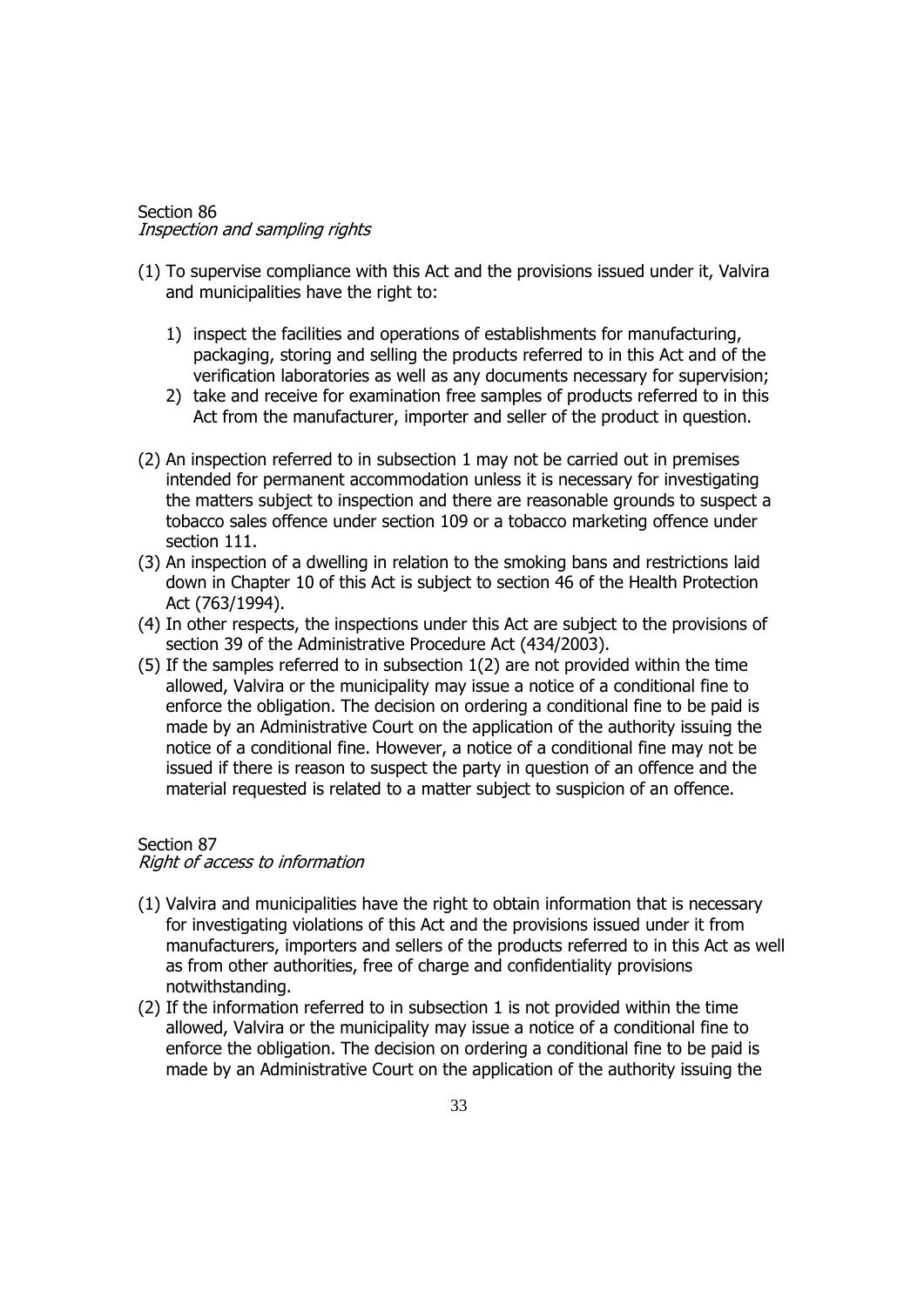notice of a conditional fine. However, a notice of a conditional fine may not be issued if there is reason to suspect the party in question of an offence and the material requested is related to a matter subject to suspicion of an offence.

(3) Upon request, municipalities and regional state administrative agencies have the obligation to provide Valvira with information on inspections and other supervisory measures, supervisory personnel, fees and other information on supervision, free of charge, for the purposes of guiding, monitoring and reporting on the supervision under this Act as well as for compiling related statistics. The information shall be submitted in the manner specified by Valvira.

#### Section 88 Disclosure of information

Notwithstanding confidentiality provisions, Valvira or municipalities may disclose to another supervisory authority information on business or professional secrets that it has obtained when supervising compliance with this Act or when performing tasks relating to supervision, if the information is necessary for performing the supervisory task assigned by law to the authority in question. Information may also be disclosed to foreign bodies and inspectors as required by EU legislation or other international obligations binding on Finland if the legislation or agreement in question so requires.

#### Section 89 Executive assistance

Valvira and municipalities have the right to receive executive assistance from other authorities in order to supervise compliance with this Act and the provisions issued under it and to enforce decisions issued under this Act.

#### Section 90

Fees for processing applications and notifications

- (1) The municipality charges a fee for the following tasks based on the rates it has approved:
	- 1) processing an application for a retail licence referred to in section 44;
	- 2) processing a notification concerning the retail sale of a nicotine-containing liquid as referred to in section 48;
	- 3) processing a wholesale notification referred to in section 50;
	- 4) processing an application for a smoking ban referred to in section 79.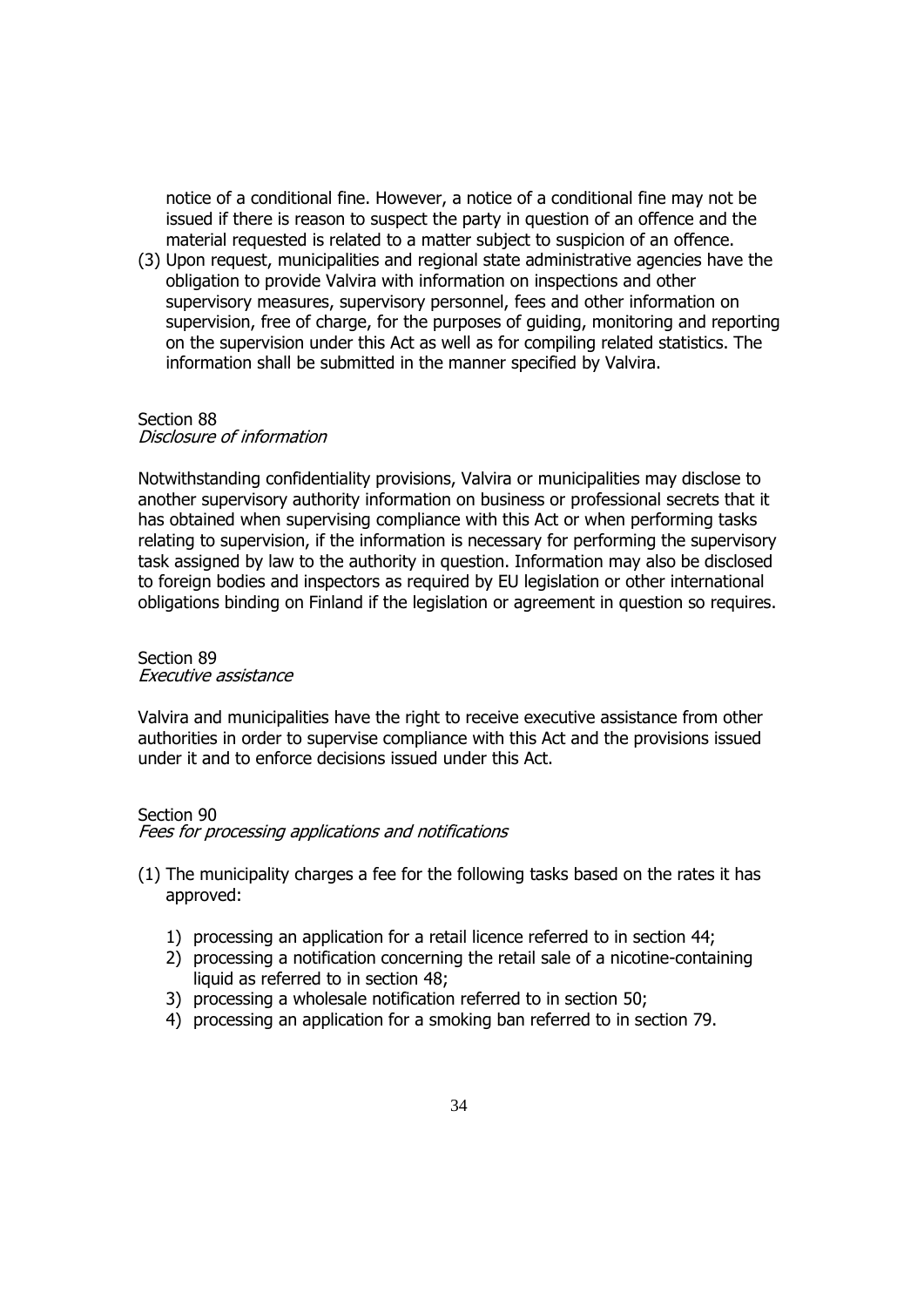- (2) The fees charged by municipalities for performing the tasks referred to in subsection 1 shall not exceed the total costs incurred in performing the task.
- (3) Valvira may charge a fee from manufacturers or importers for the following tasks:
	- 1) examining whether a tobacco product contains properties or additives prohibited by section 11;
	- 2) verifying the measurements of tar, nicotine and carbon monoxide yields of cigarettes:
	- 3) receiving, storing, handling, analysing and publishing the information submitted to the authority under sections 14–16, 18, 20 and 26–29 and for related measures;
	- 4) peer reviews referred to in section 18(3).
- (4) Provisions on the amount of the fee referred to in subsection 3 are laid down by the Act on Criteria for Charges Payable to the State (150/1992).

## Section 91

## Fees for supervision of compliance with the Tobacco Act

- (1) The municipality charges an annual supervision fee, which is based on the rate the authority has approved and specific to the point of sale, from those who hold a retail licence referred to in section 44 or granted under the old Tobacco Act and from those who have submitted a wholesale notification referred to in section 50 of this Act.
- (2) The supervision fee shall not exceed EUR 500 per point of sale. If an operator has submitted a notification for the retail sale or wholesale of both tobacco products and nicotine-containing liquids in accordance with section 46(1)(2) or section 50(1) or has submitted a notification of the retail sale of nicotinecontaining liquids as referred to in section 48, the maximum amount charged shall be twice the amount of the supervision fee.
- (3) The municipality charges a supervision fee for the year in question for all retail licences that are valid and activities that are being carried out under a wholesale notification on 1 January. If a retail licence is granted or a wholesale notification is submitted during the course of the year or an activity is pursued for less than a year, the municipality may collect a supervision fee that is proportional to the duration of the activity.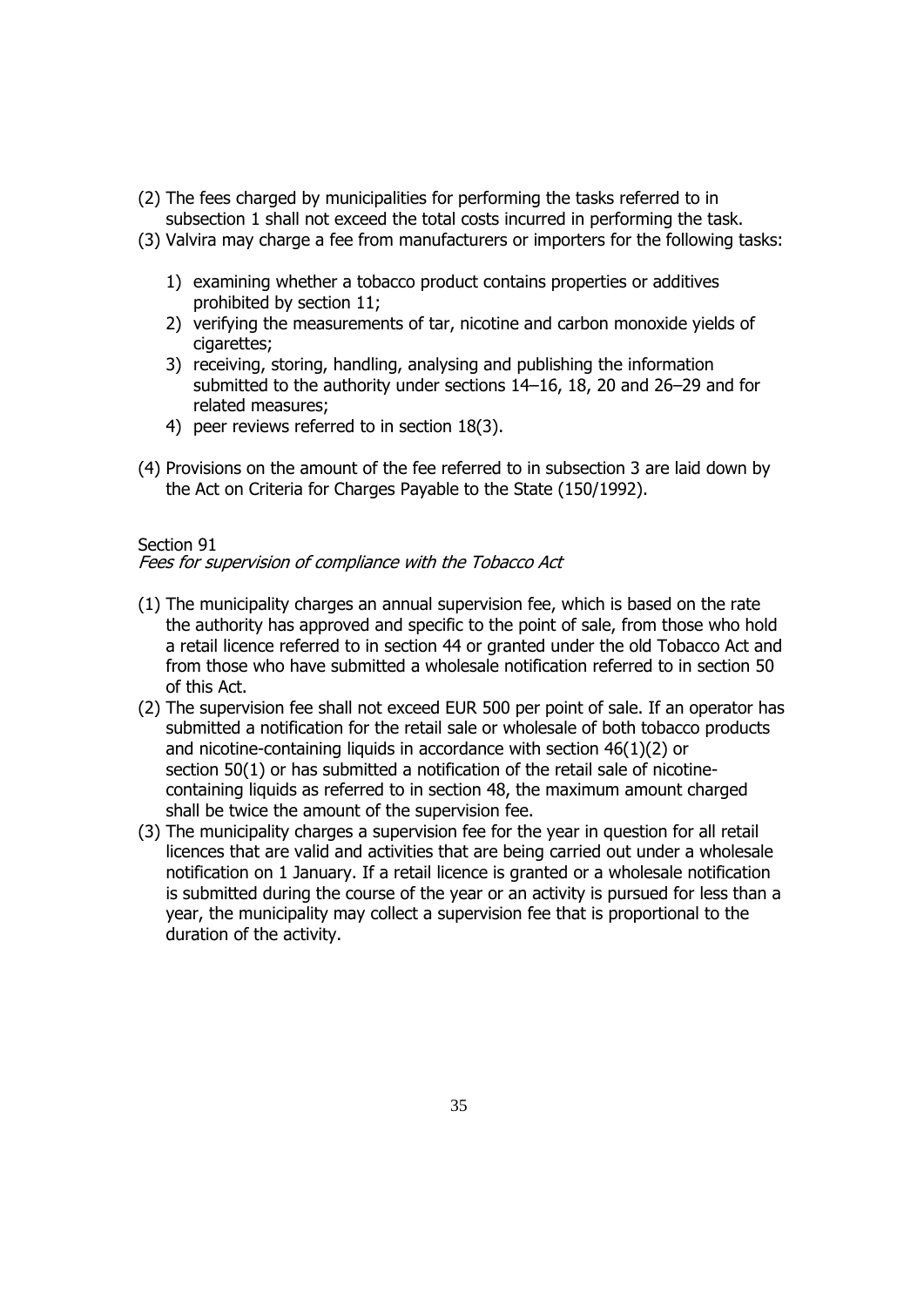#### Section 92 Recovery of and interest on fees

- (1) The fees laid down in this Act are directly distrainable. Provisions on their recovery are laid down in the Act on the Enforcement of Taxes and Charges (706/2007).
- (2) If the payment is overdue, an interest for late payment shall be paid in accordance with section 4(1) of the Interest Act (633/1982). The due date may be at the earliest two weeks after the delivery of the service on which the fee is based. Instead of interest for late payment, the authority may charge a penalty of five euros for late payment if the amount of the interest for late payment is lower than that.

### Section 93 Reimbursement of costs to municipalities

The State shall reimburse the costs incurred by municipalities for such tobacco control inspections, sampling, research and studies that are laid down in this Act to be tasks of Valvira but have been carried out by a municipality as executive assistance.

## Section 94 Storing and publishing product control information

- (1) Valvira shall store all information provided to it under sections 14–16 and 18 electronically and in such a way that the Commission and the competent authorities of other EU Member States have access to the information. Valvira shall also make all information received pursuant to section 20 available to the Commission. Furthermore, Valvira shall, upon request, make all information received pursuant to sections 26–28 available to the Commission and the competent authorities of other EU Member States.
- (2) With the exception of business and professional secrets, Valvira shall make the information received under section 14(1)(1–4) and sections 15, 18, 26 and 29 publicly available on a website where information can be searched only through individual searches using as search criterion the name of the product or the name or business identity code of the registered operator.
- (3) By way of derogation from the provisions of section 16(3) of the Act on the Openness of Government Activities (621/1999), the name of a natural person referred to in section  $26(2)(1)$  of this Act shall be made public in an unaltered form when information is made available in accordance with subsection 2 of this section. The information referred to in section 26(2) shall be stored permanently.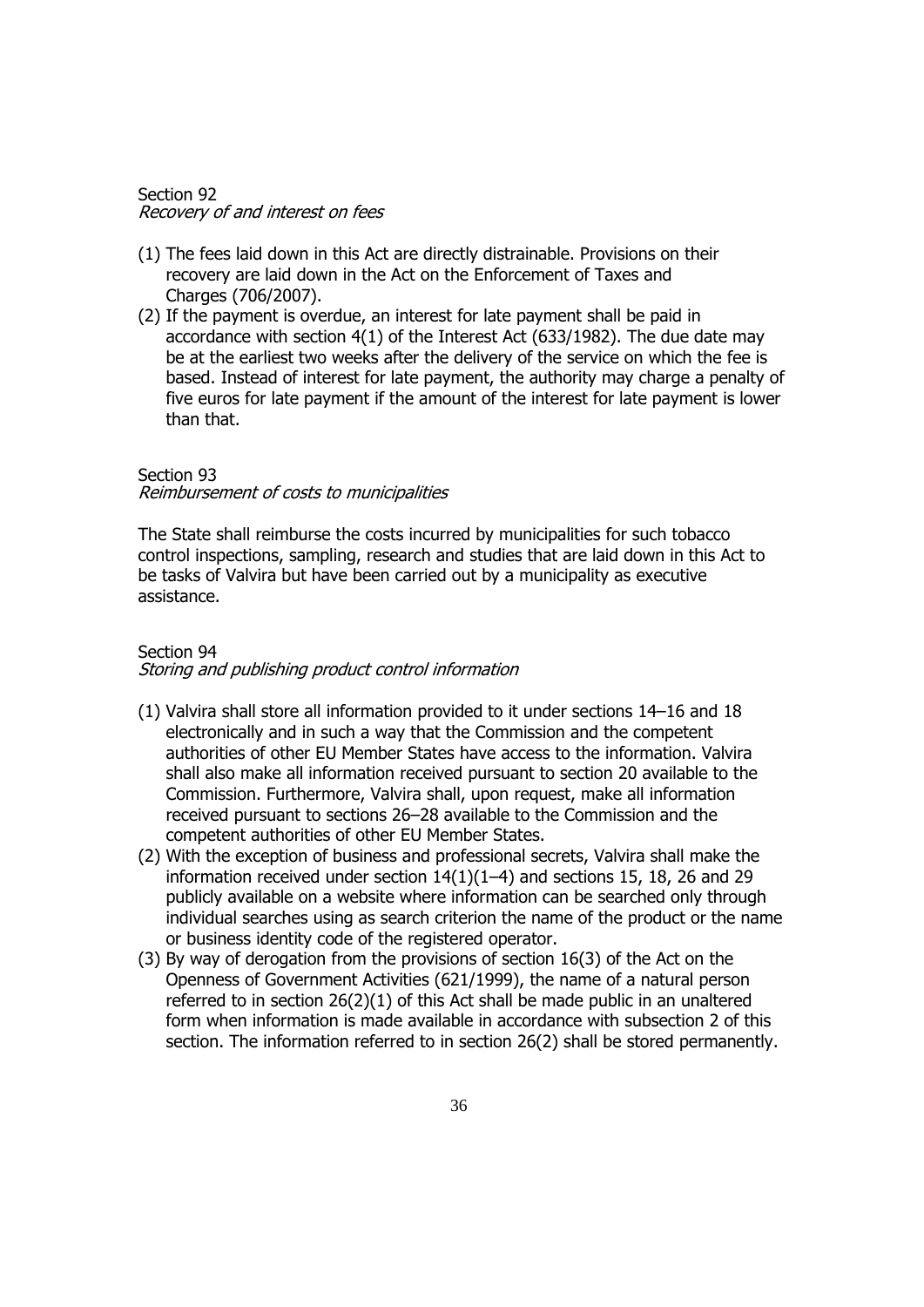(4) Further provisions on the format for making available the information referred to in subsection 2 may be issued by decree of the Ministry of Social Affairs and Health.

## Section 95

#### Register of retail licences and wholesale notifications

- (1) For the purpose of processing, supervising and compiling statistics of the licence and notification matters referred to in this Act, Valvira and local authorities shall keep a register of economic operators:
	- 1) who have been granted a licence referred to in section 44 or who have applied for such a licence;
	- 2) who have submitted a notification referred to in sections 48–50.
- (2) Valvira is responsible for ensuring that the register's data processing system functions. The information to be registered shall include:
	- 1) the applicant's or notifier's name, business name and contact details in Finland, personal or business identity code, and the address of the outlet selling the products;
	- 2) licence number, information on the activities and self-monitoring carried out under the licence or notification, information on violations of this Act and the provisions and prohibitions issued under it and of any consequences of such violations as well as information on any inspections carried out by authorities and their outcomes;
	- 3) other information necessary for processing, supervising and compiling statistics of licence and notification matters.
- (3) By way of derogation from the provisions of section 16(3) of the Act on the Openness of Government Activities, the name of the licence holder and notifier, the licence and notification number and the address and contact details intended for public use may be made publicly available in the register in unaltered form, allowing information to be searched only through individual searches using as search criterion the licence holder's or notifier's name, business identity code, licence or notification number or the name of the sales outlet. Information concerning economic operators shall be stored in the register for five years after the termination of sales or cancellation of a retail licence.

#### **Chapter 12 Prohibitions and cancellation of a retail licence**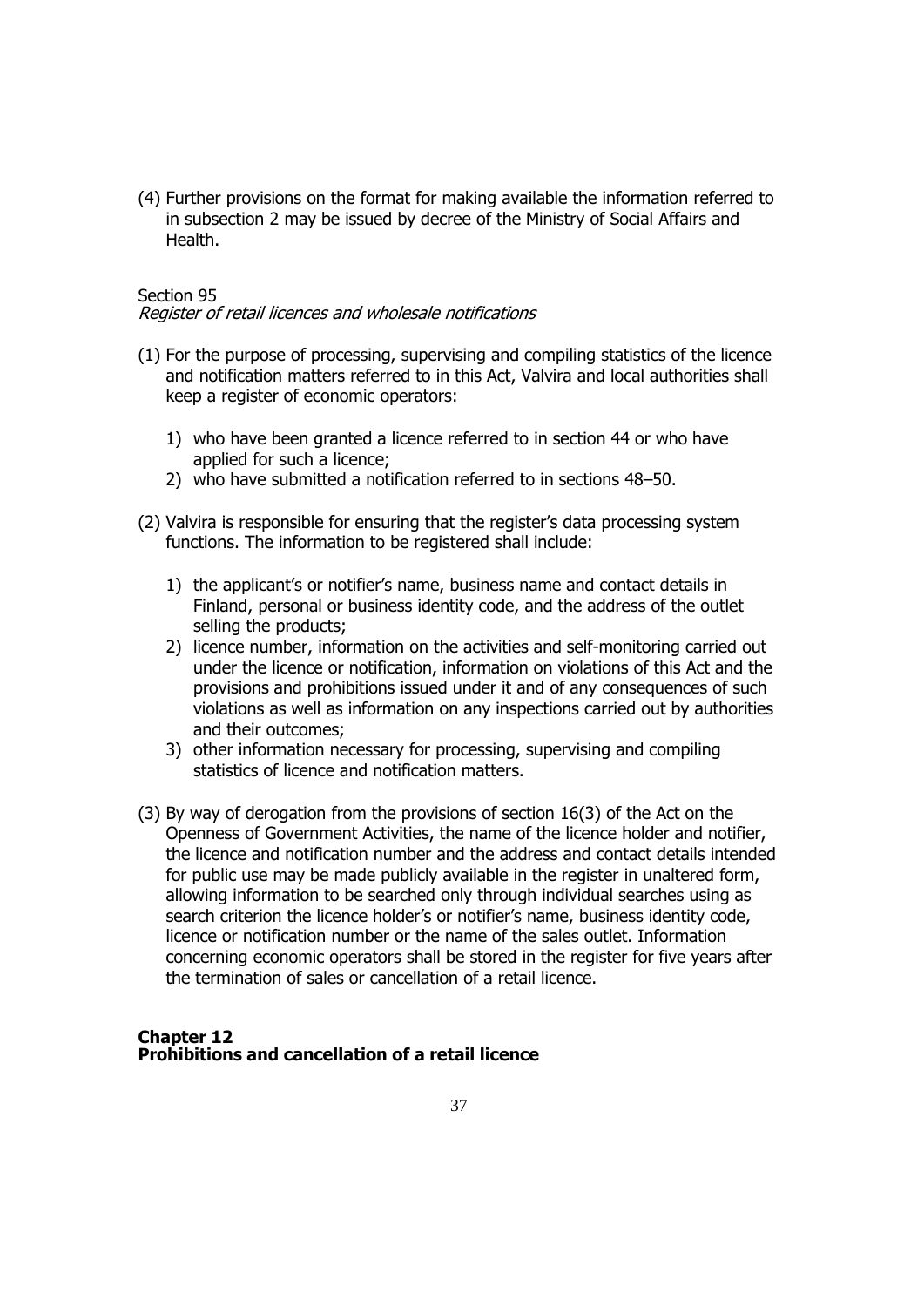#### Section 96 Prohibitions issued by a municipality

If a municipality performing its supervisory duties observes within its territory activities that violate this Act or the provisions issued under it, the municipality may prohibit such activities.

# Section 97

Cancellation of a retail licence

- (1) A municipality may cancel a retail licence referred to in section 44 for a fixed period of at least one week and not more six months, if the holder of the retail licence despite a written warning or a criminal sanction issued by the municipality or other supervisory authority:
	- 1) sells or otherwise supplies tobacco products, electronic cigarettes, refill containers, nicotine-containing liquids, nicotine-free liquids intended for vaporisation or herbal products for smoking whose unit packets do not comply with the provisions of Chapter 5;
	- 2) fails to provide the relevant information referred to in section 49;
	- 3) sells or otherwise supplies smokeless tobacco products in breach of section 51:
	- 4) sells or otherwise supplies tobacco products, tobacco substitutes, smoking accessories, electronic cigarettes or nicotine-containing liquids to persons under the age of 18 in violation of section 53 or allows a person under the age of 18 to sell or otherwise supply the mentioned products in violation of section 56;
	- 5) sells or otherwise supplies tobacco products, tobacco substitutes, smoking accessories, electronic cigarettes or nicotine-containing liquids from an automatic vending machine in violation of section 57;
	- 6) sells or otherwise supplies tobacco products, electronic cigarettes or nicotinecontaining liquids to consumers using a means of distance communication in violation of section 58;
	- 7) markets tobacco products, tobacco substitutes, smoking accessories, tobacco imitations, electronic cigarettes or nicotine-containing liquids in violation of section 68;
	- 8) displays tobacco products, tobacco substitutes, electronic cigarettes, nicotinecontaining liquids or their trademarks at the sales outlet in violation of section 71.
- (2) A municipality may permanently cancel a retail licence, if the holder of the retail licence continues or resumes the illegal activity referred to in subsection 1 despite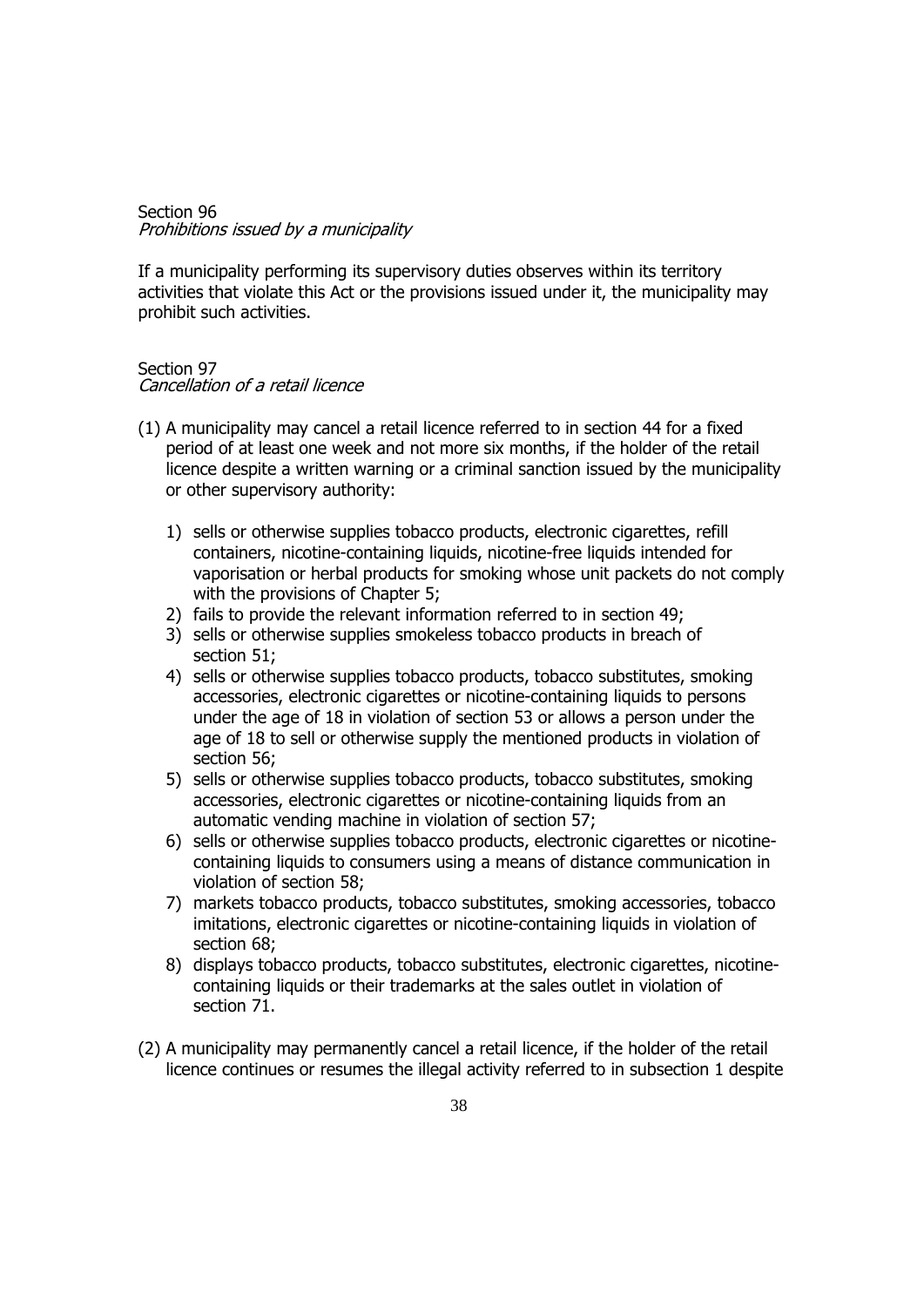the temporary cancellation of the licence and if the act cannot be considered minor.

# Section 98

Reporting sales violations to the municipality

If the police become aware of any violations of this Act that may constitute grounds for cancelling a retail licence, they shall report them to the municipality that has issued the licence. The municipality shall also be informed of any measures taken by the police in the matter.

#### Section 99 Marketing prohibition

If a tobacco product, tobacco substitute, smoking accessory, tobacco imitation, electronic cigarette or nicotine-containing liquid is being marketed in violation of section 68 and the practice is not limited to the territory of one municipality, Valvira may prohibit the party commissioning or executing the marketing activity as well as those employed by them from continuing and resuming the non-compliant activity.

#### Section 100 Sales prohibition

- (1) Valvira may prohibit the sale or other supply of a tobacco product, electronic cigarette, nicotine-containing liquid, nicotine-free liquid intended for vaporisation and herbal product for smoking, if:
	- 1) the tobacco product includes additives or properties prohibited under section 11;
	- 2) the emissions of the tobacco product have not been measured as required by section 12 or verified in a laboratory that has been approved in accordance with section 85 or if the emissions exceed the maximum levels laid down in section 12 or under it;
	- 3) the burning behaviour of a cigarette does not meet the requirements laid down in section 13 or under it, or if the burning behaviour has not been tested and verified in accordance with section 13 or by a laboratory that has been approved in accordance with section 85;
	- 4) an electronic cigarette or refill container does not meet the requirements laid down in section 23 or under it or in section 24(3);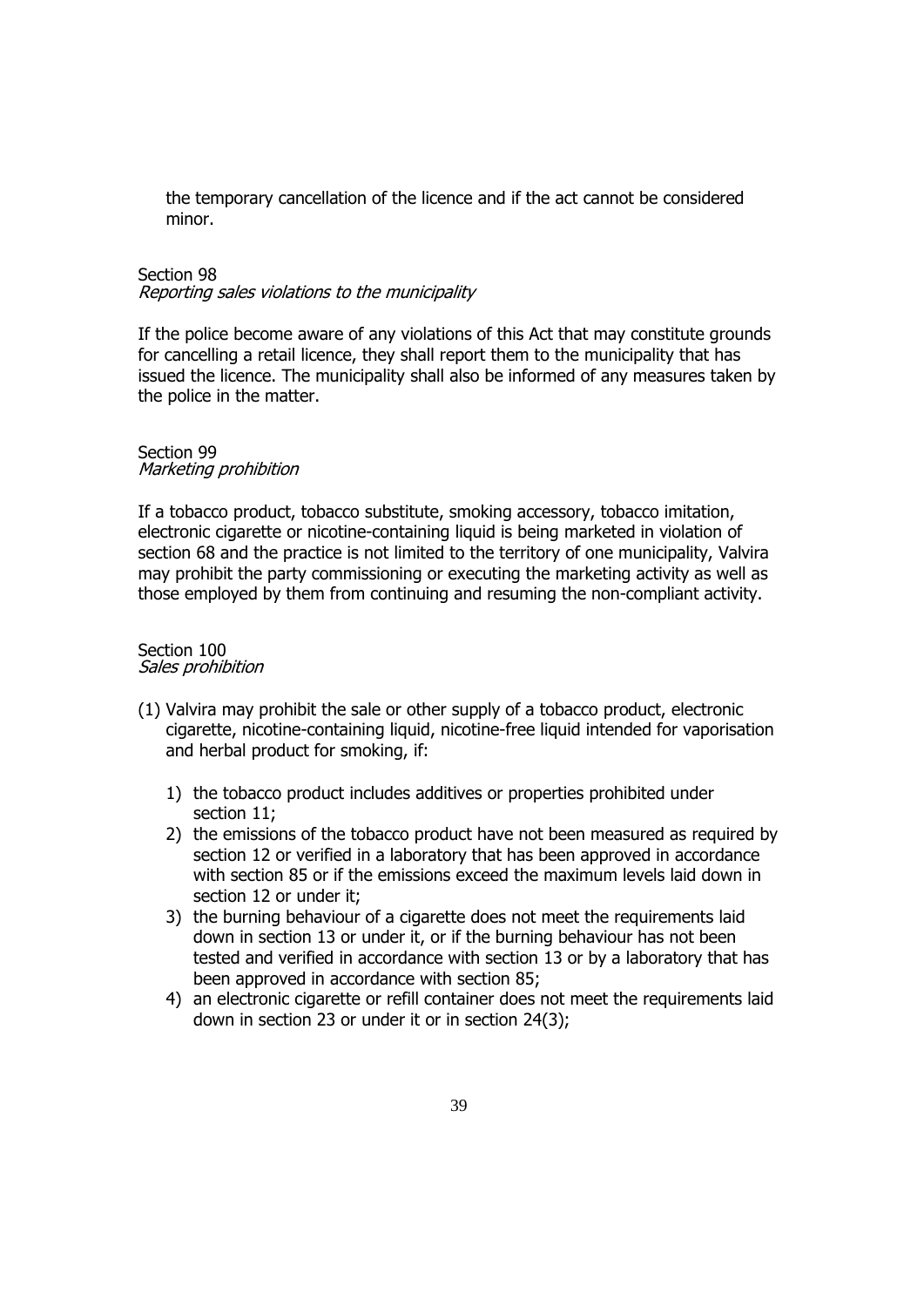- 5) a nicotine-containing liquid does not meet the requirements laid down in section 24 or under it, or a nicotine-free liquid intended for vaporisation does not meet the requirements laid down in section 25;
- 6) the manufacturer, importer or distributor of an electronic cigarette or refill container has not established or maintained a system for monitoring adverse effects as referred to in section 28(1) or refuses to provide Valvira with information from the monitoring system;
- 7) the manufacturer, importer or distributor of an electronic cigarette or refill container has not in a situation referred to in section 28(2) taken the corrective action referred to in the provision or has not submitted the notification referred to in the provision;
- 8) the manufacturer or importer has failed to provide Valvira with the information referred to in sections 14–16, 18, 20, 26, 27 or 29 in the manner, time or format prescribed or if the information submitted is incorrect;
- 9) the manufacturer or importer has failed to pay the fee referred to in section 90(3) to Valvira;
- 10)the unit packet of a tobacco product does not comply with sections 32–35 or provisions issued under them, an electronic cigarette or refill container or a unit packet thereof does not comply with section 36 or provisions issued under it, the unit packet of a nicotine-free liquid intended for vaporisation does not comply with section 38 or the unit packet of a herbal product for smoking does not comply with section 39 or provisions issued under it.
- (2) Valvira shall notify to the Commission any sales prohibition that has been imposed under subsection 1(1) because the tobacco product does not comply with section  $11(1)(1)$  or (9).
- (3) Valvira may also prohibit a tobacco product from being sold and otherwise supplied to consumers while it considers the preconditions for approving a verification laboratory responsible for verifying the product in accordance with section 85 or the preconditions for cancelling the approval in accordance with section 104, if the authority has reasonable grounds to suspect the correctness of the information concerning the laboratory or the appropriateness of the laboratory's activities. When imposing a sales prohibition, it shall be taken into account whether it is possible for the manufacturer or importer to use another approved laboratory to fulfil the obligations laid down in this Act while the matter is being processed.
- (4) Valvira shall cancel a sales prohibition immediately after grounds for it no longer exist.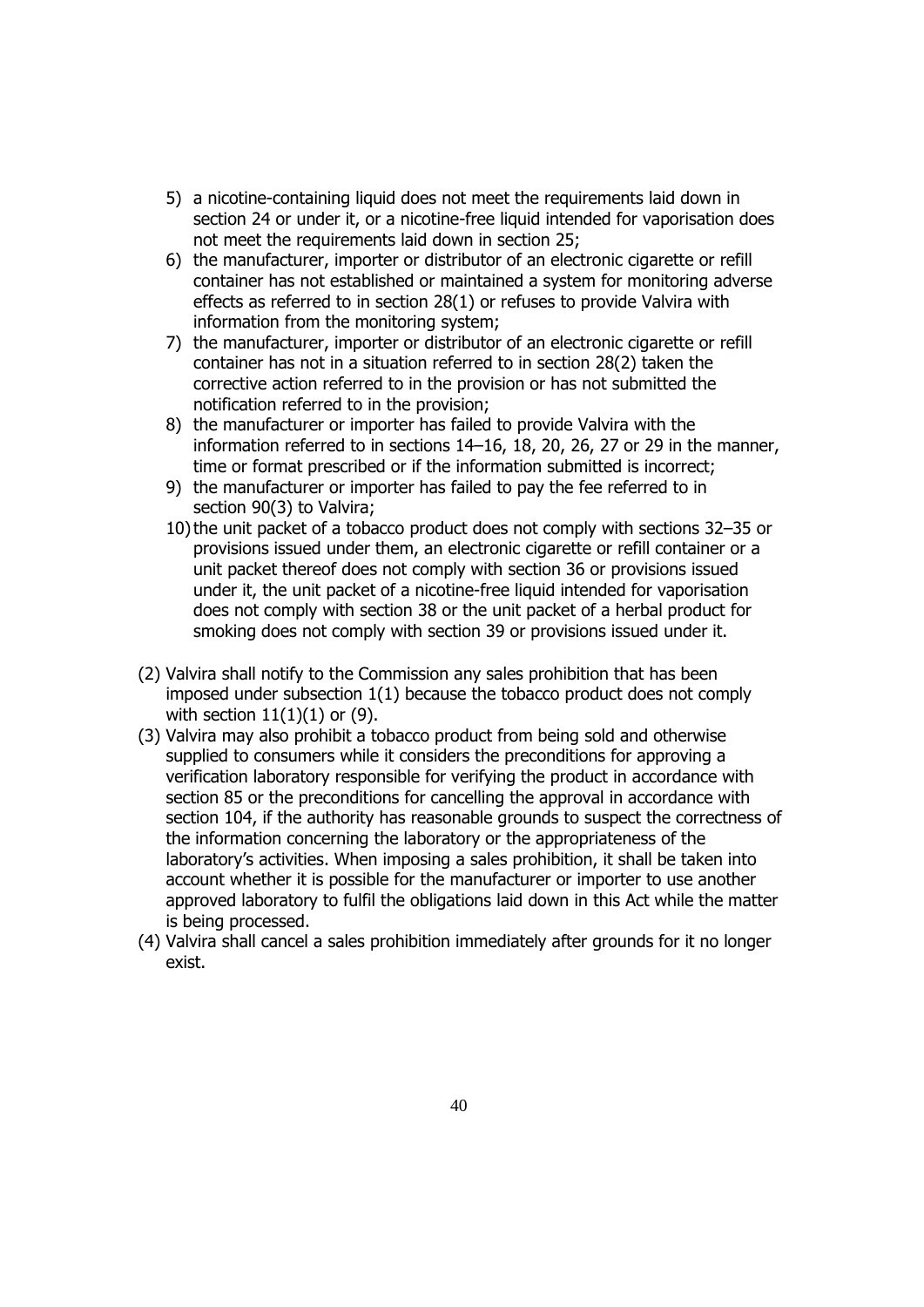Section 101 Withdrawal from the market

In matters referred to in sections 99 and 100, Valvira may require the manufacturer or importer to withdraw the product from the market within a time limit set by Valvira and at the manufacturer's or importer's own expense. Valvira shall cancel the market withdrawal obligation immediately after grounds for it no longer exist.

#### Section 102 Temporary prohibition

- (1) If the non-compliant practice referred to in section 99 or 100 is of such nature or significance that its continuation or resumption must be urgently prevented, Valvira may issue a temporary prohibition before reaching a final decision on the matter. The temporary prohibition takes effect immediately, and it may be cancelled before the final decision.
- (2) If Valvira ascertains or has reasonable grounds to believe that specific electronic cigarettes or refill containers, or a type of electronic cigarette or refill container, could present a serious risk to human health despite complying with the requirements of this Act and EU legislation, Valvira may temporarily prohibit the product from being sold or otherwise supplied to consumers. Valvira shall immediately inform the Commission and the competent authorities of other EU Member States of the temporary prohibition and the grounds for it. Final decision on the matter is reached when the Commission has notified whether it considers the prohibition justified.

#### Section 103 Rectification

When deciding on a prohibition referred to in section 99, 100 or 102 or on a market withdrawal referred to in section 101, Valvira may require the party receiving the prohibition or order to rectify the incorrect or misleading information within the time limit and in the manner determined by the authority, if it is considered necessary due to the apparent adverse effects of the non-compliant practice.

## Section 104

Suspending the operations and withdrawing the approval of a verification laboratory

(1) Valvira may suspend the operations of a verification laboratory referred to in section 85 for a fixed period or withdraw the approval of the laboratory if: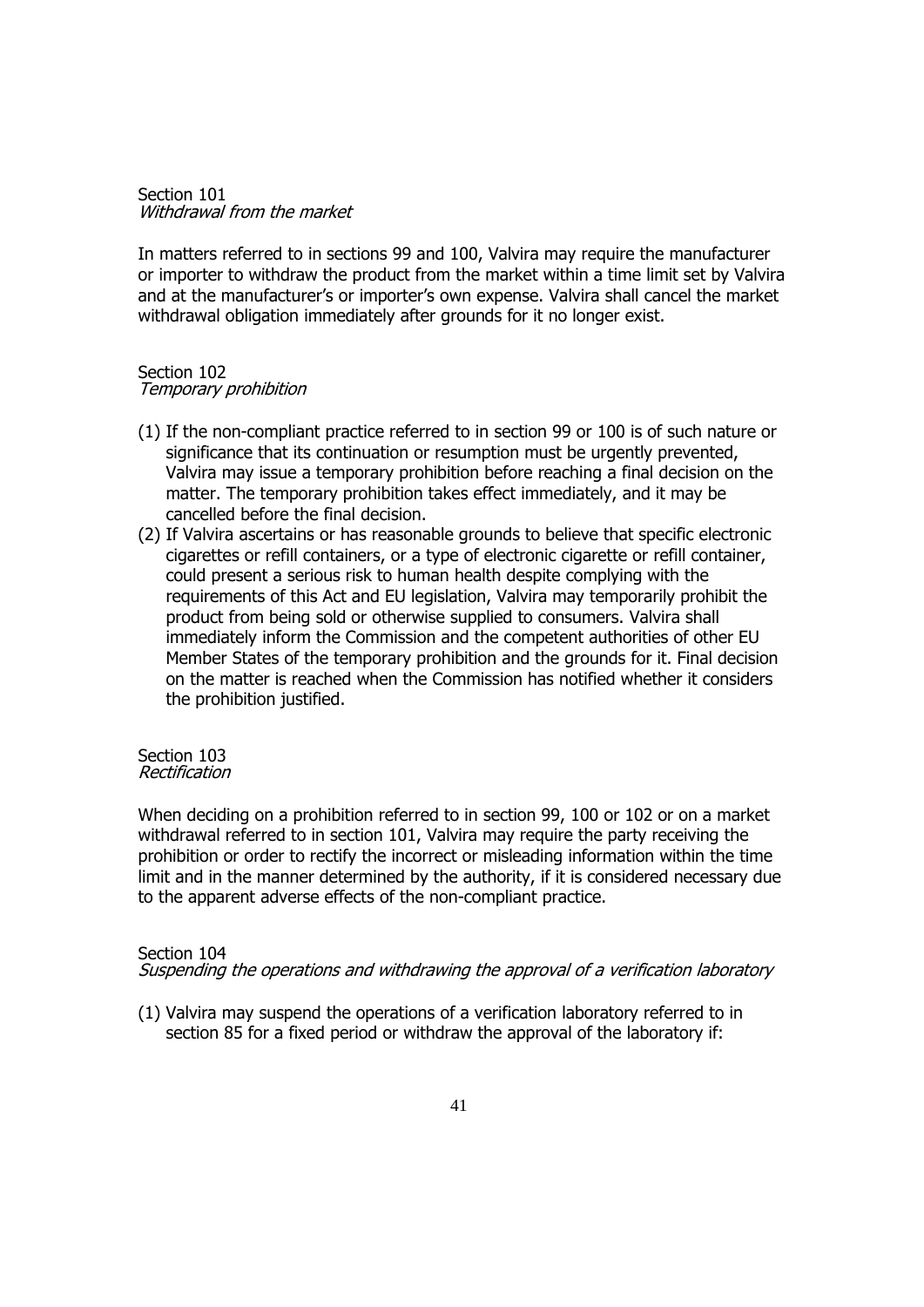- 1) the Finnish Accreditation Service (FINAS) ascertains that the laboratory does not meet the requirements for its competency or for the validity of its verification methods; or
- 2) Valvira has received substantiated information from the authority of another Member State or some other body that the laboratory or the verification methods do not meet the requirements set for their approval or validity or that the measurements reported by the laboratory cannot be considered reliable.
- (2) Valvira may also suspend the operations of a laboratory for a fixed period if the authority has, in a matter that is essential to the operations, reasonable grounds to suspect the correctness of information concerning the laboratory or the appropriateness of its activities and the warnings issued to the laboratory have not led to those deficiencies being addressed.

## Section 105

Notice of a conditional fine and notice of enforced compliance

- (1) To enforce a prohibition or an order issued under the provisions of this Act, Valvira or a municipality may issue a notice of a conditional fine or a notice of enforced compliance, which means that a measure that has not been implemented within the time limit set will be carried out at the defaulter's expense.
- (2) Upon the application of the party issuing a notice of a conditional fine or a notice of enforced compliance, the Market Court shall decide whether to order the conditional fine to be paid or enforced compliance to be implemented as imposed by Valvira or a municipality in a matter referred to in section 107. Provisions on appealing against such notice of a conditional fine and notice of enforced compliance are laid down in section 107.
- (3) In other respects, notices of a conditional fine and notices of enforced compliance are subject to the provisions of the act on notice of a conditional fine (uhkasakkolaki 1113/1990).

#### **Chapter 13 Appeals**

#### Section 106 Appeals against the decisions of Valvira and municipalities

(1) Unless otherwise provided in subsection 4 or section 107, decisions made under this Act may be appealed against by lodging an appeal in an Administrative Court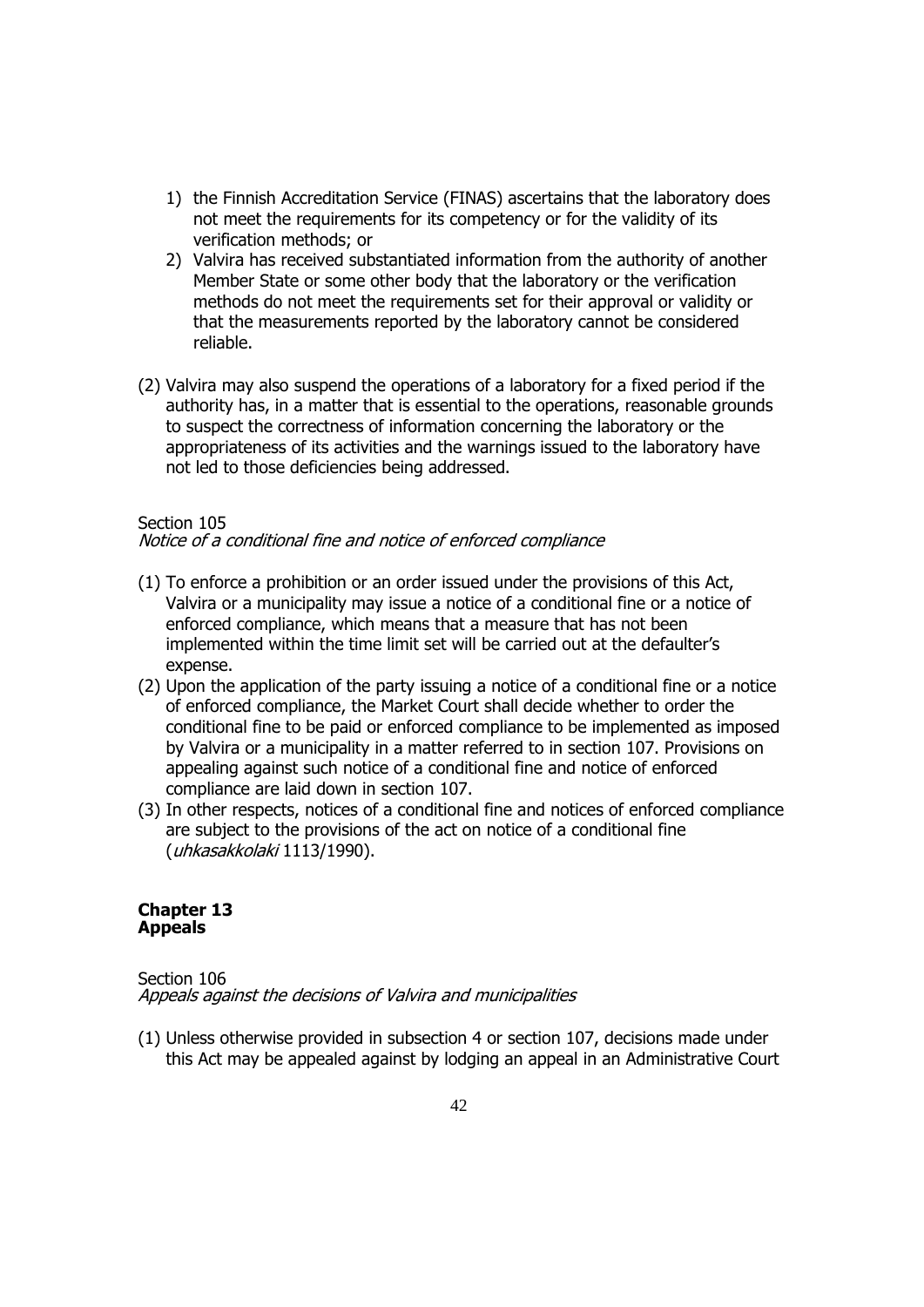in accordance with the provisions of the Administrative Judicial Procedure Act (586/1996).

- (2) Appeal against a decision of an Administrative Court may only be lodged if the Supreme Administrative Court has granted leave to appeal.
- (3) Subject to the provisions of subsection 2, Valvira may appeal against a decision of an Administrative Court, if the matter concerns:
	- 1) the prohibition of the sale or other supply of a tobacco product under section  $100(1)(1)$ ;
	- 2) the prohibition of the sale or other supply of an electronic cigarette or refill container under section 100(1)(4);
	- 3) the prohibition of the sale or other supply of a nicotine-containing liquid or a nicotine-free liquid intended for vaporisation under section 100(1)(5).
- (4) Provisions on appeal against decisions concerning the supervision plan referred to in section 84 or the fees referred to in sections 90 and 91 are laid down in the Local Government Act (410/2015).

### Section 107 Appeals in market law cases

(1) The following decisions may not be challenged by an appeal:

- 1) a prohibition decision or other decision issued by Valvira or a municipality with regard to marketing that does not comply with section 68 or a unit packet of tobacco products, electronic cigarettes, refill containers, nicotine-containing liquids, nicotine-free liquids intended for vaporisation or herbal products for smoking that does not comply with the provisions of Chapter 5;
- 2) a notice of a conditional fine or notice of enforced compliance concerning a decision referred to in paragraph 1.
- (2) A party to whom Valvira has issued a decision referred to in subsection 1 or a notice of a conditional fine or notice of enforced compliance referred to in subsection 1 may refer the matter to the Market Court by submitting an application within 30 days of the service of notice of the decision.
- (3) A party to whom a municipality has issued a decision referred to in subsection 1 or a notice of a conditional fine or notice of enforced compliance referred to in subsection 1 may refer the matter to Valvira by submitting an application within 14 days of the service of notice of the decision. Valvira's decision may be further referred to the Market Court as laid down in subsection 2.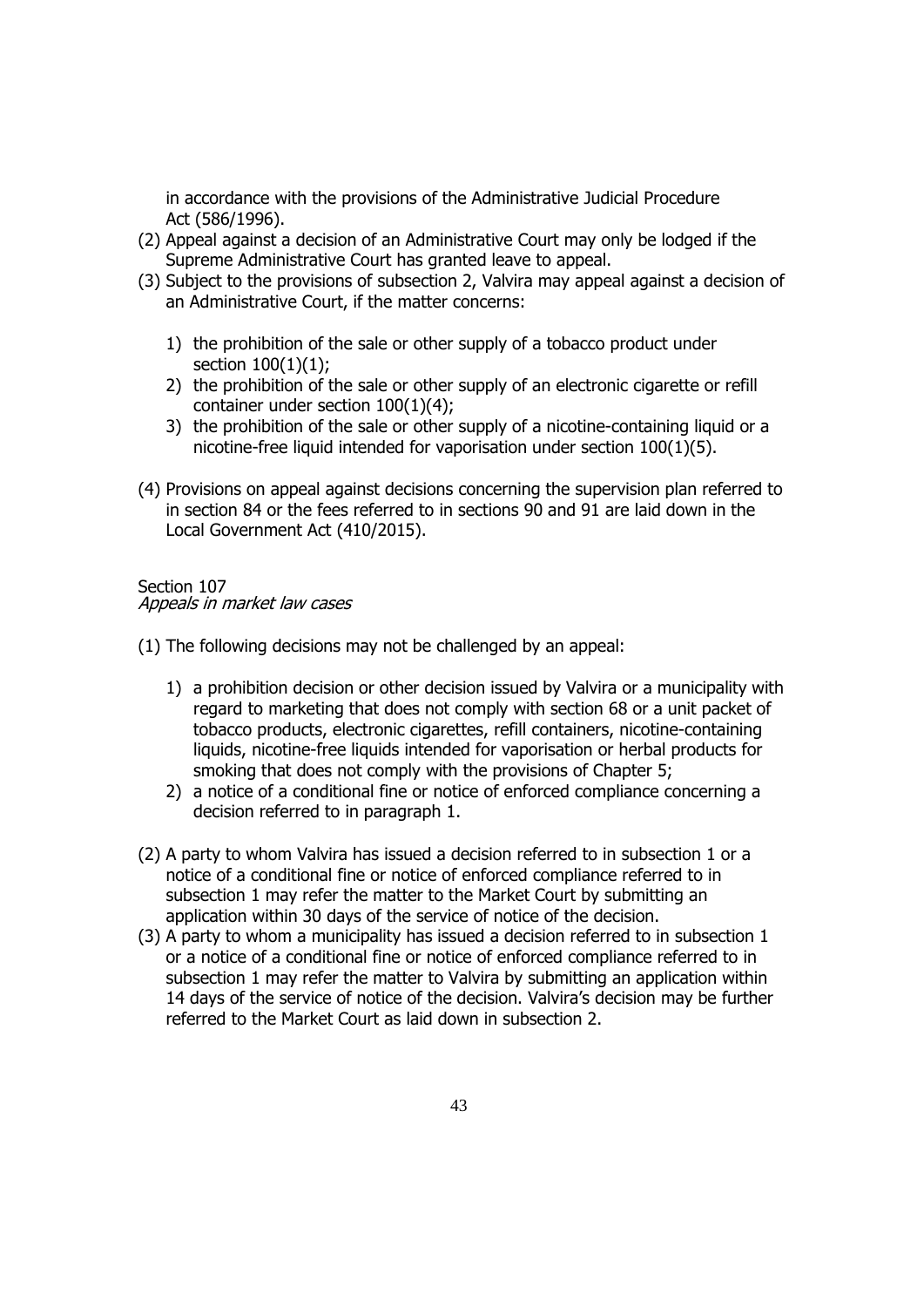## Section 108 Enforcement of a decision irrespective of appeal

- (1) The decisions of administrative authorities as referred to in this Act can be enforced irrespective of appeal. However, the appeal authority has the right to prohibit or suspend the enforcement of the decision pending a final decision on the appeal.
- (2) The provisions of subsection 1 shall not apply to a ban issued under section 79.

#### **Chapter 14 Penal provisions**

Section 109 Tobacco sales offence

(1) Any person who intentionally:

- 1) sells or otherwise for consideration supplies or passes on a tobacco product or nicotine-containing liquid to a person under the age of 18 in violation of section 53(1);
- 2) sells or otherwise for consideration supplies or passes on a smokeless tobacco product in violation of section 51;
- 3) commercially sells or otherwise supplies tobacco products or nicotinecontaining liquids without a retail licence in violation of section 44 or without submitting a notification of the retail sale of nicotine-containing liquids as referred to in section 48; or
- 4) in wholesale, sells or otherwise supplies, contrary to section 60, tobacco products or nicotine-containing liquids to operators other than those referred to in the said section;

shall be sentenced for a *tobacco sales offence* to a fine or to imprisonment for a maximum of six months.

#### Section 110

Tobacco marketing violation

- (1) A party commissioning or implementing a marketing action and their employees who intentionally
	- 1) market a tobacco product, tobacco substitute, smoking accessory, tobacco imitation, electronic cigarette or nicotine-containing liquid in violation of section 68; or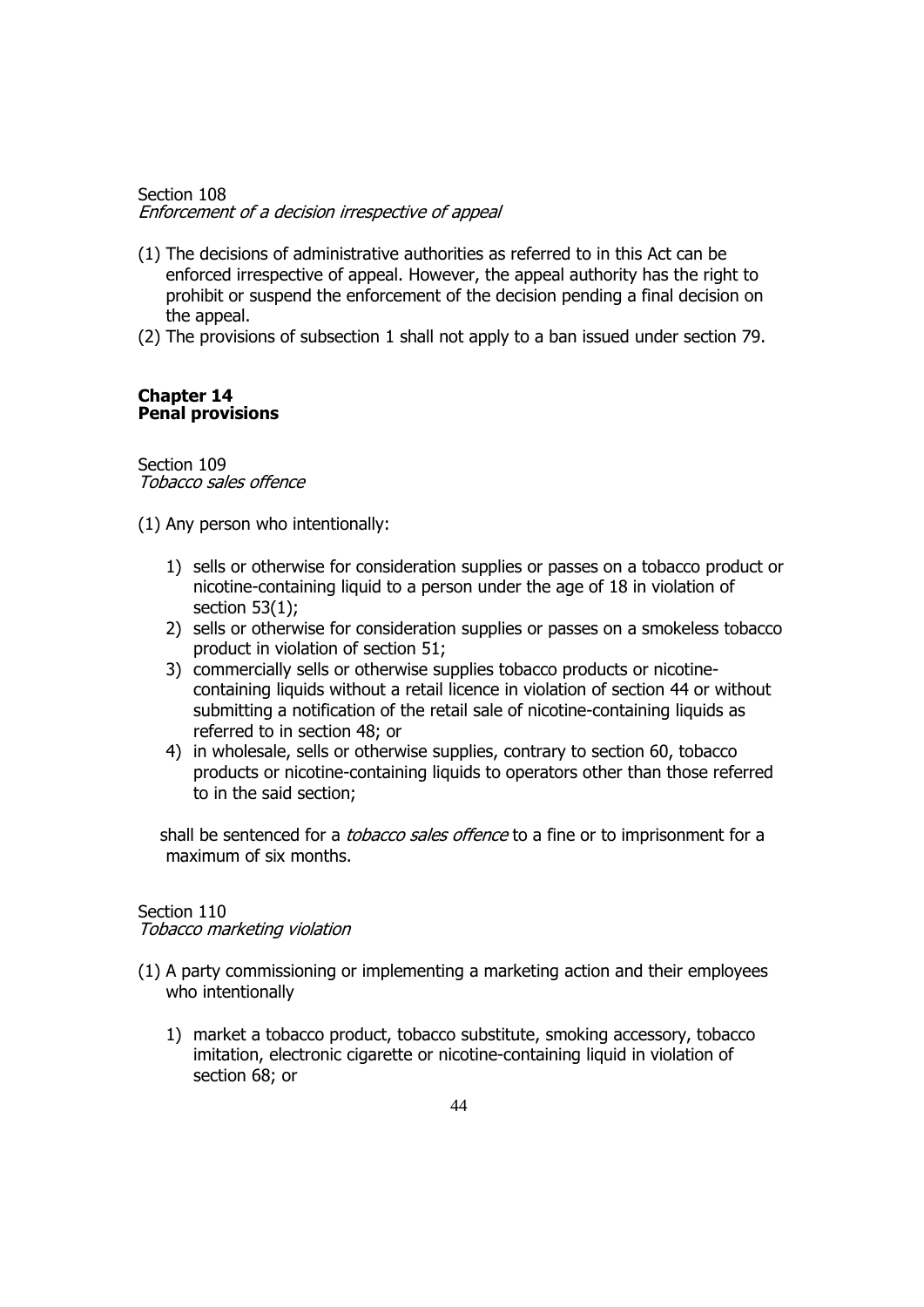2) display tobacco products, tobacco substitutes, electronic cigarettes, nicotinecontaining liquids or the trademarks thereof at the sales outlet in violation of section 71;

shall be sentenced for a *tobacco marketing violation* to a fine.

## Section 111 Tobacco marketing offence

A party commissioning or implementing a marketing action and their employees who intentionally market a tobacco product, tobacco substitute, smoking accessory, tobacco imitation, electronic cigarette or nicotine-containing liquid contrary to section 68 in such a way that the marketing, with due consideration to the method of its implementation, the age or size of its target group or the financial benefit gained from the action, is aggravated also when assessed as a whole, shall be sentenced for a tobacco marketing offence to a fine or to imprisonment for a maximum of two years.

Section 112 Hearing Valvira

Before bringing charges for a tobacco marketing violation referred to in section 110 and a tobacco marketing offence referred to in section 111, the prosecutor shall reserve Valvira an opportunity to give a statement. When hearing a case dealing with such a matter, the court shall reserve Valvira an opportunity to be heard.

#### Section 113 Smoking violation

- (1) A person who intentionally and despite an objection from the proprietor of a means of public transport, indoor areas or outdoor areas, or their representative, or an organiser of a public event or a person acting as a steward in such an event, or a supervisory authority continues to smoke in indoor or outdoor areas where smoking is prohibited under section 74(1), shall be sentenced for a smoking violation to a fine.
- (2) The provisions of subsection 1 concerning smoking also apply to smoking a herbal product for smoking, using an electronic cigarette and using a smokeless tobacco product in violation of section 74(3) in the indoor and outdoor areas of a day-care centre or institution providing pre-primary, basic, vocational or upper secondary education.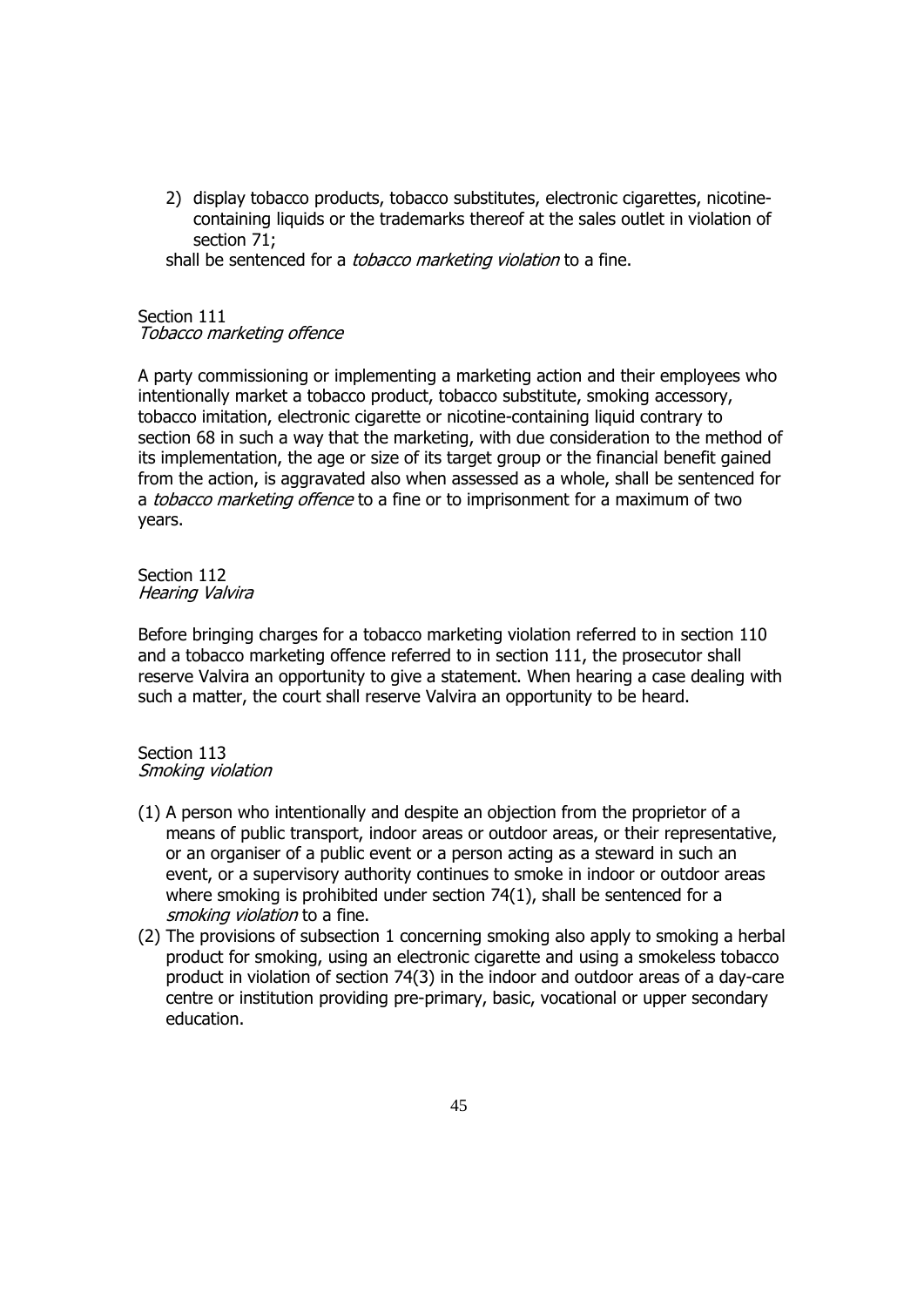#### Section 114 Failure to take protective measures against exposure to tobacco smoke

- (1) The proprietor of a means of public transport, indoor areas or outdoor areas, or their representative, or an organiser of a public event who intentionally or through gross negligence:
	- 1) allows smoking in indoor or outdoor areas where it is prohibited, in violation of section 74(1); or
	- 2) allows working in a smoking area in violation of section 76(2) or allows food or drink to be served or consumed in a smoking area in violation of section 77(1);

shall, unless the failure is deemed to be petty or a more severe penalty has been provided elsewhere in law for the act, be sentenced for *failure to take protective* measures against exposure to tobacco smoke to a fine.

(2) The provisions of subsection 1 concerning smoking also apply to smoking a herbal product for smoking and using an electronic cigarette.

Section 115 Reference to the Criminal Code

Provisions on the penalty for smuggling and petty smuggling are laid down in Chapter 46, sections 4 and 5 of the Criminal Code of Finland (39/1889).

Section 116 Waiver of punishment in certain cases

Any person who violates a prohibition or other order referred to in this Act and enforced with a notice of a conditional fine, may be exempted from a penalty for the same act.

## **Chapter 15 Miscellaneous provisions**

Section 117 Outside packaging

The provisions of this Act on the unit packets of tobacco products, herbal products for smoking, electronic cigarettes or refill containers also apply to any outside packaging with the exception of section 32(1)(2), sections 34 and 35 and Chapter 6.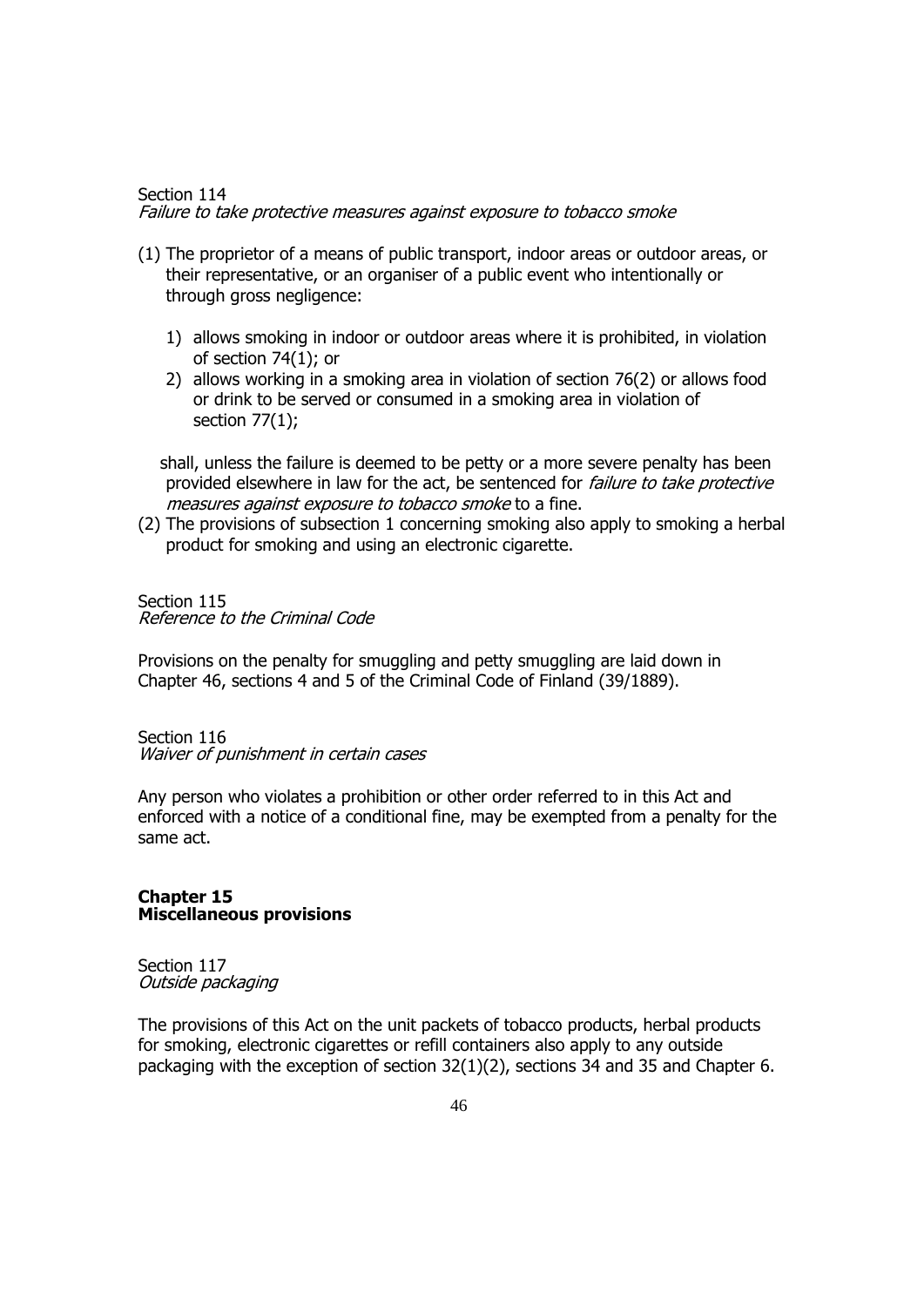Section 118 Prohibition on possession

Persons under the age of 18 may not possess tobacco products or nicotine-containing liquids.

Section 119 Disposal

Public officials with the power of arrest may verifiably dispose of a tobacco product, herbal product for smoking, electronic cigarette or nicotine-containing liquid and its packaging, or have it disposed of, if the product can be seized, because there is reason to assume that it will be declared forfeit, and it has no significant sales or use value.

#### **Chapter 16 Entry into force**

Section 120 Entry into force

- (1) This Act enters into force on 15 August 2016.
- (2) This Act repeals the old Tobacco Act (693/1976).
- (3) If provisions elsewhere in the law refer to the old Tobacco Act, this Act applies instead.
- (4) Section  $11(1)(1)$  of this Act applies to products referred to in Article 7(14) of the Tobacco Products Directive from 20 May 2020.
- (5) The prohibition on characterising flavours and aromas laid down in section 25 of this Act applies to nicotine-free liquids intended for vaporisation from 1 January 2017.
- (6) Section 32(1)(2) and Chapter 6 of this Act apply to the unit packets of cigarettes and roll-your-own tobacco from 20 May 2019 and to the unit packets of other tobacco products from 20 May 2024. Before these dates, the identifiability and traceability of unit packets shall be subject to the provisions in force at the time of the entry into force of this Act.
- (7) The provisions of section 58 on the cross-border distance sales of electronic cigarettes and nicotine-containing liquids apply from 1 January 2017.
- (8) Sections 70 and 79 of this Act apply from 1 January 2017.
- (9) Section 71 of this Act applies to products mentioned in the provision other than tobacco products from 1 January 2017 if the product does not carry the trademark of a tobacco product. However, the provisions of this subsection do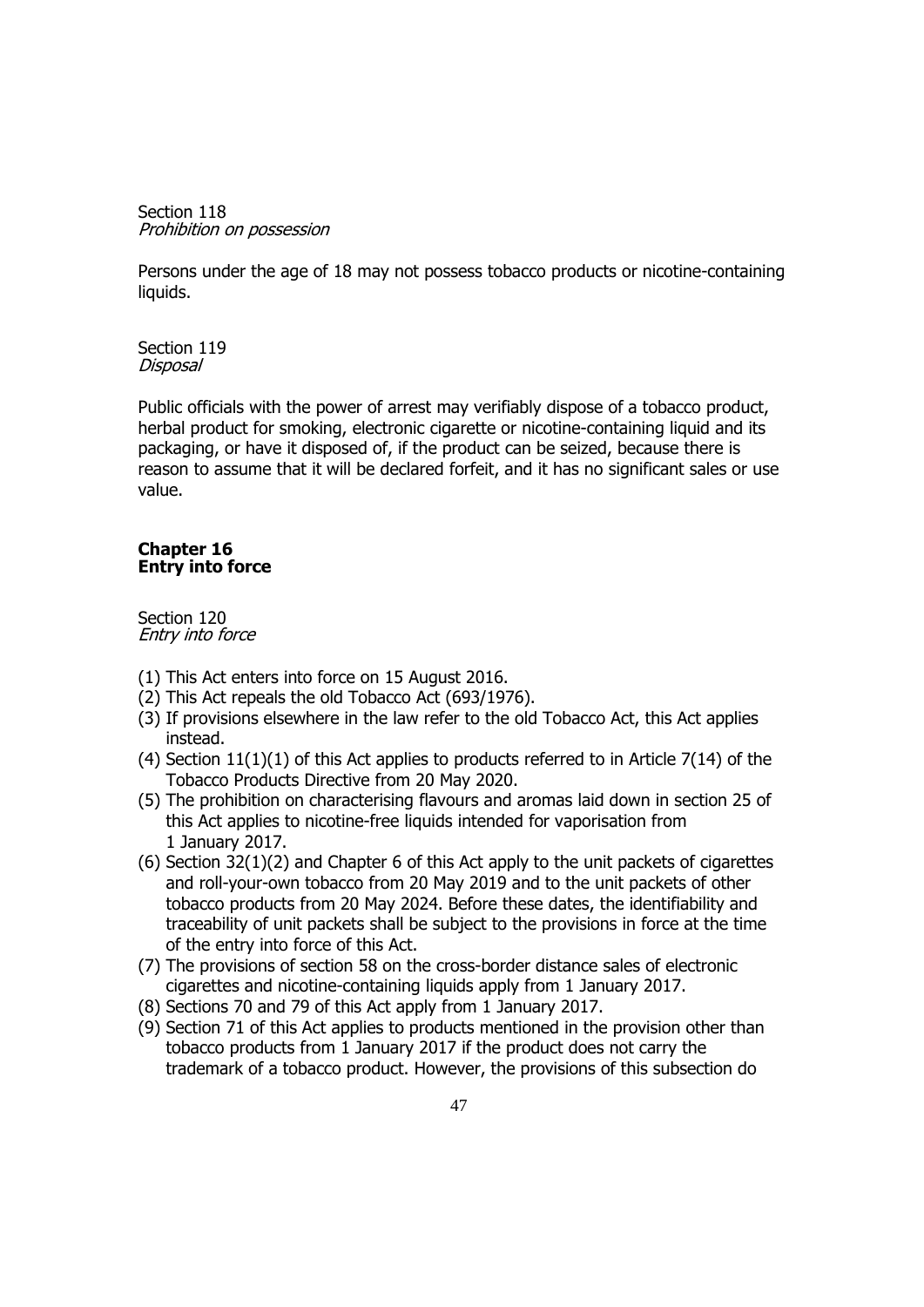not apply to nicotine-containing liquids and electronic cigarettes that are pre-filled with a nicotine-containing liquid.

(10) Section 106(3) of this Act will remain in force until 20 May 2026. The provisions in force at the time of the entry into force of this Act apply to appeals against administrative decisions that were issued before the entry into force of this Act, unless otherwise provided in the entry-into-force provision of the act amending sections 21 and 35 of the Tobacco Act (*laki tupakkalain 21 ja 35 §:n* muuttamisesta 1043/2015).

#### Section 121

Transitional provision on notifications

For tobacco products, electronic cigarettes, refill containers and herbal products for smoking that have been legally sold or otherwise supplied to consumers in Finland by 20 May 2016, the notifications and other information referred to in sections 14, 26 and 29 shall be submitted by 20 November 2016.

#### Section 122

Transitional provisions on unit packets

- (1) Tobacco products for smoking may be sold or otherwise supplied to consumers in unit packets that comply with the provisions that were in force at the time of the entry into force of this Act until 20 May 2017, if the products have been manufactured or released for free circulation before 20 May 2016.
- (2) Electronic cigarettes that have not been pre-filled with a nicotine-containing liquid and whose unit packets do not comply with section 36 and the provisions issued under it may be sold and otherwise supplied to consumers until 20 May 2017 notwithstanding the mentioned provisions, if the products have been manufactured or released for free circulation before 20 November 2016.
- (3) Herbal products for smoking whose unit packets do not comply with section 39 and the provisions issued under it may be sold and otherwise supplied to consumers until 20 May 2017 notwithstanding the mentioned provisions, if the products have been manufactured or released for free circulation before 20 May 2016.
- (4) Nicotine-free liquids intended for vaporisation whose unit packets do not comply with section 38 may be sold and otherwise supplied to consumers notwithstanding the mentioned provisions until the end of 2016.